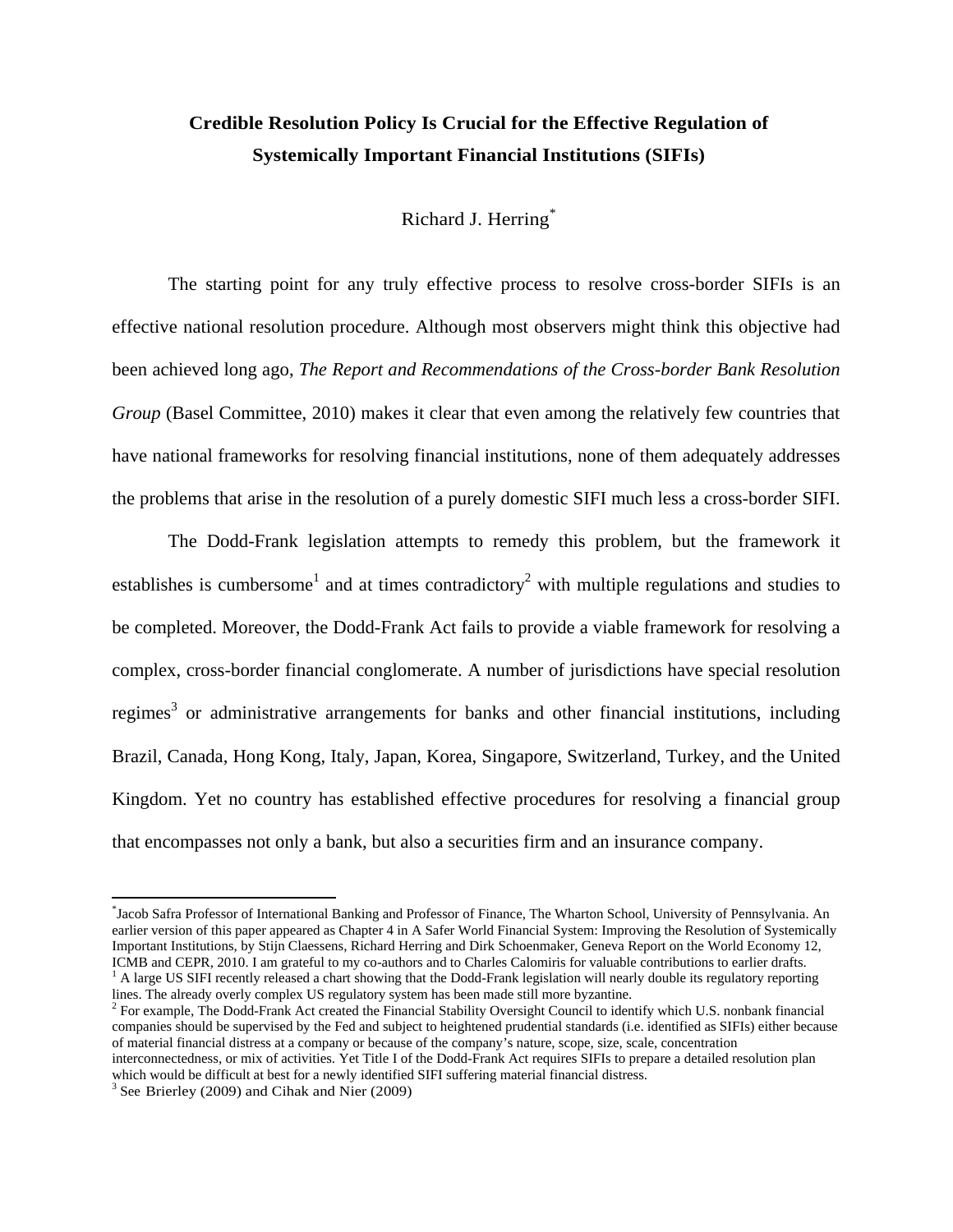The Group of Twenty (G-20), meeting in Pittsburgh in 209 instructed the Financial Stability Board to find a solution to this problem within a year. But a year later, at the Seoul Meeting of the G-20, the FSB reported that it needed more time to find a solution.

Before the Dodd-Frank Act, the United States provided an especially clear example of one aspect of the problem. Despite the fact that concerns about systemic risk have been at the top of the US policy agenda for decades, a US bank financial conglomerate may be subject to numerous different resolution procedures, with no established approach for coordinating the actions of the multiple regulatory authorities involved. The bank would have been subject to the FDIC's prompt corrective action (PCA) measures and resolution will be an administrative process. But a systemically important bank in the United States will be a subsidiary of a holding company, which will be subject to resolution by a bankruptcy court (although the Federal Reserve Board may choose another approach). Since holding companies sometimes own 20% to 40% of the assets of the group, a lack of coordination between the bankruptcy court and the FDIC could easily lead to chaos.

 In addition, if there is a securities subsidiary, a broker-dealer would be subject to Chapter 7 liquidation proceedings under the bankruptcy law or the special resolution procedures of the Securities Investor Protection Corporation (SlPC), while the rest of the securities firm wi11 be subject to resolution by the bankruptcy court under Chapter 11 restructuring proceedings. Meanwhile, any insurance units will be subject to the differing resolution procedures established in each individual state.

 Apart from the FDIC and the Federal Reserve Board, none of the other regulators considers systemic risk implications when making decisions about resolving the parts of the failed institution that fall within its jurisdiction. Protection of the customers of the failed entity who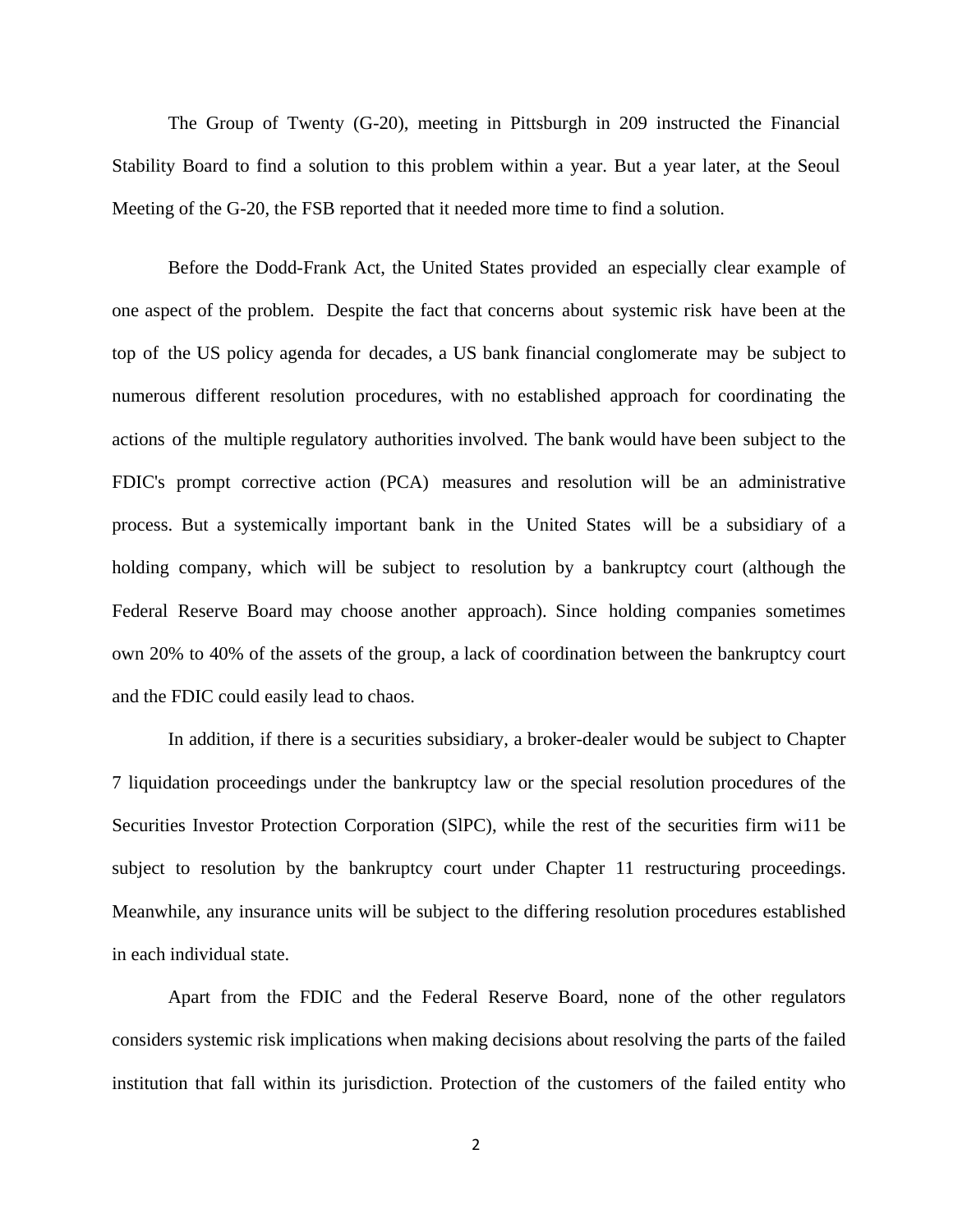reside in the regulator's jurisdiction has first priority. Inevitably, they will ring-fence the assets they control for the benefit of the customers they have a duty to protect. Only after this objective has been met will they consider releasing additional assets to the parent. In effect, this means that the United States lacks a coherent domestic resolution mechanism for a financial conglomerate, which adds to the complexity of resolving a cross-border institution.<sup>4</sup> The result has been a series of enormously costly bai1outs that often result in Zombie institutions (Kane, 1989) that warehouse dead debt, weaken competitors, and cannot play a constructive role in the economy until, after sufficient subsidy, they can absorb their losses and recapitalize. The United States provides a particularly incoherent example because of the fragmented and overlapping nature of its regulatory system. But worse still, many countries have no special resolution system for financial institutions at all.

### **1. What objectives should a good resolution procedure accomplish?**

Oliver Hart (2002, pp. 3-5) has identified several goals that all good<sup>5</sup> resolution procedures should meet. First, a good procedure should deliver an *ex post* efficient outcome that maximizes the value of the bankrupt business that can be distributed to stakeholders.

 Second, it should promote *ex ante* efficient outcomes by penalizing managers and shareholders adequately in bankruptcy states so that the bonding role of debt is preserved. Debt

 4 Most SIFIs in the U.S. have substantial cross-border operations. One knowledgeable market participant (Summe, 2010, p. 98) included the following institutions headquartered in the United States: Bank of America (primarily a bank, but also an investment bank); Citigroup (a bank, investment bank and insurance company); Goldman Sachs & Co. (a bank holding company, migrating a portion of its derivatives portfolio to the bank, a broker-dealer (repo), and other corporations); J.P. Morgan Chase Bank (primarily a bank and investment hank); Morgan Stanley (a bank holding company migrating a portion of it; derivatives portfolio to the bank, a broker-dealer (repo) and other corporations); Wells Fargo (a bank); also major custodians that operate as banks including the Bank of New York Mellon, Northern Trust, PNC Financial Services Group, and State Street Corporation. She identified this group of institutions based on their participation in the payment and settlement systems, as well as in clearing transactions, plus the significance of their role in particularly interconnected financial markets such as the \$600 trillion+ over-the-counter derivatives market or the \$5 trillion daily repo market.

 $<sup>5</sup>$  Given that economists do not have a satisfactory theory of why parties cannot design their own bankruptcy procedures, Hart</sup> is careful not to describe these procedures as 'optimal'.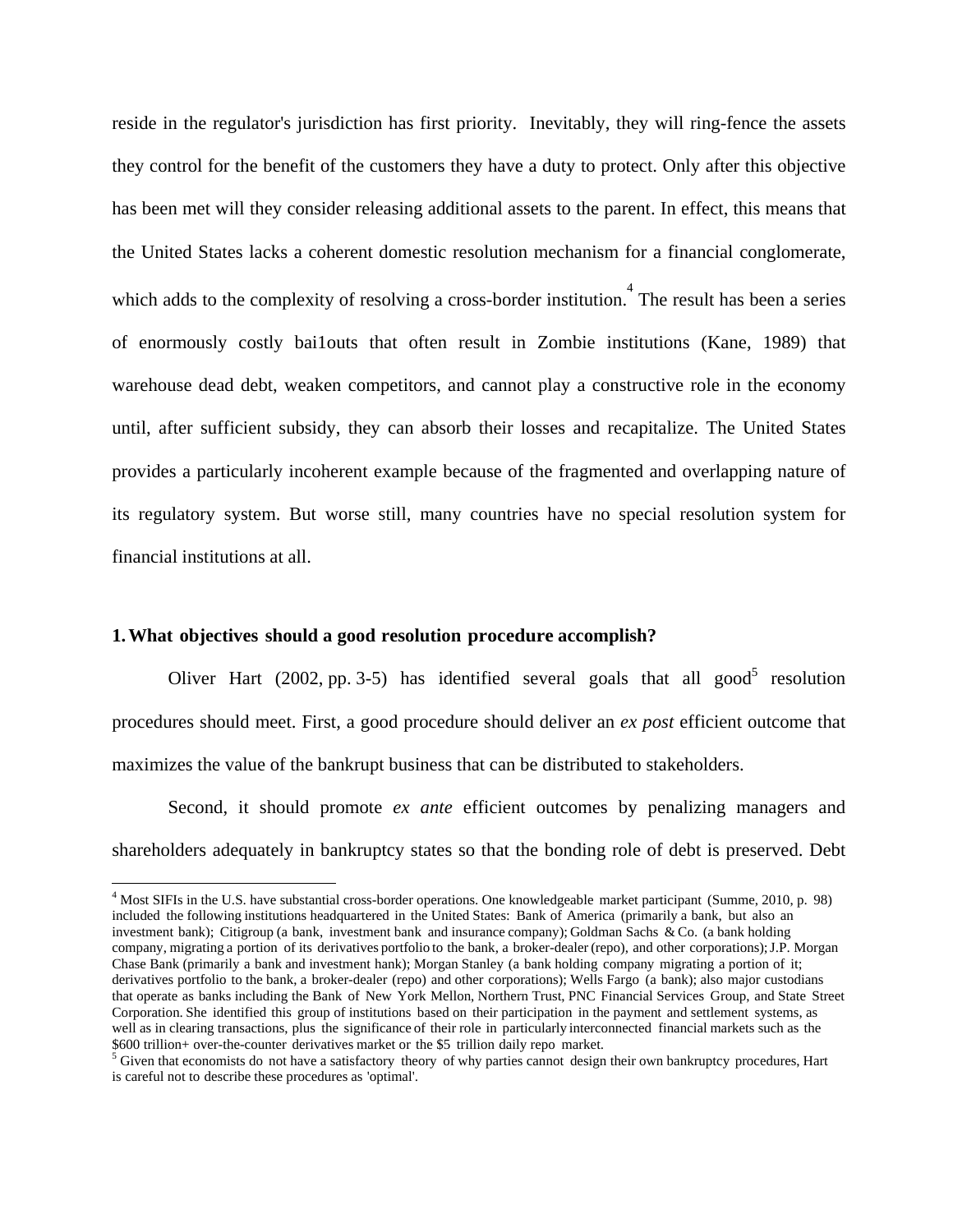can serve as a disciplinary device to mitigate agency problems in the firm. The increased probability of financial distress puts managers' jobs at risk and may encourage greater effort and efficiency.

Third, a good resolution procedure should maintain the absolute priority of claims in order to protect incentives for senior creditors to lend and to avoid the perverse incentives that may arise if some creditors have a lower priority in bankruptcy than they would if the firm were a going concern. These three objectives apply equally to financial and non-financial firms, but in the case of SIFls, three additional objectives should be included.

 Fourth, a good resolution procedure should also be mindful of the costs of systemic risk. It should be cognizant of, and attempt to limit, the spillover effects that may not only damage other institutions but also markets, the financial infrastructure, and, ultimately, the real economy.

 Fifth, a good resolution procedure should protect taxpayers and other potential sources of bailout funds from loss, since imposing losses on parties that do not share in the *ex ante* gains creates perverse incentives that encourage excessive risk taking by  $SIFIs^6$ .

 Sixth, a good resolution procedure should lead to predictable results. Markets abhor negative surprises, particularly if they result from unexpected behavior by regulators because they cast doubt over the rules of the game. The response is often a withdrawal from risky markets and a flight to quality until market participants regain confidence in the legal framework.

Figure 1 outlines an integrated system for the regulation, supervision and resolution of SIFIs. It begins with identification of SIFIs by their characteristics: size relative to the economy, complexity as measured in terms of number of affiliates, opacity as measured in terms of operational and financial interdependencies, performance of systemically important functions and

<sup>&</sup>lt;sup>6</sup> The fact that the guarantees and subsidies which regulators in the United States and Europe were forced to provide amounted to 25% of world GDP (Haldane, 2009) indicates how far current efforts fall short of this goal.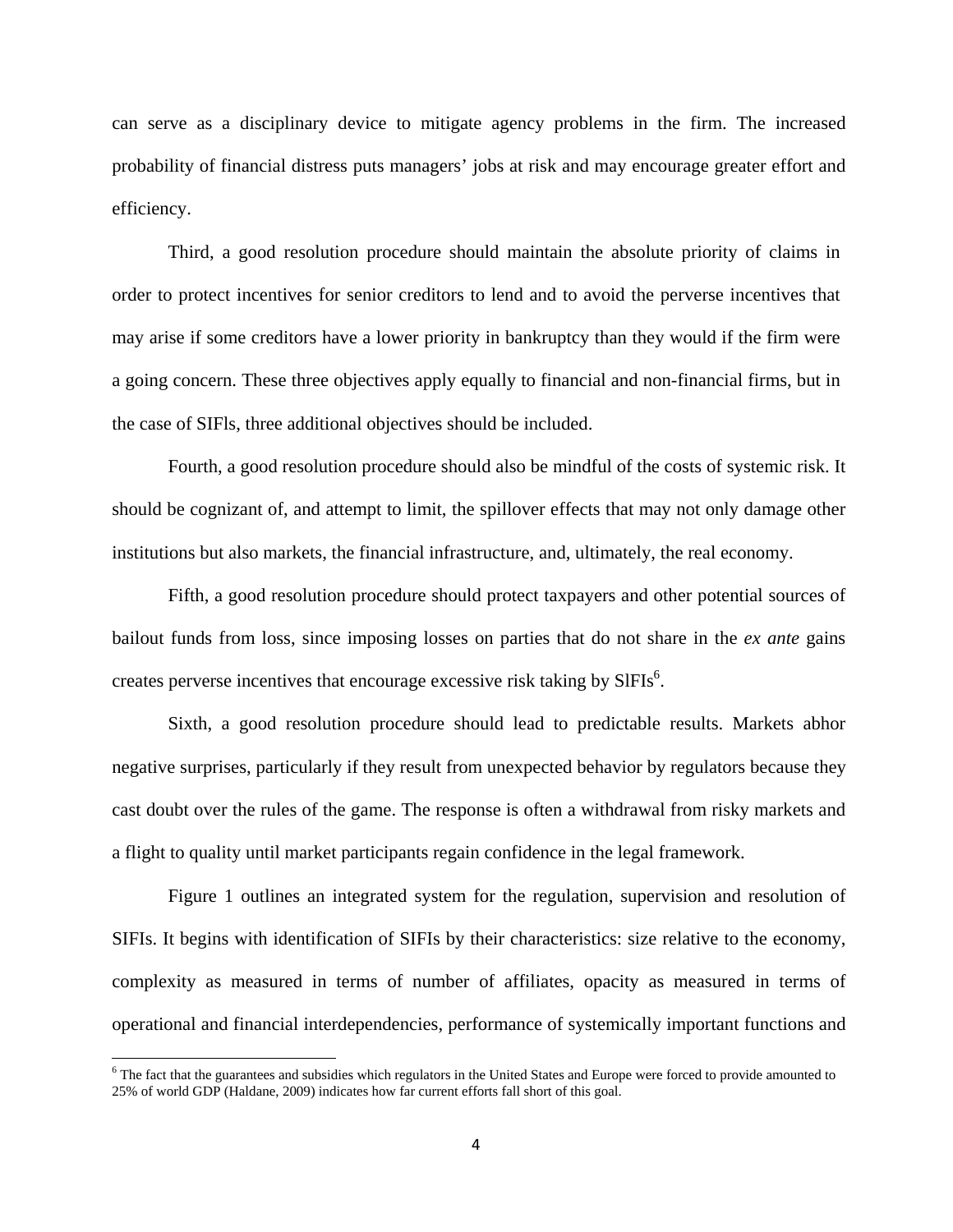the number of regulatory agencies or courts that would have to approve the resolution of a group.

 Once the group is identified, triage begins in an attempt to separate healthy SIFIs that require no special monitoring from potentially troubled SIFIs that require more careful scrutiny to determine whether they have problems that can be remedied or whether they are headed for resolution. This determination is based partly on the factors that determine a SIFI's vulnerability to a shock: the amount of leverage employed by the group, the group's vulnerability to a liquidity shock, the alignment between subsidiary structure and lines of business and the resolvability of the SIFI as measured by the estimated time it would take to resolve. It is also based on examination reports and statistical analysis, which are routine in most modern supervisory systems. In addition, it depends importantly on an assessment of the SIFI's resolution plan, which surprisingly, is almost never part of the supervisory process.<sup>7</sup> This approach will permit most supervisory attention to be focused on SIFIs that are likely to experience problems.<sup>8</sup>

 A suitably designed contingent capital requirement provides a powerful market incentive that is likely to induce a SIFI to recapitalize or sell lines of business or other assets in order to avoid setting off the contingent capital trigger<sup>9</sup>. Although the contingent capital trigger is

 $<sup>7</sup>$  The absence of resolution plans is surprising not only because the potential endgame must be understood in order to supervise a</sup> SlFI properly but also because it is an internationally agreed precondition for effective banking supervision in the Basel Committee's (1997) Core Principles for Effective Banking Supervision. This is an international standard by which each country's financial system is judged during Financial Assessment Programs administered by the IMF and World Bank. Precondition 4 states: 'Sufficiently flexible powers are necessary in order to effect an efficient resolution of problem banks. Where problems are remediable, supervisors will normally seek to identify and implement solutions that fully address their concerns; where they are not. The prompt and orderly exit of institutions that are no longer able to meet supervisory requirements is a necessary part of an efficient financial system. The supervisory agency should be responsible for, or assist in, the orderly exit of problem banks.' <sup>8</sup> What this approach ignores is the possibility that systemic risk may be caused by many small institutions moving the same way at the same time. The US S&L crisis is often mentioned as an example of this problem. But this was a regulatory structure that made mass failure inevitable with sufficient interest rate volatility. While the regulatory category should have been challenged, individual banks would not have been identified as SIFIs. Second, this approach leaves out second and third round impacts of the failure of a SIFI. Once a reliable methodology for identifying these effects is developed it may be worth including in the identification process. But if individual SIFIs can be resolved with minimal spillovers, these effects may be much less important. 9  $9$  On January 13, 2011 the Basel Committee (20111) required capital to be able to fully absorb loss at a bank that is not viable. Non-common equity instruments in Tier 1 and Tier 2 capital will be required to have compliant contractual terms. Existing noncompliant capital must be phased out beginning in 2013. The contractual terms of eligible CoCos must allow a write-off or conversion upon a trigger event. The trigger must be the earlier of a decision to inject public capital or a regulatory decision that write-off is necessary. As explained below, the trigger point should be set much higher to provide an effective incentive for the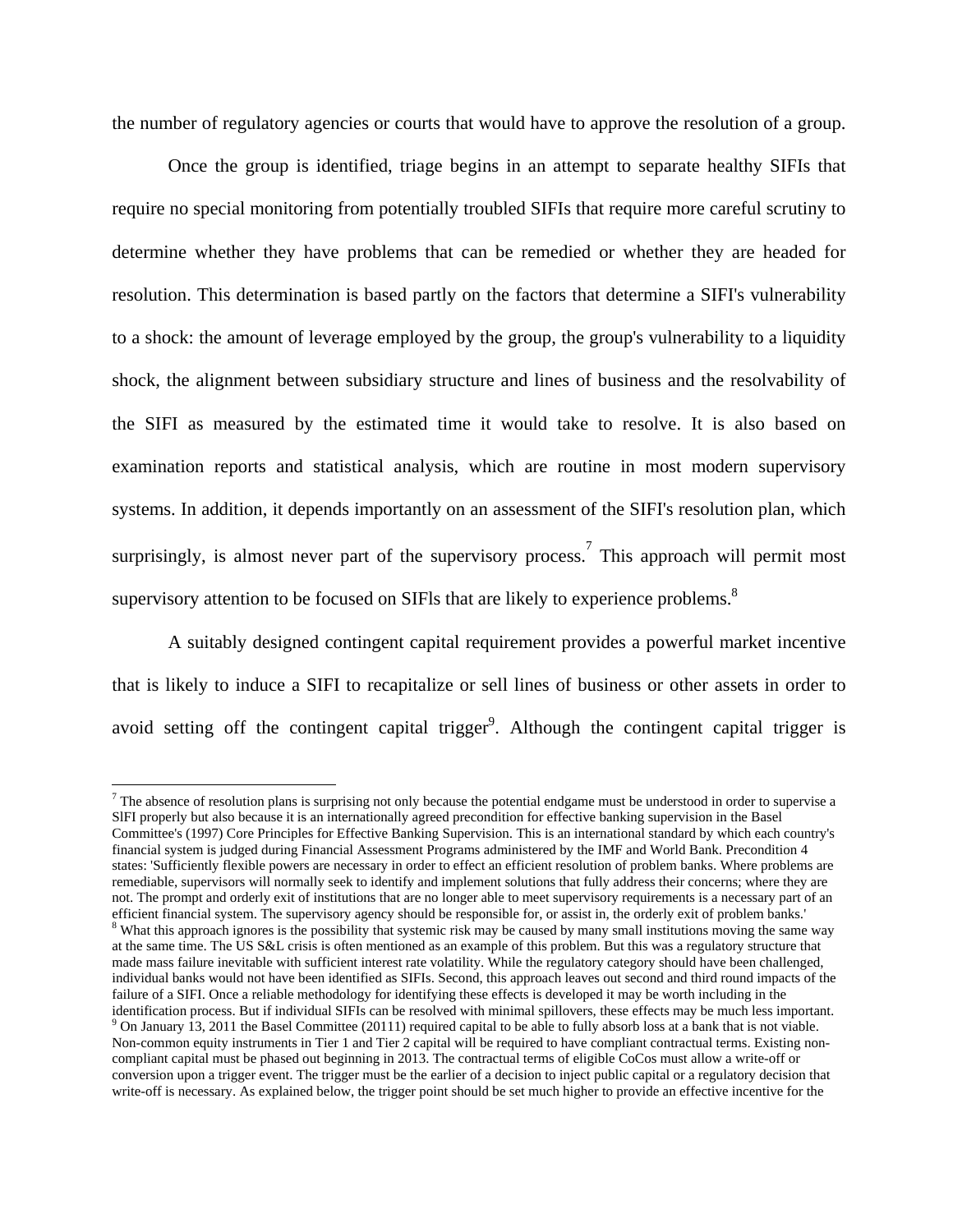designed to restore their equity position, it will cause substantial dilution of existing shareholders. This is very much like the recovery plan emphasized in the UK FSA's recovery and resolution plan.

 If the SIFI is unable to restore its capital ratio, conversion will automatically take place and its equity will be roughly doubled. This may well enable the SIFI to execute a restructuring plan or negotiate a merger. But if its capital ratio continues to decline to the mandatory conversion point, it will be subject to PCA measures. Although most countries do not have a statutory basis for applying PCA measures, such measures are advocated under Pillar 2 of Basel II and appear as Principle 22 in the *Core Principles for Effective Banking Supervision*. 11 PCA measures should consist of a series of escalating interventions designed not only to conserve the bank's liquidity, but also to intensify pressure on the bank to find a private solution to its problems before it must be resolved. If, nonetheless, the SIFI hits the regulatory insolvency trigger, the resolution plan will be implemented. Whether the resolution process is conducted more effectively in a streamlined bankruptcy process or by a resolution agency remains an open question in the eyes of many experts. $^{12}$ 

 Meanwhile, ISDA Master Agreements have played an important role in dampening spillovers in derivatives markets, but at the cost of some reduction in market discipline. This raises the question of whether it may be useful to reduce the range of instruments covered by

<u> 1989 - Johann Stein, marwolaethau a gweledydd a ganlad y ganlad y ganlad y ganlad y ganlad y ganlad y ganlad</u>

institution to undertake self-corrective action. Compensation to instrument holders as a result of a write-off must be paid in common stock. The issuance of any shares a result of the trigger must occur prior to a public capital injection and the bank must always maintain prior authorization to immediately issue the required number of new shares.<br><sup>10</sup> I am indebted to Dr. Christos Gortsos for emphasizing this point.<br><sup>11</sup> For example, Core Principle 22 states: "Banking superv

bring about timely corrective action when banks fail to meet prudential requirements.... Supervisors should have the authority not only to restrict the current activities of the bank but also withhold approval for new activities or acquisitions. They should have the authority to restrict or suspend dividends or other payments to shareholders as well as to restrict asset transfers and a bank's purchase of its own shares."

 $12$  Indeed, while the Dodd-Frank Act establishes the FDIC as the resolution agency, it also mandates a study for an expedited bankruptcy process.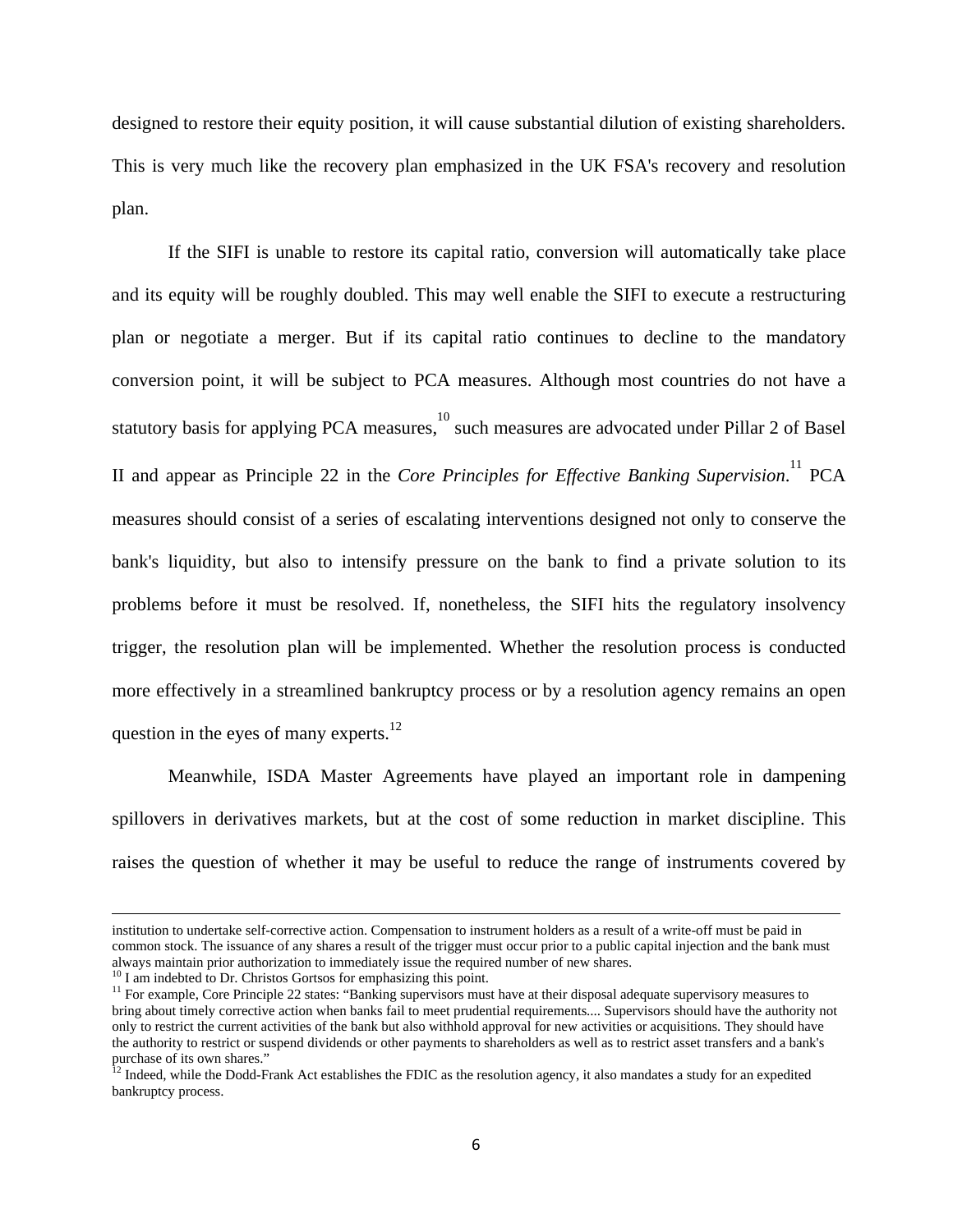ISDA Master Agreements to those that are essential for the functioning of the financial system so that holders of longer-term derivative instruments may have greater incentive to monitor and discipline SIFIs.

# **2. Resolution planning**

Since the integration of resolution planning with regulation and supervision is crucial, this section begins with a description of a well-crafted resolution plan. This tool is at least as important to systemic stability as the disaster recovery and business continuity plan that is now required of most large institutions. But the resolution plan must be carefully defined and, because SIFIs typically have complex international corporate structures, the plan must also be carefully reviewed by the college of supervisors (or crisis management group) formed to oversee the SIFI.<sup>13</sup> Although there will undoubtedly be considerable experimentation as members of the G-20 fulfill their pledge to develop such plans, the FSB should make efforts to establish best practices as soon as possible, not only to minimize compliance costs for SIFIs, but also to ensure that the resolution plans yield comparable, useful results for each SIFI as a whole.

 The resolution plan should begin with the assumption that the SIFI is insolvent under the regulatory definition of insolvency. This definition should be above the point of economic insolvency and standardized across countries because differing insolvency standards can lead to

 $13$  Within the last year 'internationally-consistent firm-specific contingency and resolution plans' have been endorsed by the Group of Twenty (2009), experimented with by the FSA as recovery and resolution plans (known popularly as living wills), introduced by the US Treasury to Congress as rapid resolution plans and proposed in the Dodd Bill as funeral plans. The FSB Principles for Cross-Border Cooperation on Crisis Management of April 2009 commit national authorities from relevant home and host country jurisdictions to ensure that firms develop adequate resolution plans. The resolution plans will include both plans to be prepared in the first instance by each firm, to reduce its risk-exposures and make its structure more effective in a 'going concern' scenario, and wind-down plans, to be prepared by the authorities, in a 'gone concern' scenario (FSB, 2009c). The FDIC (2010) has issued a notice of proposed rulemaking regarding 'Special Reporting, Analysis and Contingent Resolution Plans at Certain Large Insured Depository Institutions". Although the concept has been broadly endorsed, little has been written about what the details of such a plan should include. Exceptions are to be found in Avgouleas et al. (2010), Huertas (2010) and Herring (2009b, 20101). This section draws heavily from Herring (2010).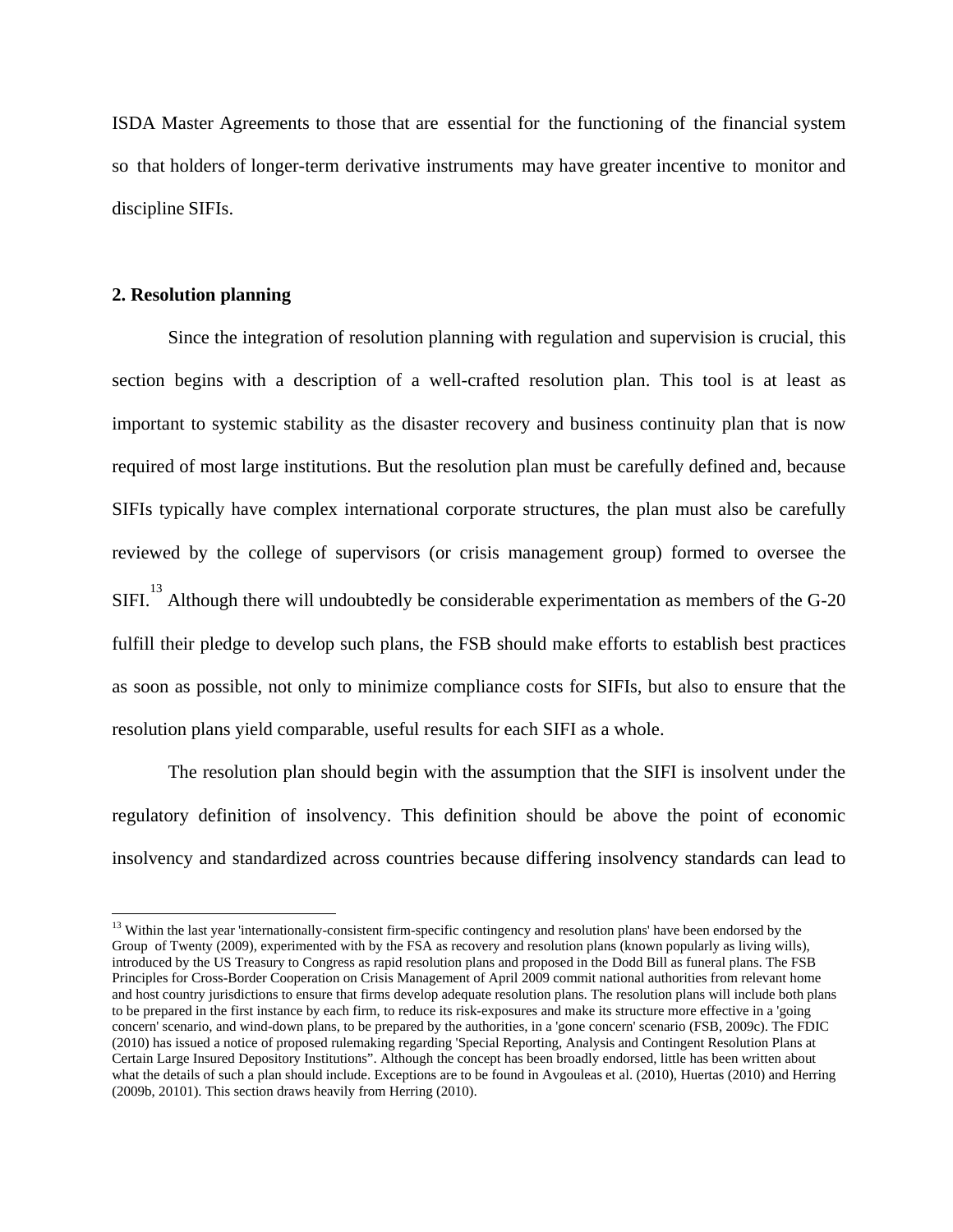disorderly insolvencies or massive, improvised bailouts. The plan should be a joint undertaking of the institution, its board of directors, and the principal supervisors. Although clearly the supervisors must have decisive control, it is equally important that the resolution plan be perceived as a fundamental part of good corporate governance.<sup>14</sup> The plan should contain several elements.

 First, the SIFI must map its lines of business into the corporate entities that must undergo some sort of resolution process in the event of insolvency. Each of these separate entities and its location must be justified to the board of the SIFI and, ultimately, to the primary supervisors for each of the different lines of business and to the college of supervisors established for the SIFI. Fragmentation of lines of business across numerous legal entities will be difficult to justify to the board and the authorities because it would impede any attempt to salvage going-concern value from a line of business if it cannot be easily separated from the rest of the group and sold.<sup>15</sup> The resolution procedures must be described for each entity, including an estimate of how long they will take to complete.

 The dialogue between the SIFI and its primary supervisor will inevitably be contentious at because it will represent a dramatic change from past practice<sup>16</sup> and will cause the SIFI to focus on possibilities it would rather not contemplate.<sup>17</sup> As Lord Turner (Giles et al., 2009), chairman

<sup>15</sup> The collapse of Lehman Brothers presents a particularly good example of this problem. It had lines of business that were fragmented across numerous subsidiaries that were caught up in multiple insolvency procedures on three different continents with no prospect of reassembling the line of business even though this may have preserved substantial going-concern value.<br><sup>16</sup> Hupkes (2009, p. 515) made the point clearly in an article titled "Complicity in complexity: what t

 $14$  Ron Feldman (2010) has argued that the planning must be driven by supervisors, not firms. Although supervisors must have the final word, much can be gained by maintaining a dialogue between the firm, its board and the authorities. His point that, to be effective, resolution plans must lead to changes in the operations of financial institutions and supervisors, before a crisis hits, is on the mark.

problem," in which she argues that policy-makers need to give more attention to how the complexity of an institution's legal structure affects the resolution process. She explains that the size of an institution is not the crux of the matter. "Rather it is the complexity of large financial institutions that makes rapid and orderly wind-downs virtually impossible."<br><sup>17</sup> The very rumor that a SIFI was making a resolution plan might set-off a run in the absence of a general legal r

all SIFIs must do so. The legal obligation will enable the SIFI to do something it should be doing as a matter of good governance, without fear of undermining its reputation.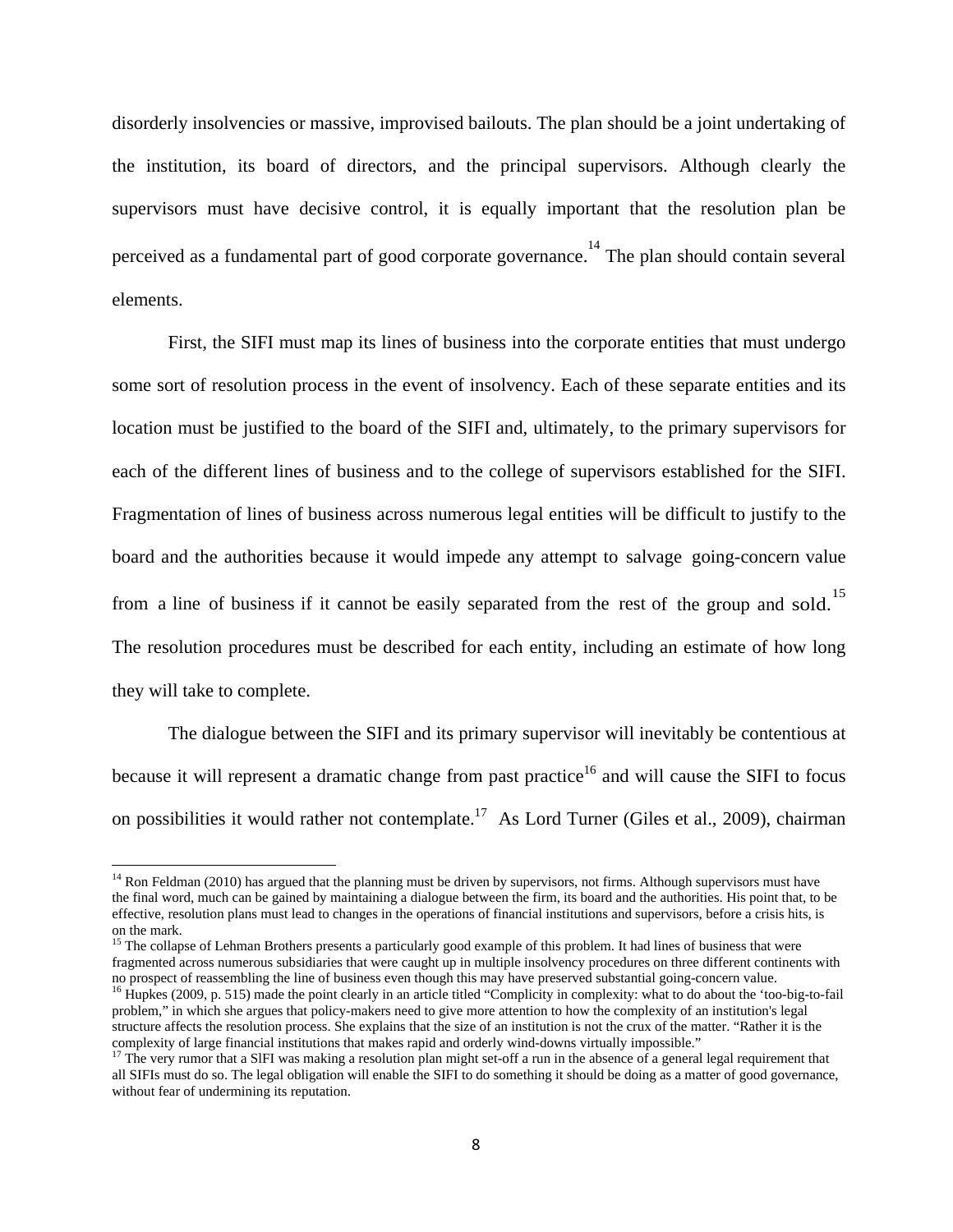of the Financial Services Authority in Britain, has noted, "In the past, authorities around the world have tended to be tolerant of the proliferation of complex legal structures designed to maximize regulatory and tax arbitrage. Now we may have to demand clarity of legal structure."<sup>18</sup>

 Second, the SIFI must identify key interconnections across affiliates, such as crossguarantees, stand-by lines of credit, contractual commitments or loans that link the fate of one affiliate to that of another. The plan should also identify operational interdependencies such as information technology, service agreements, staffing allocations human resource and related support systems, trading and custody systems, as well as liquidity, and risk management procedures that would impede the separation of one unit from another.

 Third, the SIFI should be required to develop and maintain a virtual data room that contains information that an administrator or resolution authority would require to make an expeditious resolution of the entity. This is likely to require investment in an improved management information system that provides details such as organizational structures, loan and counterparty exposures disaggregated by borrower or counterparty, and legal entity.<sup>19</sup> The SIFI must also identify key information, trading and custody systems, indicating where they are located, and the essential personnel to operate them. Plans must be made to make these systems available to all entities at home or abroad during the resolution process, whether they are operated by the SIFI or outsourced to a third party. As a practical matter, this may require that backup IT operations be segregated in a separate subsidiary that could continue to function if the rest of the firm were to be resolved.

 $18$  This notion has generated a considerable amount of controversy in Britain, with bankers generally taking the view that the supervisory authorities have no business monitoring their tax avoidance strategies. Alistair Darling, Chancellor of the Exchequer, has tartly responded (Giles et al, 2009) "I do worry when an organization is structured for tax purposes rather than for the efficiency of its business and the strength of its business."<br><sup>19</sup> This too is likely to be a contentious point as demonstrated by the years it has taken the FDIC to gain authority to require

insured banks to identify insured deposits to facilitate rapid payouts. Banks successfully resisted for a number of years claiming that it would be an overwhelming technological challenge.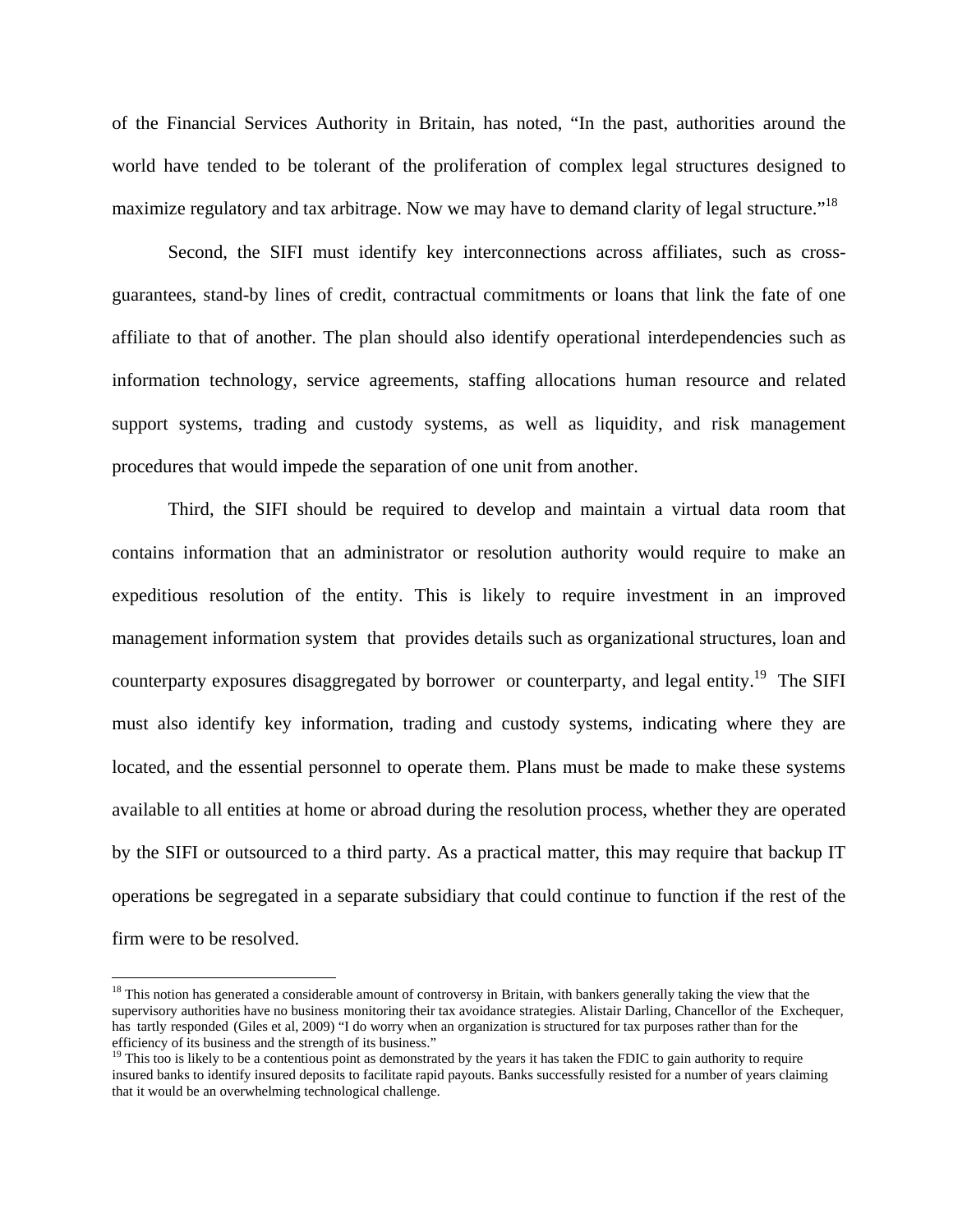Fourth, the SIFI must identify any activities or units it regards as systemically important, and demonstrate how they could continue to operate during a resolution process. This will usually require that they be separately incorporated and made bankruptcy-remote so that they could easily be detached from the group if necessary in order to keep the systemically important function operating while other parts of the group are resolved.<sup>20</sup> Arrangements should also be in place to make a rapid transfer of customer accounts to another institution in the event of resolution.

 Fifth, the SIFI must consider how its actions may affect exchanges, clearing houses, custodians, and other systemically important elements of the infrastructure. Ideally it should identify how it can disconnect from these highly automated systems without creating serious knock-on effects. This will require cooperation with these systemically important parts of the infrastructure. A particularly good example of a successful effort of this sort was the CHIPS (Clearing House Interbank Payment System) initiative enabling its bank participants and key central banks to withstand the simultaneous failure of its four largest participants.

 Sixth, the SIFI must identify the procedures it would follow during resolution. This report should be quite detailed including, at a minimum, a list of bankruptcy attorneys and administrators who might be called upon, individuals who would be responsible for press releases and various notifications to counterparties and regulators, and a good faith estimate of the time it would take to resolve each separately chartered entity.

 Seventh, the resolution plan should be reviewed at least annually and updated if the institution executes a substantial merger or a restructuring introduces additional complexity.

 The managers of the SIFI must demonstrate to their board of directors that the resolution plan is complete and feasible. Boards should recognize that oversight of resolution plans is as

<sup>&</sup>lt;sup>20</sup> Hupkes (2005) wrote about this in the context of global financial institutions, much like the SIFls that are the focus of this chapter.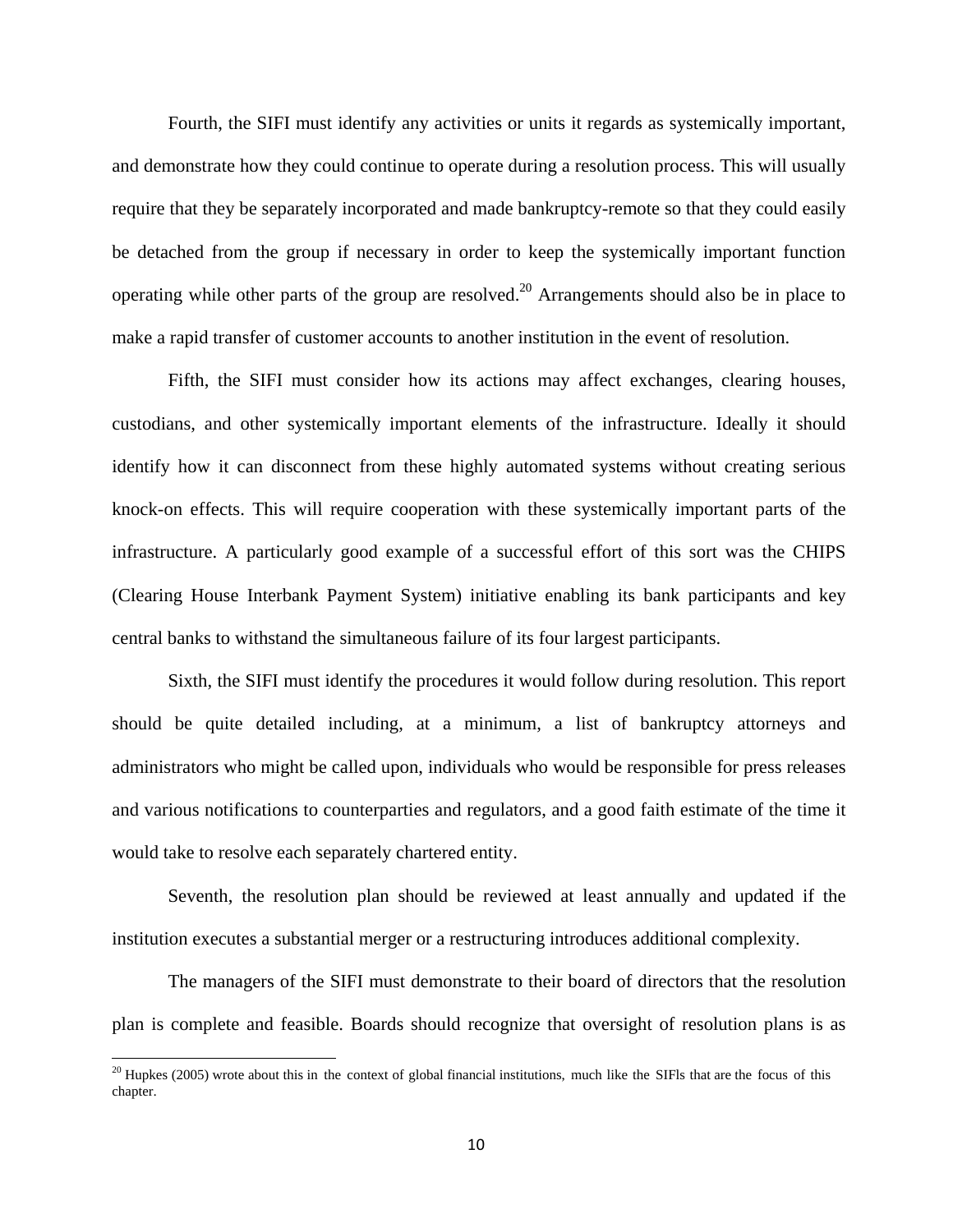much their responsibility as oversight of business continuity plans. Indeed, when the SIFI approaches insolvency, the board's fiduciary duty becomes one of maximizing the bankruptcy estate than can be passed on to creditors.<sup>21</sup> If the board finds the plan is excessively complex or time consuming, it has a duty to require management to simplify the corporate structure of the firm, invest in more powerful IT systems or reduce the scope of its activities so that it can be resolved in a reasonable amount of time. $^{22}$ 

This process may also have a useful side benefit. Considerable research in cognitive psychology shows that decision-makers are likely to be more risk averse when they are forced to confront worst case scenarios even if they consider them unlikely to happen.<sup>23</sup>

Next, the primary supervisor  $^{24}$  must evaluate the resolution plan in cooperation with both any other domestic supervisors of business in which the firm may be active and the international college of supervisors established for each SIFI This group must certify that the plan is feasible, and the estimated time for the resolution is plausible and acceptable. In addition, it must ensure that all systemically important activities have been identified and properly insulated, so that they could be spun-off to another firm in the event of insolvency.<sup>25</sup> If the primary supervisor and the college of supervisors find the plan is not feasible or would take an unacceptable amount of time to execute, it should have the power to compel the SIFI to propose alternative options.

 $21$  The absence of a credible plan would be presumptive evidence of a failure to carry out this fiduciary duty.

<sup>&</sup>lt;sup>22</sup> Precisely what is "a reasonable amount of time' will likely change as the approach is implemented. The ultimate goal ought to be a plan that can be implemented over a weekend, but earlier iterations will clearly take much longer. Some have advocated the need for a twilight ('cotton wool') period between intervention and the decision to start liquidation to allow resolution to proceed more smoothly.<br><sup>23</sup> See Guttentag and Herring (1984) and the references cited therein.

<sup>&</sup>lt;sup>24</sup> In countries with a unified regulatory system, this is clear. In others, like the United States, it may not be unless the entity is a Bank Holding Company or a Financial Services Holding Company. Clearly this is one of the first problems to be resolved if there is ambiguity about who has overall responsibility for an institution- e.g. AIG-- or whether the primary supervisor is competent to carry out its duties -- e.g. Lehman Brothers.

 $^{25}$  Hupkes has emphasized this point repeatedly. See, for example, Hupkes (2005).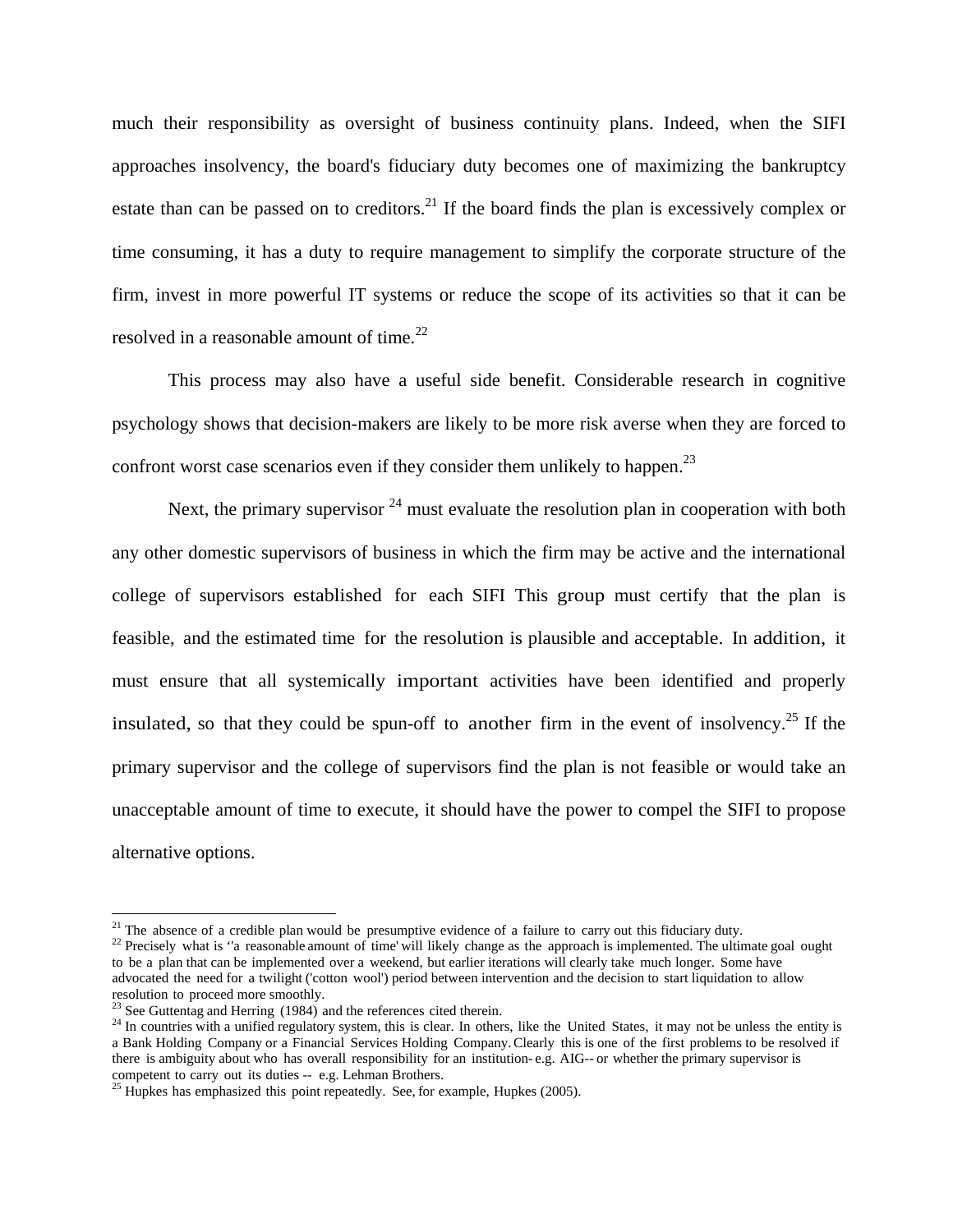The SIFI might propose alternatives such as simplifying its corporate structure, improving its IT infrastructure, spinning off activities or placing a line of business in an affiliate with no financial connections to any other affiliates and financed completely by equity.<sup>26</sup>

 The supervisory authorities, however, must have substantially greater resources than currently, and power to compel action if the SIFI does not propose an acceptable alternative. If they lack such power, no meaningful action is likely to be taken, and the entire exercise will become a senseless and costly ticking of boxes. It may even prove counterproductive to the extent that it encourages market participants to believe that a problem has been solved when in fact it has not. The temptation to cut corners will be severe because the process will be enormously costly for both SIFIs and the authorities. Yet these costs will surely be small relative to the very large support - direct loans, asset purchases, collateral swaps, guarantees, asset insurance and direct equity injections - provided by American and European governments to their financial systems during the crisis.

 Since many financial firms have become much too complex to take through any kind of resolution procedure in a reasonable amount of time, it seems naive to expect these firms to give up willingly the complexity that virtually assures them access to subsidies, a safety net, and a competitive advantage over other smaller, less complex institutions and so it is important that the process of resolution planning produces demonstrable improvements in the resolvability of these institutions. It may be necessary to appoint an independent commission to ensure that progress continues to be made.

Alternatively, Andrew Kuritzkes (2010) has suggested that a periodic tax of \$1 million be

<sup>&</sup>lt;sup>26</sup> One might question how these equity investments should be treated in computing consolidated minimum capital requirements. The equity investment should count fully because the purpose of imposing the equity requirement on these bits of the infrastructure, including the systemically important pieces, is to make them easy to detach from the failing institution. They should be relatively easy to sell because they are often systemically important parts of the infrastructure.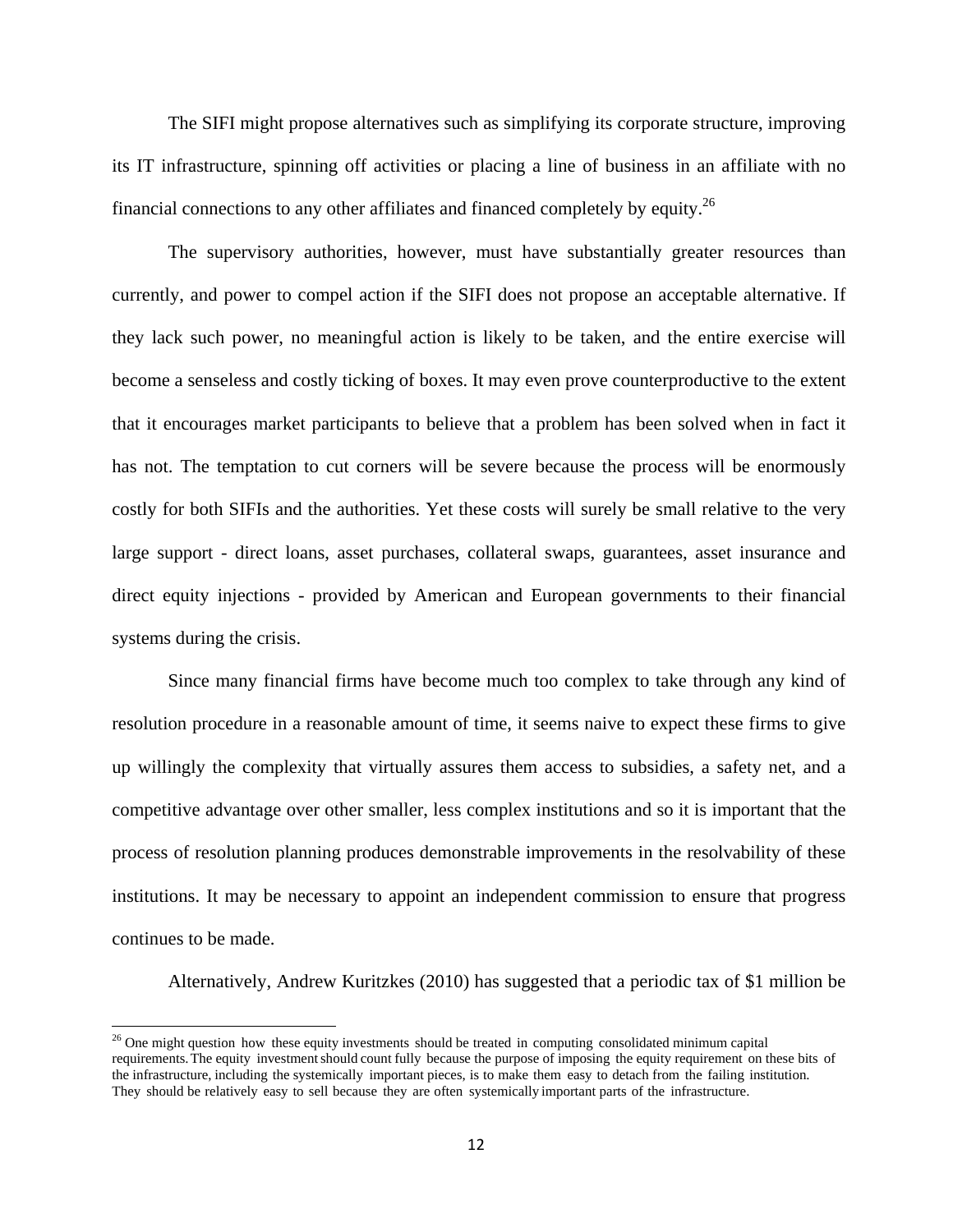levied on each subsidiary of a SIFI. The tax would be deferred for five years, with the first collection in 2015 to incentivize firms to simplify their legal structures. The tax would be collected at five-year intervals thereafter. Based on current legal structures, the costs to international financial conglomerates would be significant, ranging from \$134 million to \$2.6 billion for the top thirty financial conglomerates.<sup>27</sup> The tax could be justified by the negative externalities associated with cross-border activity, legal complexity, and regulatory forum shopping. Others have suggested that capital requirements be calibrated to create similar incentives to simplify corporate structures, but capital requirements are already burdened with a number of objectives and have proven remarkably ineffectual in deterring risk-taking (IMF (2009, Ch. 3, p. 7)).

 Imposing constraints on the size or structure of firms has traditionally been justified on grounds of competition policy, not as a way of enhancing financial stability. But what was once unthinkable is now being widely discussed. Governor of the Bank of England, Mervyn King (2009), former Governor of the Federal Reserve Board, Alan Greenspan (McKee and Lanman, 2009) and former Secretary of State and Treasury, George Shultz (2008) have all said, in effect, "Any bank that is too big to fail is simply too big." Greenspan (2009) has also argued in addition that banks that are too-big-to-fail interfere with the creative destruction that is essential to a dynamic economy. Perhaps, most surprisingly, Jamie Dimon (Sender, 2009), CEO of JP Morgan Chase, has endorsed a resolution mechanism that would wipe out shareholders and impose losses on creditors but protect the financial system when a SIFI fails: "We think everything should be allowed to fail... but we need a resolution mechanism so that the system isn't destroyed. To dismantle a bank in a way that doesn't damage the system should be doable.

 $27$  See Herring and Carmassi (2010).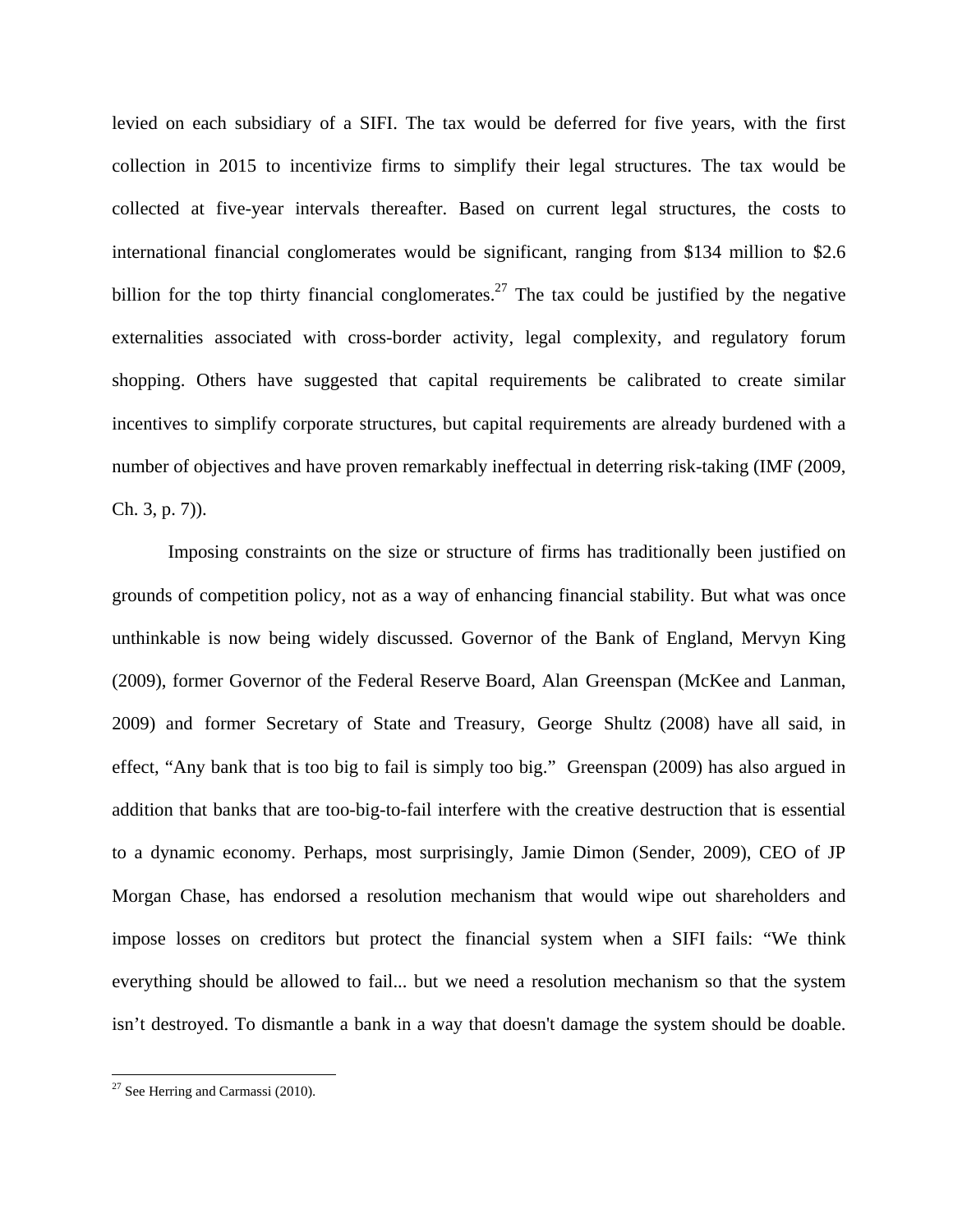It's better than being too big to fail."<sup>28</sup>

During the process of evaluating resolution plans, the primary supervisor and the international college of supervisors<sup>29</sup> will gain an understanding of the regulations and tax provisions that provide SIFIs with incentives to adopt such complex corporate structures. It may be excessively optimistic to believe that these insights will help inform future regulatory, accounting and tax reforms, but it would be useful, nonetheless, to highlight some of the unintended consequences of regulatory actions in the hope that it might influence future reforms at the margin.

 In addition, if a SIFI is involved in more than one line of business, the supervisors who oversee each of the important lines of business should be required to simulate a resolution each year under varying stress conditions. In this process, each supervisor must develop modes of cooperation with the others or make clear its intention to ring-fence the SIFI's operations within its domain. Unless supervisors within a single country can agree on how to resolve a SIFI, there is little hope of making progress in the much more complex international arena.

 The primary supervisor must also conduct a similar exercise with the international college of supervisors and simulate a resolution annually under varying stress conditions. This will have the same virtues as the domestic exercise, and here too the supervisors will need to develop modes of cooperation or make clear their intent to ring-fence the portion they control. This will

<sup>&</sup>lt;sup>28</sup> The EU has a mechanism for taking account of competition policy in the case of a failing SIFI that receives state support. Former European Commissioner for Competition Neelie Kroes has required that Commerzbank, ING, the Royal Bank of Scotland, and Lloyds downsize to compensate for the anti-competitive effects of the subsidies they have received. The EU Competition Commissioner can force banks to take a range of actions, including mandates to 'sell billions of euros of assets, close branches, cut balance sheets drastically, restrict payments to investors, executives and staff, and focus more narrowly on retail banking' (Reuters, 2009). The United States lacks any mechanism for considering such issues except in the merger approval process (which is often given short shrift in the case of a shot-gun merger). And although the EU action is taken after the extension of a bailout, it seems preferable to the frequent US pattern of subsidizing the merger of a very large hank with another even larger bank with scant regard for competitive effects. See further Dewatripont et al. (2010).<br><sup>29</sup> If not actually integrated with the supervisory authority, the resolution authority should be represented at

They will have the greatest expertise regarding how to implement an ordinary resolution.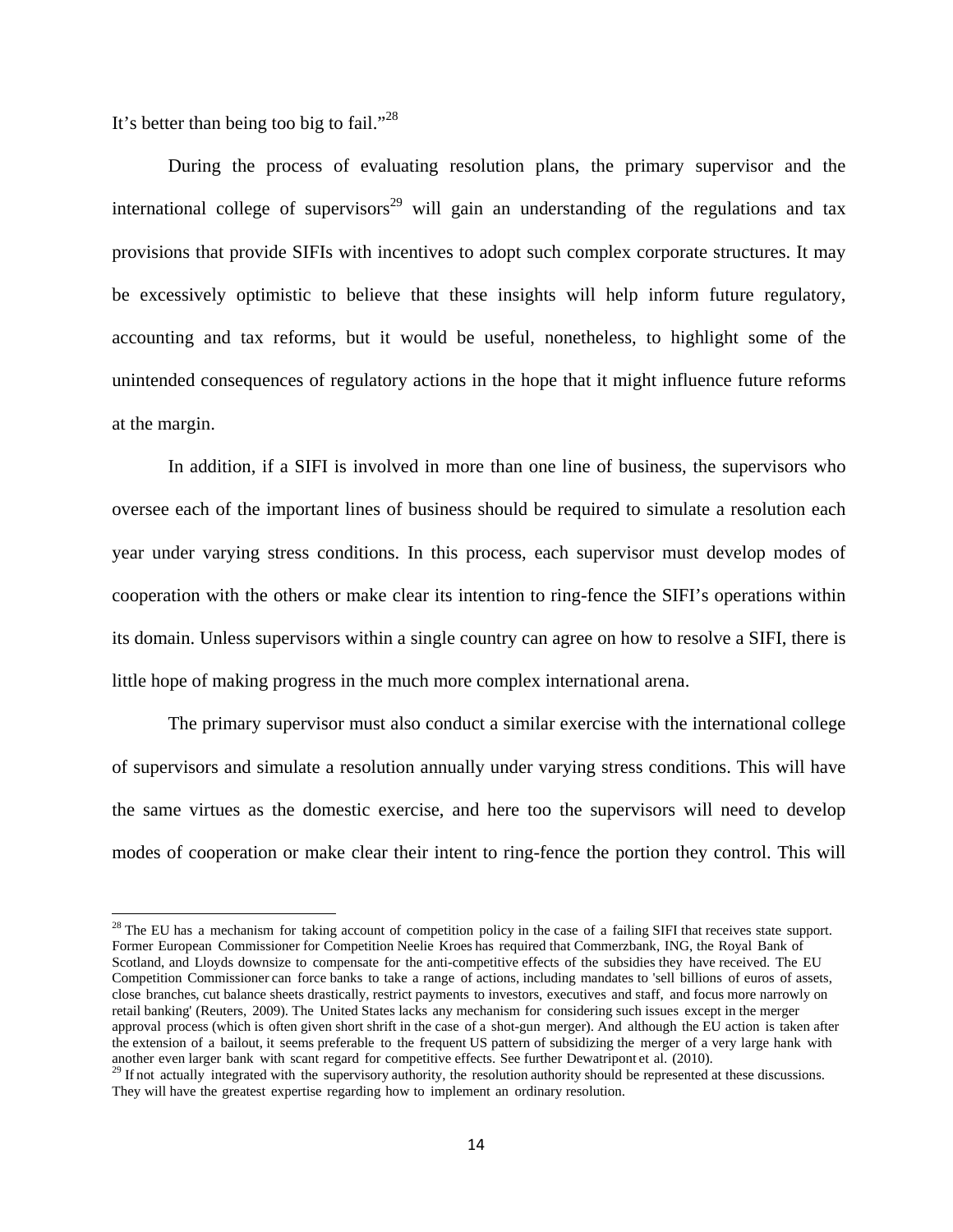enable the other key supervisors to anticipate what might happen and make appropriate preparations. Although these commitments will not be legally binding, the supervisors' personal integrity will be on the line, so there will be a strong incentive to be candid.

 The potential benefits from developing resolution plans are substantial. First, the process should reduce moral hazard by making it clear to creditors and counterparties that a SlFI can be resolved in such a way that it may impose losses on them without catastrophic consequences for the rest of the financial system. An indication that this might have a powerful effect can be inferred from Moody's reaction (Croft and Jenkins, 2009) to the "recovery and resolution plans" proposed in the UK. It warned the British authorities that such an approach "would remove the necessity to support banks as banks would no longer be too interconnected or complex to fail. This could potentially result in rating downgrades where ratings currently incorporate a high degree of government support." Of course, this benefit will be realized only to the extent that market participants believe a workable resolution plan exists and will be used. Equally importantly, they must believe firms that are not required to have resolution plans are credibly excluded from bailouts.

 Second, gaining approval of the resolution plan will cause SIFIs to simplify their corporate structures and make preparations so that less of the bankruptcy estate is consumed by a frantic, last-minute attempt to formulate and execute a resolution plan. These amounts can be quite substantial. The administrators of the Lehman bankruptcy (Cairns, 2009) have estimated that at least \$75 billion was wasted because of the lack of any preparation for bankruptcy.

 Third, developing the plan may cause SIFIs to reduce their risk exposures because of greater awareness by the board of directors, more thorough analysis by supervisors, and greater discipline by creditors and counterparties.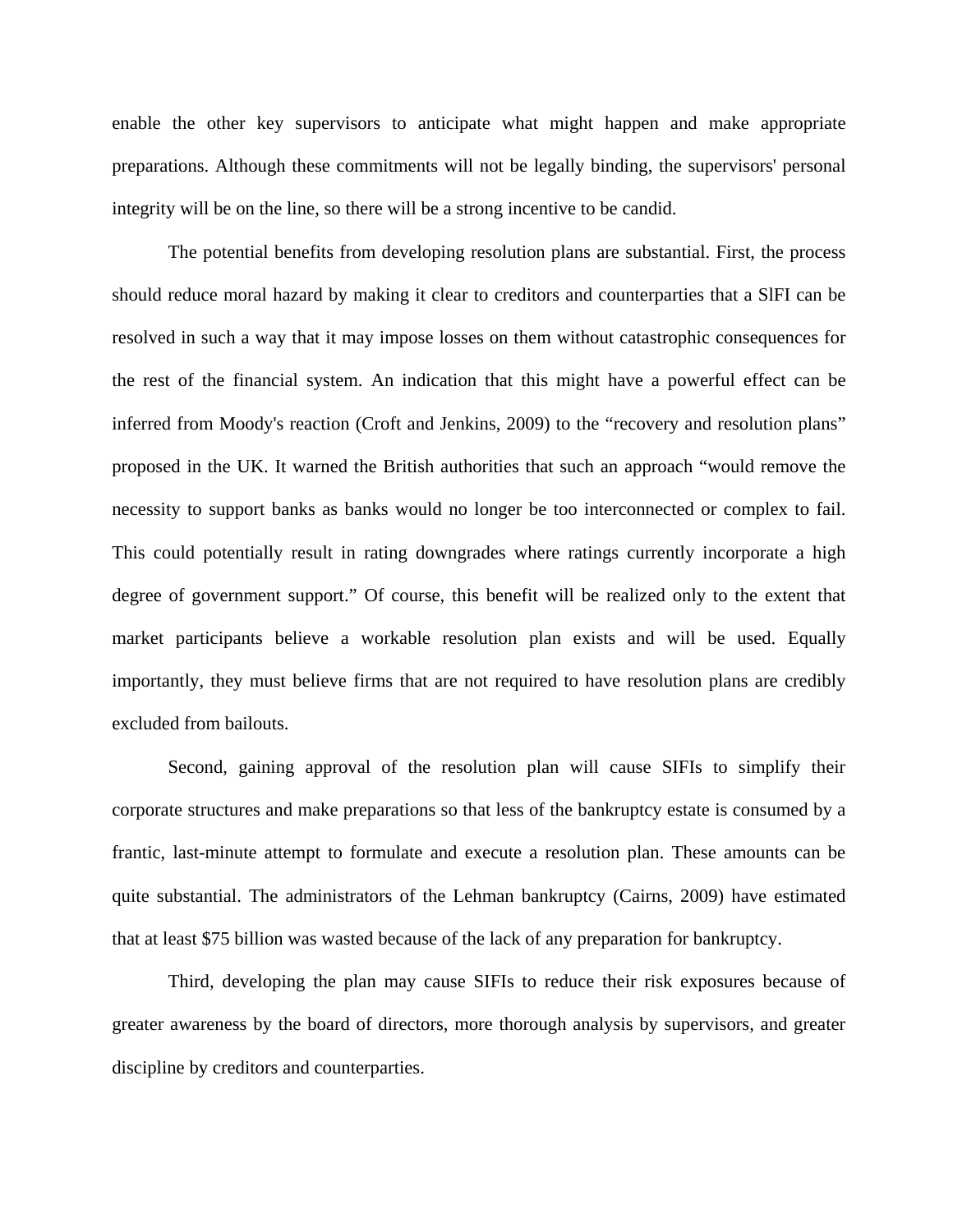Fourth, a credible resolution plan will level the playing field between SIFIs and smaller, less complex institutions so that profits and market share flow to institutions that provide the best services most efficiently rather than to institutions that benefit from the subsidy of an implicit guarantee.

 Of course, resolution plans have both private and social costs in addition to the above benefits. Compliance costs will certainly increase significantly for SIFIs (and for supervisors, making it all the more important to provide them with adequate resources). But some of the upgrades in IT systems required should enable firms to manage their businesses more effectively, as well as facilitate a resolution.<sup>30</sup> Resolution plans may also reduce the efficiency with which the SIFI can deploy its capital and liquidity, but often these efficiencies have proven illusory in a crisis, when they are most needed. To the extent that capital and liquidity will be ring-fenced by regulators of other lines of the conglomerate's business (who believe their main duty is to protect the customers of the SIFI in their regulatory domain), they will be unwilling (or perhaps legally unable) to upstream capital or liquidity to a faltering parent<sup>31</sup> Finally, a resolution plan may increase capital requirements and tax payments and lower profits to the extent that corporate simplification requires the elimination of entities used to engage in regulatory arbitrage and tax avoidance. But this is a private cost, not a social cost.

 With regard to social costs, resolution plans could limit potential economies of scale and scope. But there is little evidence in the academic literature that economies of scale and scope outweigh the diseconomies of scale and scope that have become evident in the recent crisis.<sup>32</sup> In

<sup>&</sup>lt;sup>30</sup> In a private comment, Robert Eisenbeis has pointed out that just as the preparations for Y2K enabled a number of banks to deal more effectively with the shock of  $9/11$ , this improvement in IT systems may have unexpected benefits.<br><sup>31</sup> In this sense, the Basel Committee's long-time emphasis on consolidated regulation of minimum capital requiremen

deeply misleading. Similarly, the ratings agencies clearly misjudged the ability of AIG to upstream excess capital from their multiple insurance businesses to aid the holding company or a faltering affiliate.

 $32$  See, for example, Berger and Mester (1997). Although there are numerous empirical studies that attempt to quantify economies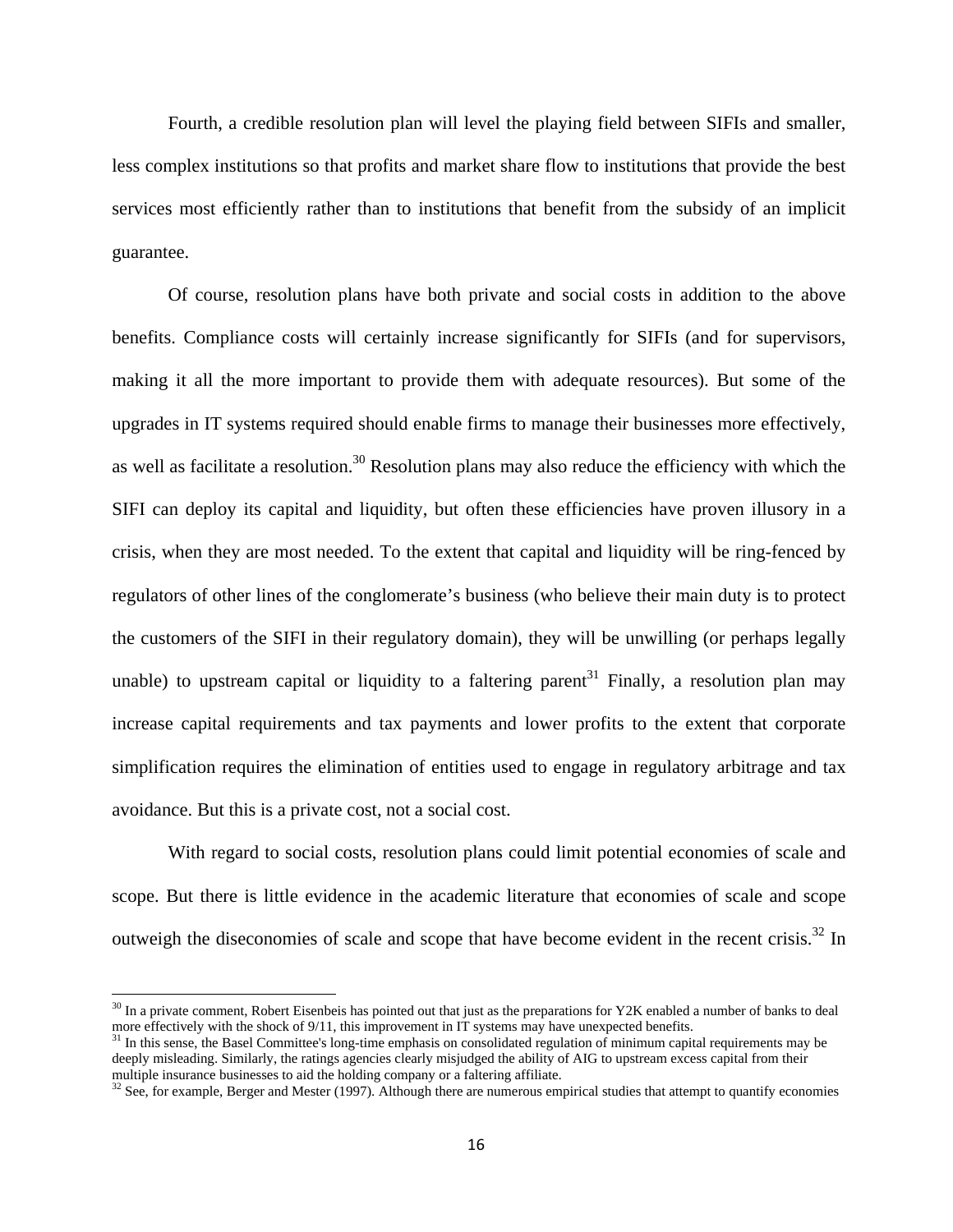any event, technology-intensive activities, which appear to offer genuine scale economies in some lines of business that involve heavy fixed costs, can be ring-fenced and operated as separate units from which firms of all sizes could benefit, much like the evolution of automated teller machines which are now a shared network, but began as proprietary systems. By reducing leverage, resolution plans may increase the costs of intermediation. But since excessive leverage is heavily implicated as a cause of the recent crisis, this may actually be a social benefit rather than a cost.

# **3. Providing an adequate capital buffer: the role of contingent capital instruments**<sup>33</sup>

The resolution plan is triggered by breaching a regulatory insolvency standard that must be set considerably higher than zero economic net worth if there is any hope of minimizing losses. In addition, a suitable requirement for contingent capital will create strong incentives for a faltering firm to make every effort to achieve a private solution before it reaches the regulatory insolvency point and must be resolved. As noted, Pillar 2 of Basel II comes very close to requiring a prompt corrective action standard, but, in fact, very few countries have adopted prompt corrective action triggers, much less a common definition of insolvency. This inconsistency must be resolved if there is to be any hope of meaningful coordination in resolution policies. Moreover, in the absence of binding *ex ante* agreements to share the burden in loss, it is essential that each country take all possible measures to prevent or, at least, minimize, loss that extends beyond those compensated to bear the risk of loss.

 This section develops an approach for employing contingent capital requirements as a means of credibly bolstering a SIFI's equity capital, encouraging market discipline over the SIFI's

<u> 1989 - Johann Stein, marwolaethau a gweledydd a ganlad y ganlad y ganlad y ganlad y ganlad y ganlad y ganlad</u>

of scale, all are subject to criticism because of the paucity of relevant data. This is, of course, particularly true for enormous hanks. But it does seem clear that scale economies cannot be the main driving force behind the creation of trillion dollar banks. A more robust and perhaps more relevant empirical regularity is that the compensation of senior executives tends to increase proportionately with scale (Frydman and Saks, 2007).

 $33$  Much of the material in this section is based on Calomiris and Herring (2010).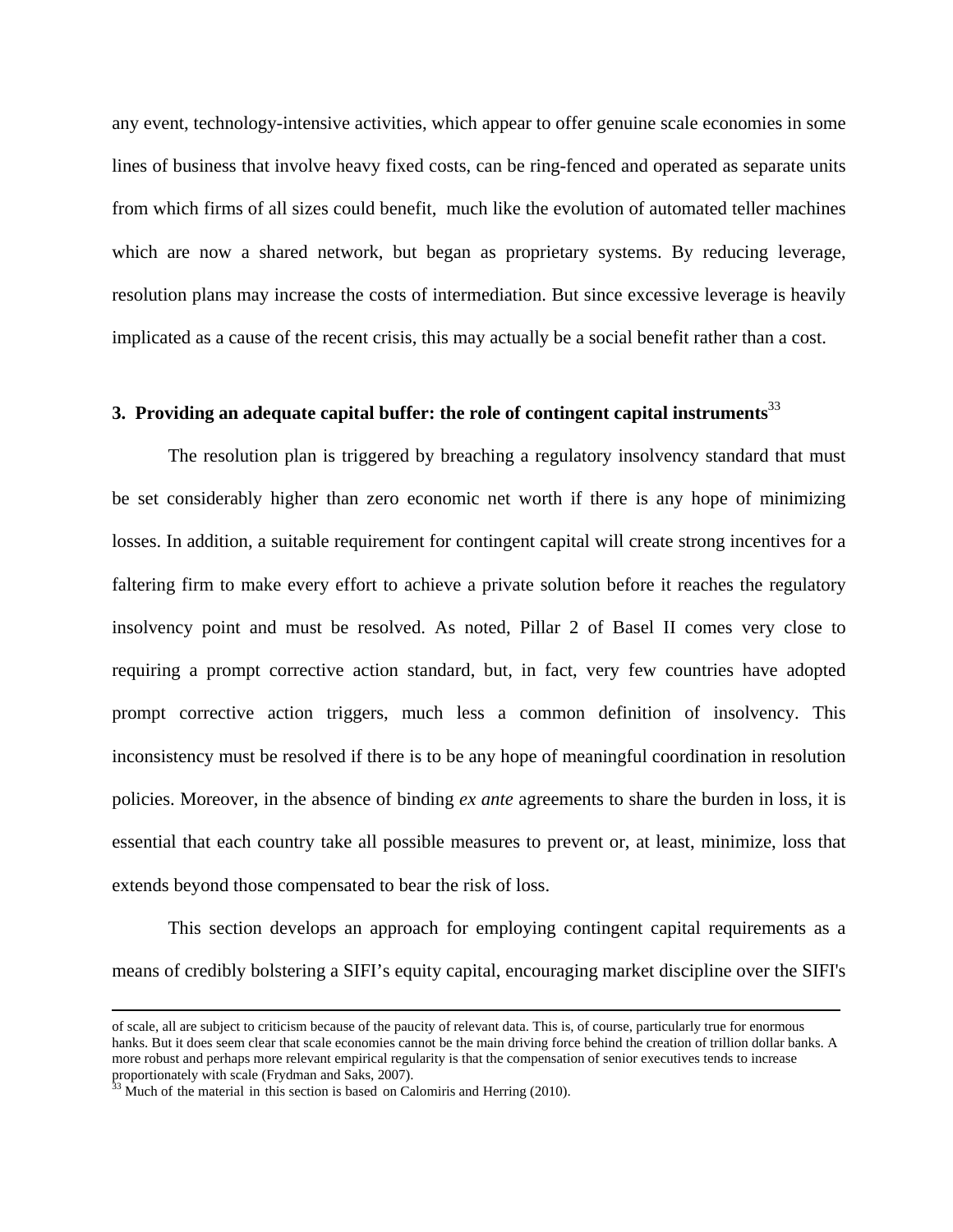behavior, and minimizing the probability that bank resolution would be necessary. First is an explanation of the logic of requiring that SIFIs issue contingent capital in the form of subordinated debt instruments that convert into equity when issuers suffer a sufficient loss of value. (See Appendix I for a summary of the historical rationale for incorporating some kind of subordinated debt in the capital structure.) Second, the difficult issues of setting an appropriate trigger for conversion, the terms and amount of conversion are considered. Third, a simple example is constructed with realistic parameter values showing how contingent capital requirements could have been set, in an integrated framework that includes a minimum common equity requirement, a contingent capital requirement, prompt corrective action, and a resolution plan as the SIFI approaches the regulatory insolvency point. In addition, the example shows how contingent capital would operate over the business cycle, and how the possibility of conversion would incentivize voluntary additional issues of equity capital or a voluntary restructuring and help the SIFI to avoid insolvency.

## **3.1 Market discipline and the advantages of contingent capital over subordinated debt**

Several experts have recommended requiring subordinated debt as part of minimum capital requirements or, more recently, using credit default swap (CDS) spreads as regulatory tools. But others have voiced concerns that although subordinated debt is available to buffer losses in a bankrupt concern, it does nothing to provide capital to a going concern. Moreover, using CDS or subordinated debt yields as regulatory tools could incentivize market agents to game the system by directly or indirectly buying debt or selling CDS insurance to affect the observed market spreads. Furthermore, some are concerned that competing firms might seek strategic advantage over a competitor by orchestrating a rise in its CDS spread or subordinated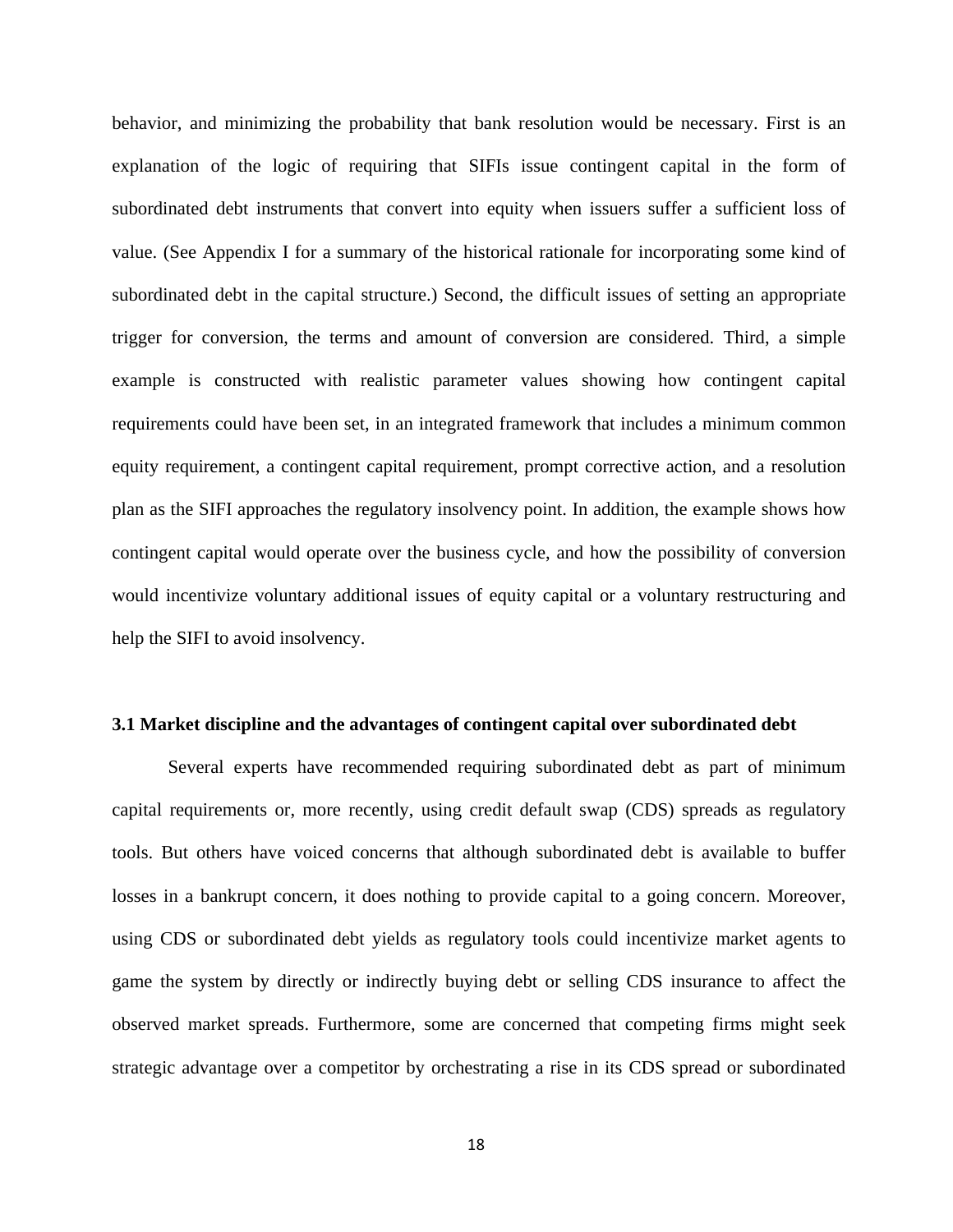debt yield. In particular, D'Souza et al. (2009) have argued against market-based triggers because they are subject to manipulation. That concern suggests that any market-based trigger used by regulators should be based on large movements in prices over a long period of time, and also on pricing in deep markets.

Research by Flannery (2005), Kashyap et al. (2008), D'Souza et al. (2009), Huertas (2009), Duffie (2010), and Hart and Zinga1es (2010) has highlighted the potential value, however, of providing some form of contingent equity capital infusion for banks via either conversion of existing debt, insurance contracts, or a rights offering. The Dodd-Frank Act mandates the Fed to study the scope for use of some minimum amount of contingent capital as part of regulatory capital requirements. The Basel Committee on Banking Supervision (2011) has set out standards that CoCos must meet to qualify as Tier 1 or Tier 2 capital. And the European Commission (2011) has proposed standards for debt bail-ins to avoid the use of taxpayer funds. Requiring a minimum amount of contingent capital certificates (CCCs) or contingent convertibles (CoCos) - subordinated debt instruments that convert automatically into equity in adverse states of the world, and prior to reaching the regulatory insolvency intervention point would have several advantages relative to traditional sub debt.

 First, making subordinated debt convert into equity prior to bank insolvency eliminates the potential, politically charged issue of deciding whether to impose losses on debt holders after intervention; since the subordinated debt has already converted to equity and will share in the losses suffered by equity holders, the issue is removed from consideration.

Second, because sub debt has converted to equity before insolvency, debt holders cannot withdraw their funds at their maturity dates, which itself might trigger an insolvency event, although they can sell their equity in the secondary market.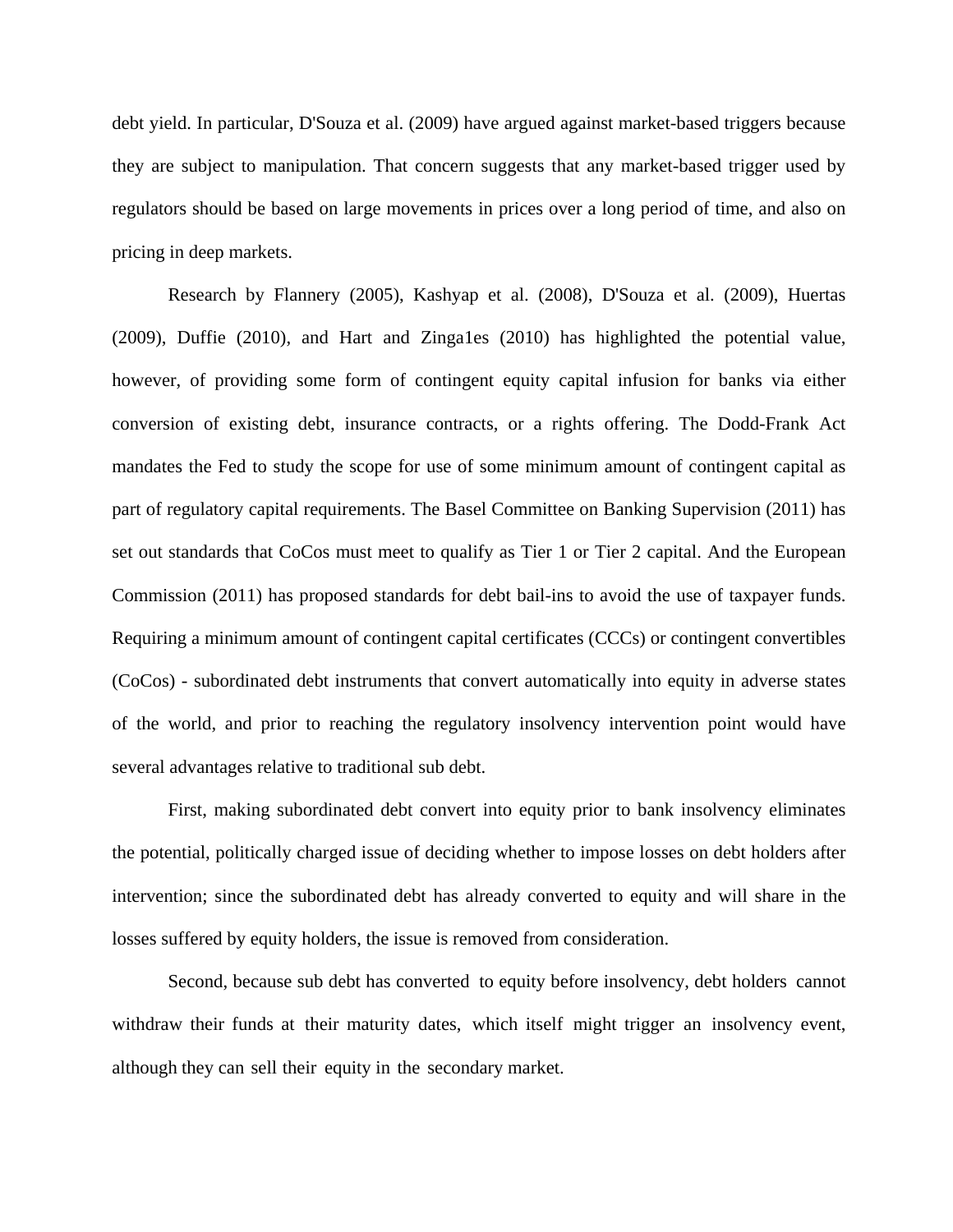Third, because CoCos would credibly remain in the bank and suffer losses in insolvency states, *ex ante,* the prices of CoCos will accurately reflect their true risks.

 Fourth, in the event conversion is triggered, CoCos will provide a better buffer against losses to depositors, counterparties and senior debtors, than subordinated debt, since they will cease to accrue interest once they convert and therefore alleviate liquidity pressures on the bank to some extent.

 Fifth, and perhaps most importantly, as emphasized by D'Souza et al. (2009) and Huertas (2009), CoCos will incentivize bank management to voluntarily issue common equity or sell lines of business or assets to preempt triggering conversion to prevent the dilution of common stock that would occur if conversion were to take place. This is an important insight. Under D'Souza et al. (2009) simulations, if a modest CoCo requirement had been in place in 2006*,* no SIFIs would have become insolvent in 2008-2009. Also, no institution would have had its CoCos converted; all institutions that got close to triggering their CoCos' conversion would have voluntarily chosen to raise sufficient equity ahead of conversion to prevent conversion.

 Of course, if the institution waits too long, it may find that equity markets are closed to it. That is why a SIFI is likely to launch new issues or sell lines of business or assets long before it approaches the CoCo conversion point. There may, of course, be occasions when they are simply unable to issue new equity or sell assets at any acceptable price and the conversion is triggered. That would be unfortunate for the existing shareholders, but it automatically recapitalizes the SlFI at the expense of shareholders and holders of contingent capital, rather than the taxpayers.

D'Souza et al. (2009) emphasize that this may be an important advantage of CoCos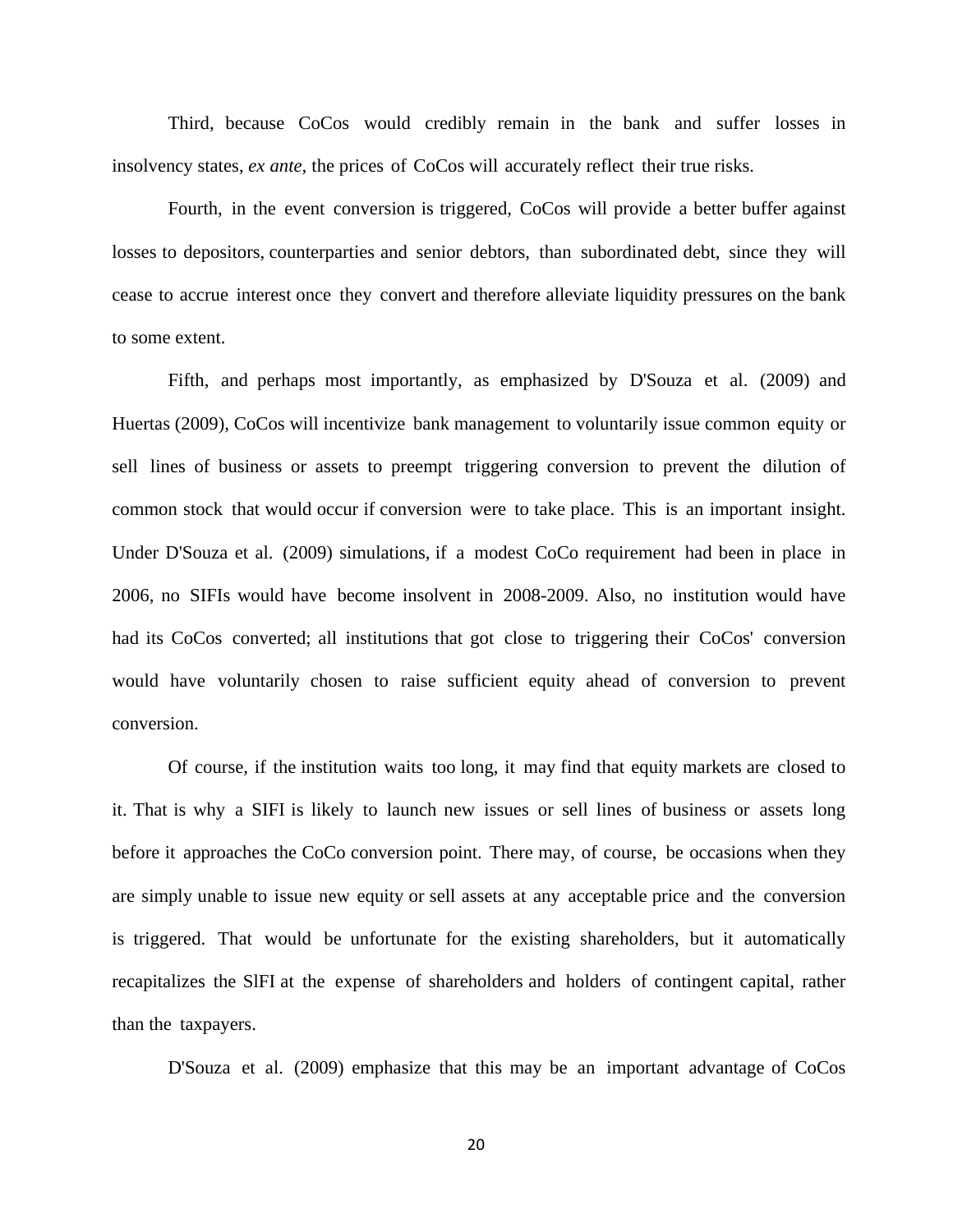from two perspectives: First, it implies that the contingent equity capital implied by a CoCo is larger than the amount of the actual securities subject to conversion, since banks will voluntarily raise additional equity capital to avoid conversion. Second, the strong incentives on management to avoid conversion mean that CoCos are likely to trade more like fixed income instruments than ordinary convertibles, which is more likely to appeal to institutional investors, who tend to prefer low-risk debt instruments. As D'Souza et al (2009) show, because of the strong incentives for CoCo issuers to avoid conversion, CoCos would almost never convert, and thus would have yields quite close to traditional subordinated debt, but that depends in large measure on the shareholders' incentives to avoid dilution. In Huertas' colorful phrase: "To the common shareholder, contingent capital holds out the prospect of death by dilution and it can be anticipated that shareholders would task management to undertake the necessary measures to avoid dilution" (2009, p. 5).

 This last observation is especially important from the standpoint of minimizing the social costs associated with the resolution of SIFIs. Because resolution is costly, difficult to coordinate across borders, and potentially disruptive to the financial system, a capital requirement that is, in essence, a prepackaged recapitalization, that substantially reduces the frequency and depth of insolvency would be highly desirable. The incentives for voluntary, equity capital-raising or asset sales that are inherent in CoCos are, therefore, especially beneficial.

There are five key challenges to designing a useful CoCo requirement:

(1) Devising an appropriate trigger for conversion of CoCos into equity.

(2) Determining the amount of CoCos relative to other balance sheet items.

(3) Setting the terms under which CoCos will be converted into equity.

(4) Devising rules for CoCos, and more broadly for all types of regulatory capital, that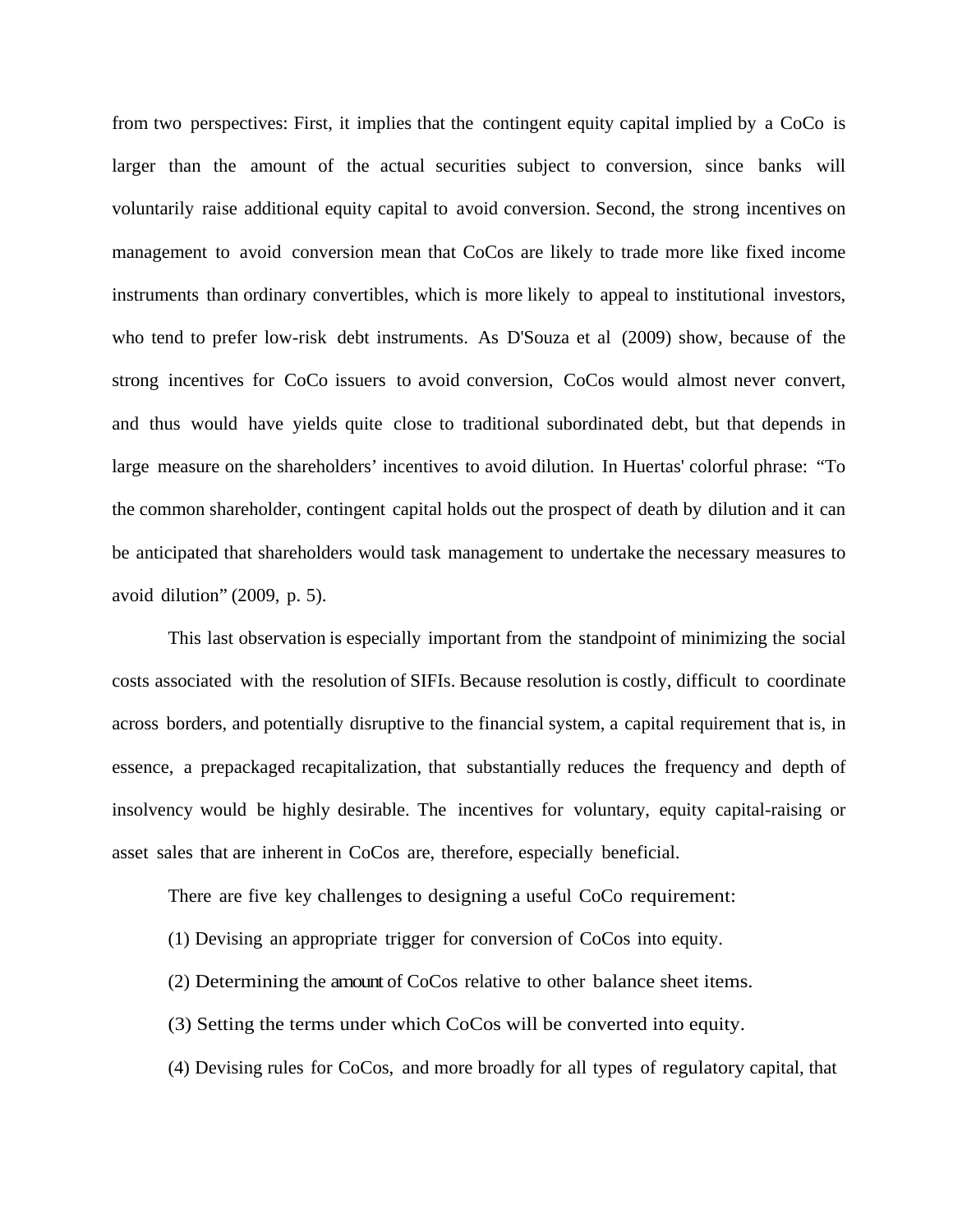would minimize the pro-cyclicality of capital requirements (that is, the tendency of risk-based capital requirements to accentuate risk-taking in booms and exacerbate credit crunches during economic downturns).

(5) Integrating CoCo triggers with intervention triggers associated with PCA.

 As Charles Goodhart (2010) has warned, if these parameters are not set carefully, CoCos may precipitate a death spiral when they are converted.

# **3.2 Setting a trigger**

How should the trigger for conversion of CoCos be set? How should it vary over the business cycle, if at all? And how should the triggering mechanism for PCA be coordinated with the triggering of CoCo conversion? As D'Souza et al (2009) point out, a desirable CoCo trigger must be accurate, timely, and comprehensive in its valuation of the issuing firm. And the trigger should be defined so that it can be implemented in a predictable way, so that CoCo holders can price the risks inherent in the instrument at the time of its offering. This latter point has been emphasized by the ratings agencies that refuse to rate CoCos in which the conversion is contingent upon the decision of a regulator or bank management.

 Some proposals for contingent capital (e.g., D'Souza et al, 2009; Hart and Zingales, 2010) assume that book values of the institution's equity relative to its assets, based on accounting reports and/or examinations by supervisors, would be used as a conversion trigger for contingent capital. The central problem with using book value as a trigger is that book value is an accounting concept, and thus subject to manipulation and, inevitably a lagging indicator of deterioration in a bank's balance sheet. The Japanese banking system was insolvent for a decade while still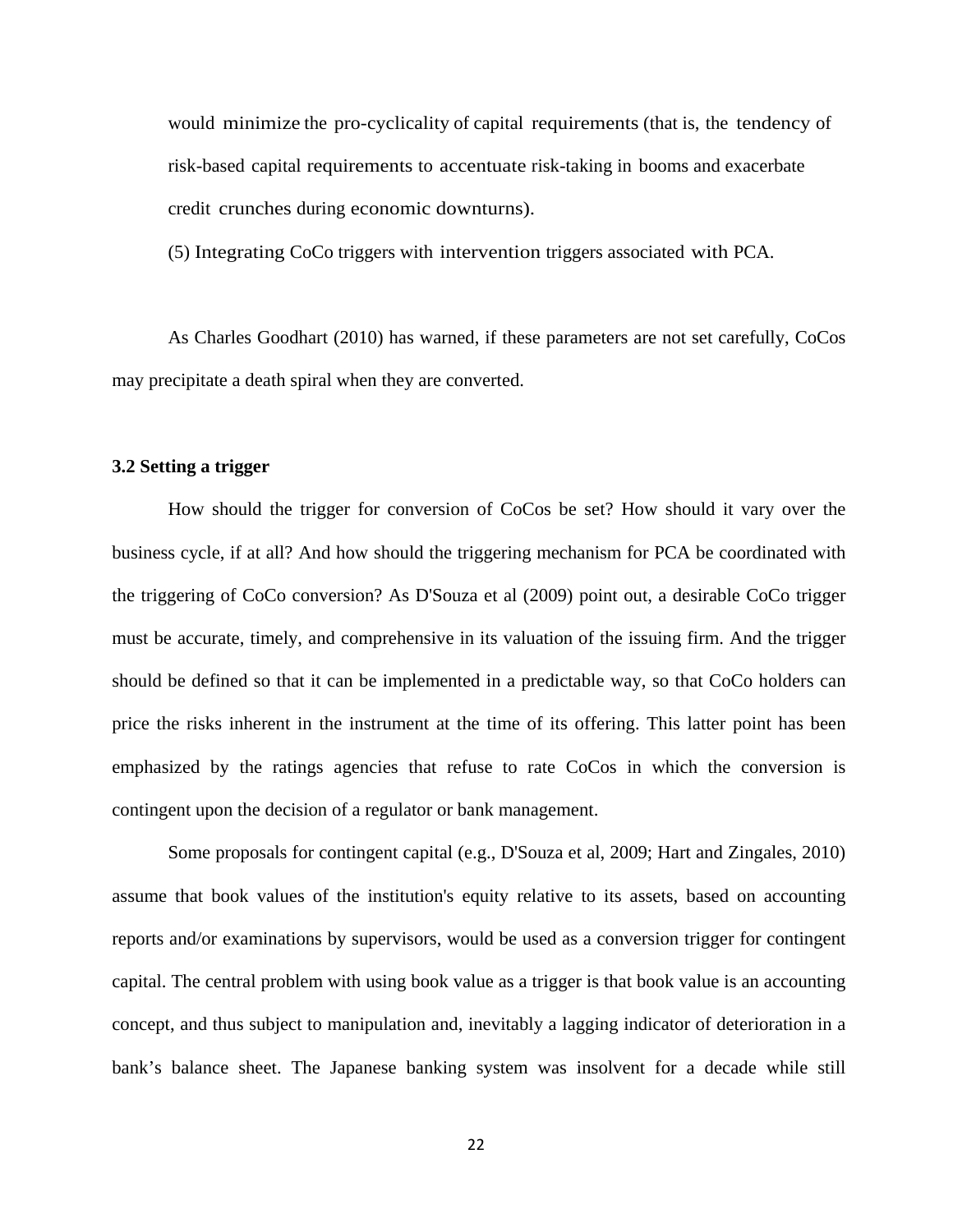satisfying its minimum book value capital requirements under the Basel standards. Indeed, the central purpose of employing non-equity capital in the first place, as noted above, is to bring market opinions into the process of regulating banks. The problem of using book values as triggers is not just one of managerial dishonesty.<sup>34</sup> Regulators and supervisors have shown time and again that they are hesitant to opine negatively about SIFIs in public. Such forbearance leads to protracted delays in recognizing problems. That capital loss recognition problem is at the heart of the failure of PCA to fulfill the high hopes that the FDICIA would avoid costly bank failures.

 What market-based measures could be employed as the trigger? The two obvious candidates are CDS spreads and stock price movements. CDS markets seem less desirable for the purpose of deriving triggers for several reasons. First, the markets are not deep enough, and thus may be prone to manipulation. Second, the pricing of risk is not constant over time; an observed spread at one point of the business cycle, under one set of market conditions, can be indicative of a higher level of risk than that same spread observed at another time under a different set of business conditions.

 Equity values, if used properly, would provide the best source of information on which to base triggers. Indeed, some of the best-known cases of the failures of large firms that surprised' some rating agencies or regulators were signaled long in advance of their failure by *severe and persistent declines in the aggregate market value of their equity.* KMV's rating of Enron's debt was the only one that correctly predicted a severe probability of default. The reason for its success was that the KMV model was based on the Black-Scholes approach to measuring default risk as a function of Leverage (measured using market values) and asset risk (also derived from observed stock price volatility). Similarly, market value information about Lehman provided an early

<sup>&</sup>lt;sup>34</sup> And the complicity of accounting firms in window-dressing transactions as shown in the Lehman Brothers case.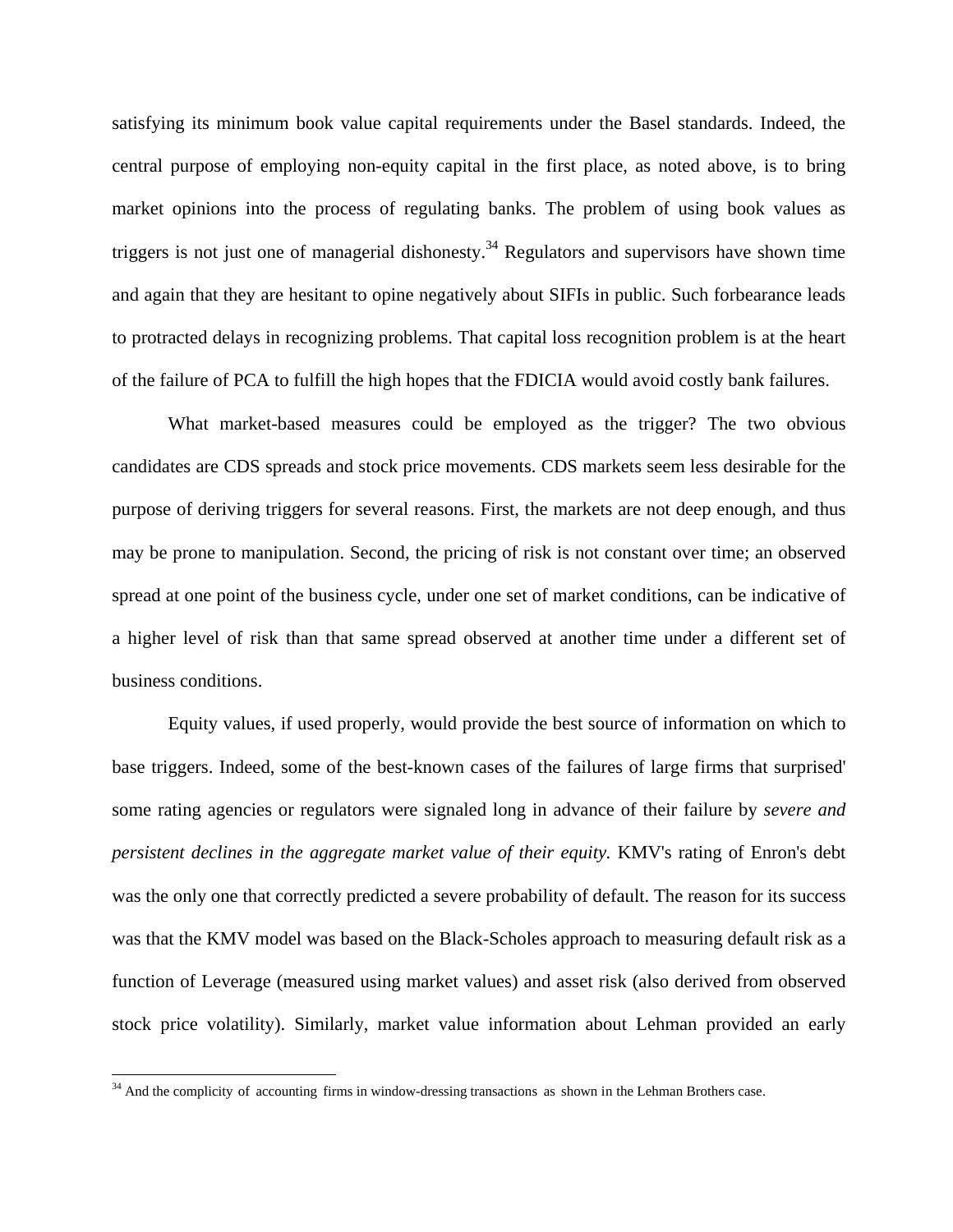warning of its problems. Valukas (2010) shows that Lehman's market-to-book ratio fell from about 0.9 in June 2008 to 0.4 in July 2008, long before its September 2008 failure. The combined value of the equity and the outstanding debt at Lehman was slipping over time during the Spring and Summer of 2008, and that combined value was actually less than the face value of its liabilities on several occasions in July and August of 2008. A Lehman CoCo triggered by a substantial and protracted market decline in the equity value of Lehman would have produced conversion of debt into equity long before insolvency.

 More importantly, as D'Souza et al. (2009) emphasize, the existence of a credibly triggered CoCo would have incentivized all large financial firms to voluntarily raise equity capital in large amounts before hitting the CoCo trigger. D'Souza et al. (2009) argue that even under the assumption of a 15% decline in share prices in reaction to an announcement of an equity offering, the dilution effects on stockholders would be much less from an equity offering than from a triggered conversion, provided that it is sufficiently large and on sufficiently favorable terms to the holder of the CoCo. In other words, managers who are maximizing the value of shareholders' claims in the firm will always have a strong incentive to prevent CoCos from triggering by preemptively issuing equity into the market or selling assets or lines of business, *so long as the dilution effect of the CoCo conversion is sufficiently large.*

 The declining equity values are only reliable as rough measures of a SIFI's health if they are persistent and severe, and even then, they offer only a rough indication of the firm's financial health. Fortunately, that indication is good enough to serve as an effective trigger for CoCos. (See Appendix II for two examples of how a 90-day moving average can smooth fluctuations in share prices, thus reducing the noise in the stock price signal and making it more difficult for speculators to force a CoCo conversion.)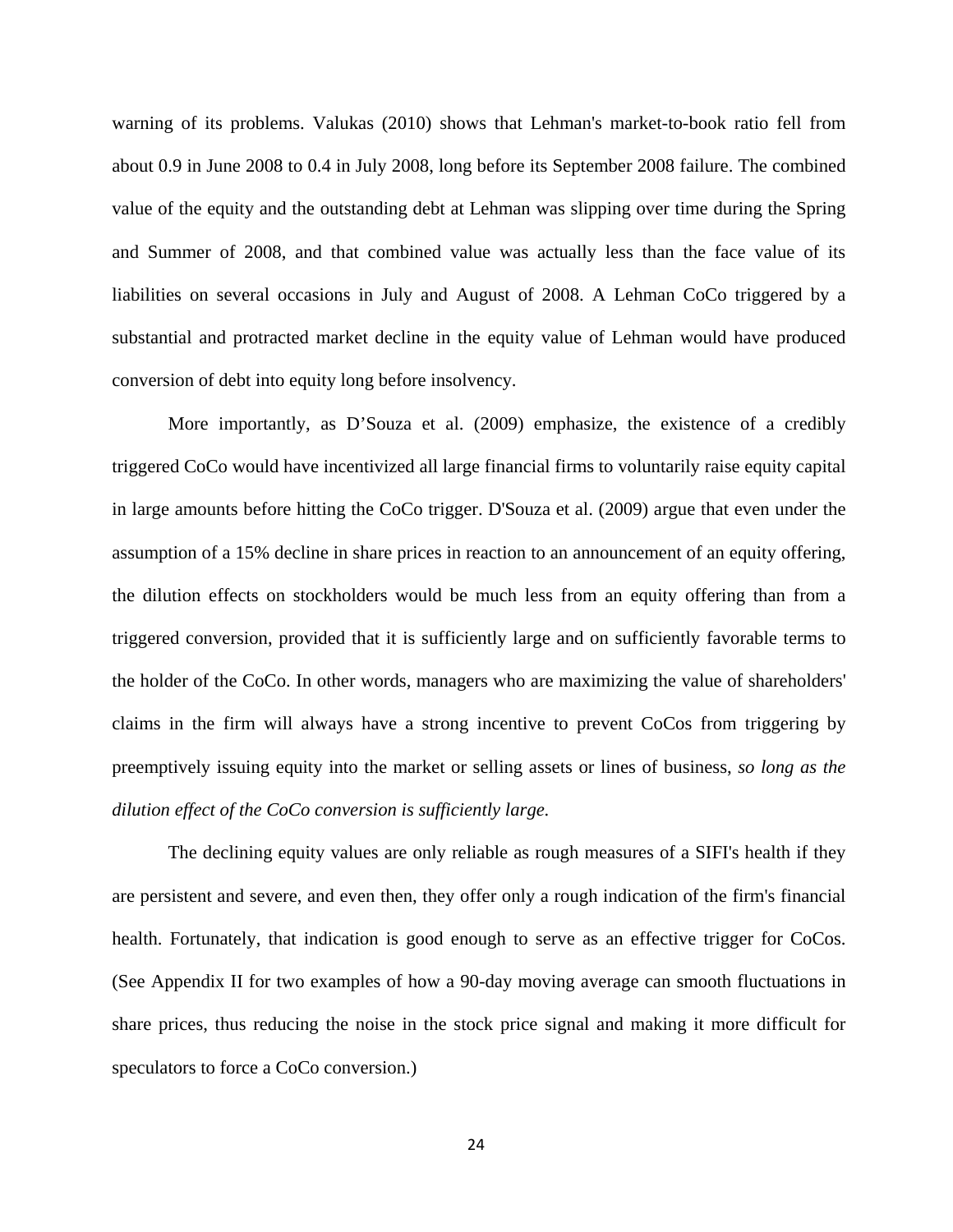Would a trigger based on the market value of capital relative to quasi-market value of the  $firm<sup>35</sup>$ , be desirable based on the criteria of predictability, timeliness, comprehensiveness and accuracy? Clearly, it is a comprehensive measure of firm value (in fact, the market capitalization of a bank is the comprehensive measure of value, which includes, in principle, the value of tangible and intangible assets as well as off-balance sheet positions). Because market values of the shares of SIFIs are continuously observable in deeply traded equity markets - markets that continued to trade actively even during the depth of the financial crisis -- a trigger based on equity valuation will be timely and predictable.

 Will it also be accurate? Yes, so long as the demands placed on the measure are not excessive. Equity prices are not perfectly reliable, and they are particularly unreliable in detecting small valuation changes over short periods of time. They may also be subject to manipulation. But for the purpose of constructing a credible, predictable, comprehensive, and reasonably accurate measure of large swings in the market value of a SIFI, the market value of the firm is the only real possibility. So long as the user does not seek to achieve false precision, equity is reliable.

 For example, suppose a trigger were defined as follows: The CoCo will convert from debt to equity if the ratio of the market cap of the bank to the quasi-market value of the bank falls to 4%. Assuming that the bank started with a prudent ratio of market cap to the quasi-market value of assets, a decline to this trigger would provide a reasonably accurate measure of a sustained decline in the value of the firm. Since the share prices are 90 day rolling averages, no SIFI could reasonably argue that the decline in the value of its equity was the product of market

<sup>&</sup>lt;sup>35</sup> One of the main problems in determining the market value of a bank is estimating the value of the bank's assets most of which are not actively traded. The quasi-market value attempts to estimate the market value of a bank's assets by making use of the balance sheet identity and adding the market value of the bank's shares to the face value of the bank's liabilities (under the assumption that it will not default). This measure is chosen because of its ease of computation on a continuous basis.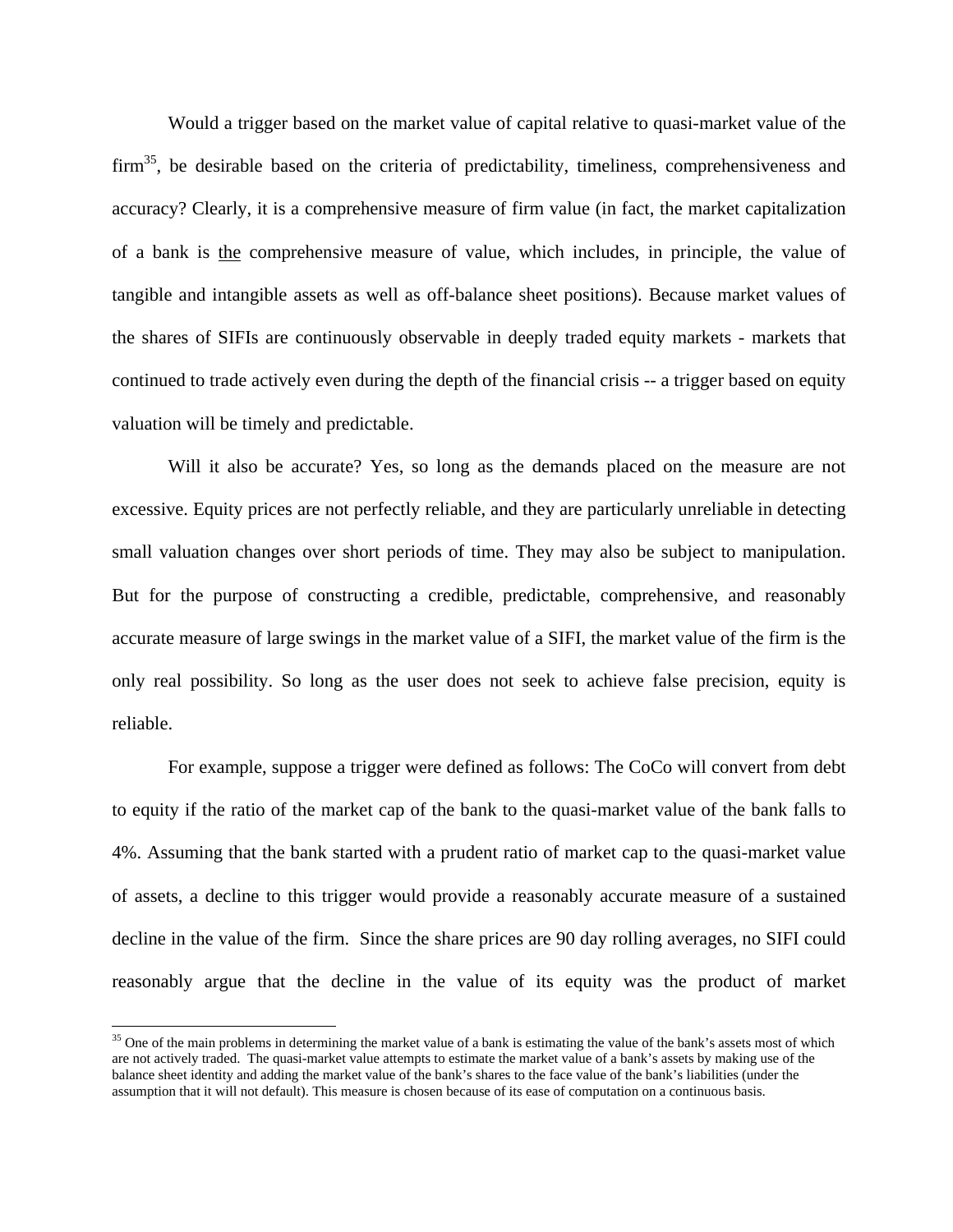manipulation or irrational shareholder behavior.

# **3.3 The right amount of CoCos**

Because the efficacy of CoCos as preventative devices depends crucially on their dilutive effects on equity holders, it is important that CoCos be issued in sufficient quantity. For purposes of seeing how such a requirement might have worked during the crisis in which banks were required to hold a minimum of 2% common equity relative to risk-weighted assets (measured in book value terms), it seems plausible to propose that the minimum required amount of CoCos should have been set at 2% the 'quasi market value' of the firm.<sup>36</sup> Note that in those nations in which conversion would become a real possibility, 4% trigger a conversion of CoCos equal to 2% of the quasi-market value of the banks would imply a huge dilution of equity holders. All of the required CoCos should be converted when the ratio hits the trigger and the conversion price should be a sufficient number of shares so that the market value of shares received is at least equal to the principal amount of the  $CoCo<sup>37</sup>$  That would provide a strong incentive for management to voluntarily issue equity or sell assets to preempt conversion

### **3.4 Varying CoCos over the cycle?**

Many policy-makers and academics have argued in favor of cyclical variation in capital

<sup>&</sup>lt;sup>36</sup> The crisis showed that the definition of the numerator, the risk-weighted denominator and the minimum acceptable ratio were completely inadequate. Nonetheless, for this retrospective examination of the crisis it is interesting to see whether the quasimarket value ratio would have been informative in separating SIFIs that would require intervention from SIFIs that did not.<br>Basel III will require a much higher level of equity and the issuance of CoCos should be larger as

<sup>&</sup>lt;sup>37</sup> Two issues of Contingent Capital - one by Rabo Bank (a cooperative) and the other by Lloyds - have proven to be significantly more expensive than subordinated debt. But it is important to note that these issues present a very different incentive to the managers than what is contemplated in this proposal. In the case of Rabo Bank, there are no shareholders to be diluted, and in the case of Lloyds, the amount of contingent capital and the trigger do not provide sufficient motivation for managers to issue equity preemptively to avoid setting off the conversion trigger. The issuance of these bonds during the crisis probably increased their cost.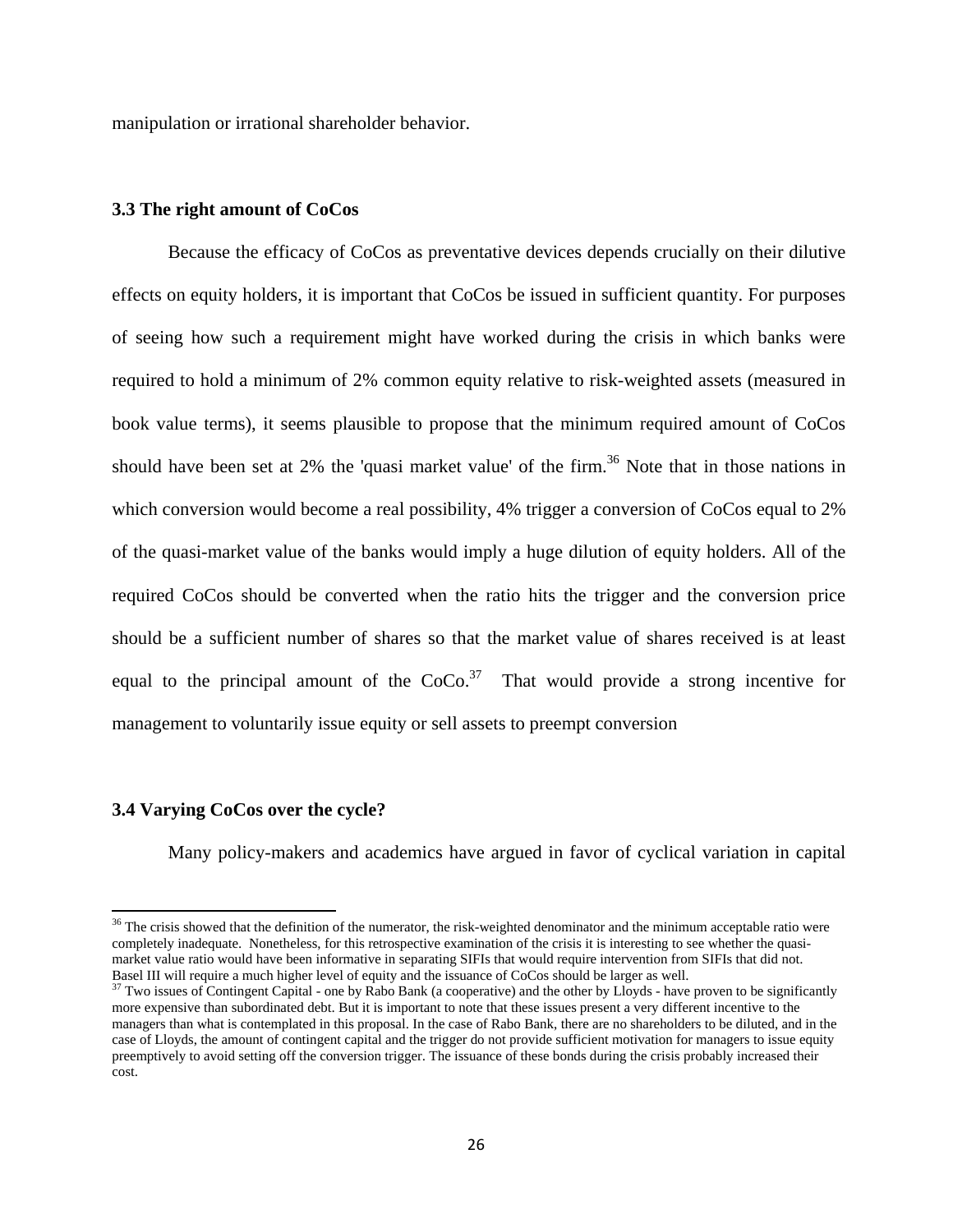standards. That topic is beyond the scope of this paper, but suffice it to say that by fixing the minimum proportion of CoCos relative to the quasi-market value of the firm, our approach would cause firms to raise capital during booms, when they can do so most cheaply and when it will constrain growth, and allow firms to reduce outstanding CoCos somewhat if they experience cyclical declines in their debt or the market value of their equity.

### **3.5 Integrating CoCos with PCA**

Because the trigger for CoCo conversion would occur while the SIFI is still demonstrably solvent, and because preemptive equity issues prior to hitting the trigger would result in further increases in equity, it is arguable that the CoCo requirement would make insolvency extremely unlikely. Nevertheless, unusually severe shocks do occasionally happen and, thus, it is still important to have on hand an effective PCA intervention regime and an effective system of resolution to go with it.

 For the same reasons that a ratio of market value to the quasi-asset value of the firm would serve as the best trigger for CoCo conversion, it would also serve as the best trigger for PCA. If the CoCo conversion trigger occurred at 4%, then the PCA trigger should start if the firm breaches the 4% ratio again after the recapitalization achieved by the CoCo conversion.

# **3.6 An example of how CoCos would work**

Figure 2 illustrates how our proposed CoCo triggering would work. As the market cap to quasi-market value of the firm falls, approaching the trigger, a firm like A (line A) might issue equity (or sell assets) to avoid hitting the trigger. If for some reason a firm like B is unable or unwilling to issue equity or sell assets, the trigger is breached and the CoCo converts (line B). This will result in massive dilution of existing shareholders and the new shareholders who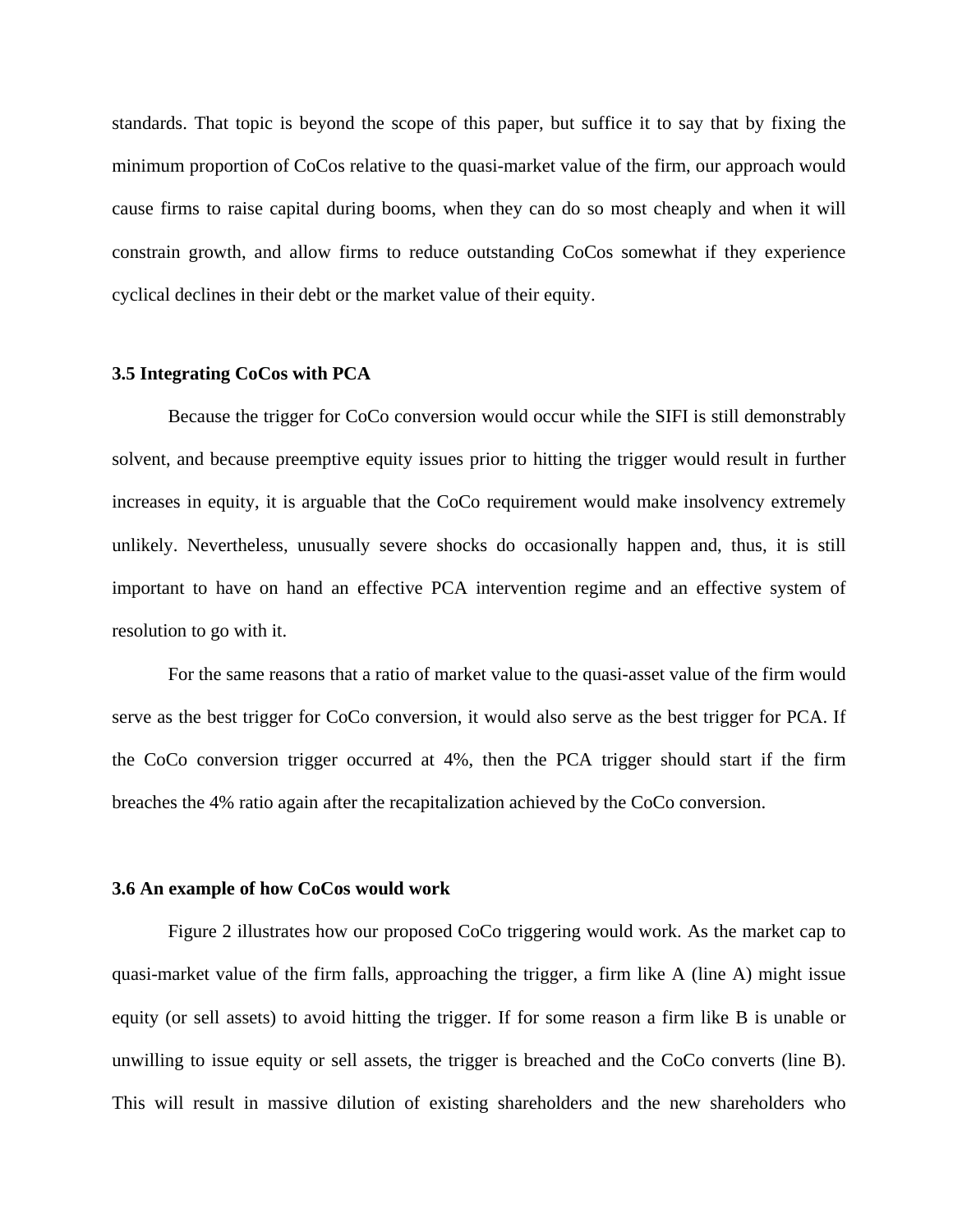formerly held CoCos may be unhappy as well. Shareholder dissatisfaction of this scale is likely to lead to an ouster of the existing management and the installation of a new management team. And so CoCo conversion might enhance the virtually moribund market for corporate control of regulated financial institutions. It will certainly add further motivation to management to take corrective action before reaching the trigger. This doubling of capital and reduction in liquidity pressures (and perhaps a new management team) may buy the firm enough time to successfully restructure and become a non-problem SIFI. Finally, a firm C may be unable to use the additional capital and time to accomplish a restructuring or recapitalization, and so its value would continue to decline until PCA is triggered (line C).

 Figure 3 shows the movement of the market cap to quasi-market value of assets from April 2006 to April 2010 for five SIFIs that did not require government support. Note that none of these institutions fell below the 4% ratio. If the CoCo requirement had been in place only Goldman Sachs and Met Life might have triggered a conversion. It is likely, however, that the prospect of dilution would have caused the managers of both firms to issue more equity or sell assets to avoid hitting the trigger.

 Contrast Figure 3 with Figure 4, which shows the movement of the market cap to quasimarket value of assets ratio for 10 banks that required substantial government support or were forced to merge or went into bankruptcy. Note that all of these firms breached the 4% ratio and in most cases did so many months before they were subject to intervention, forced merger or closure. It is particularly noteworthy that Bear Stearns, Lehman Brothers and AIG – all of which appeared to catch the supervisory authorities by surprise and were subject to different interventions, hastily improvised over a sleepless weekend – had, in fact, fallen below the 4% trigger several months earlier. It is possible that a CoCo requirement might have caused these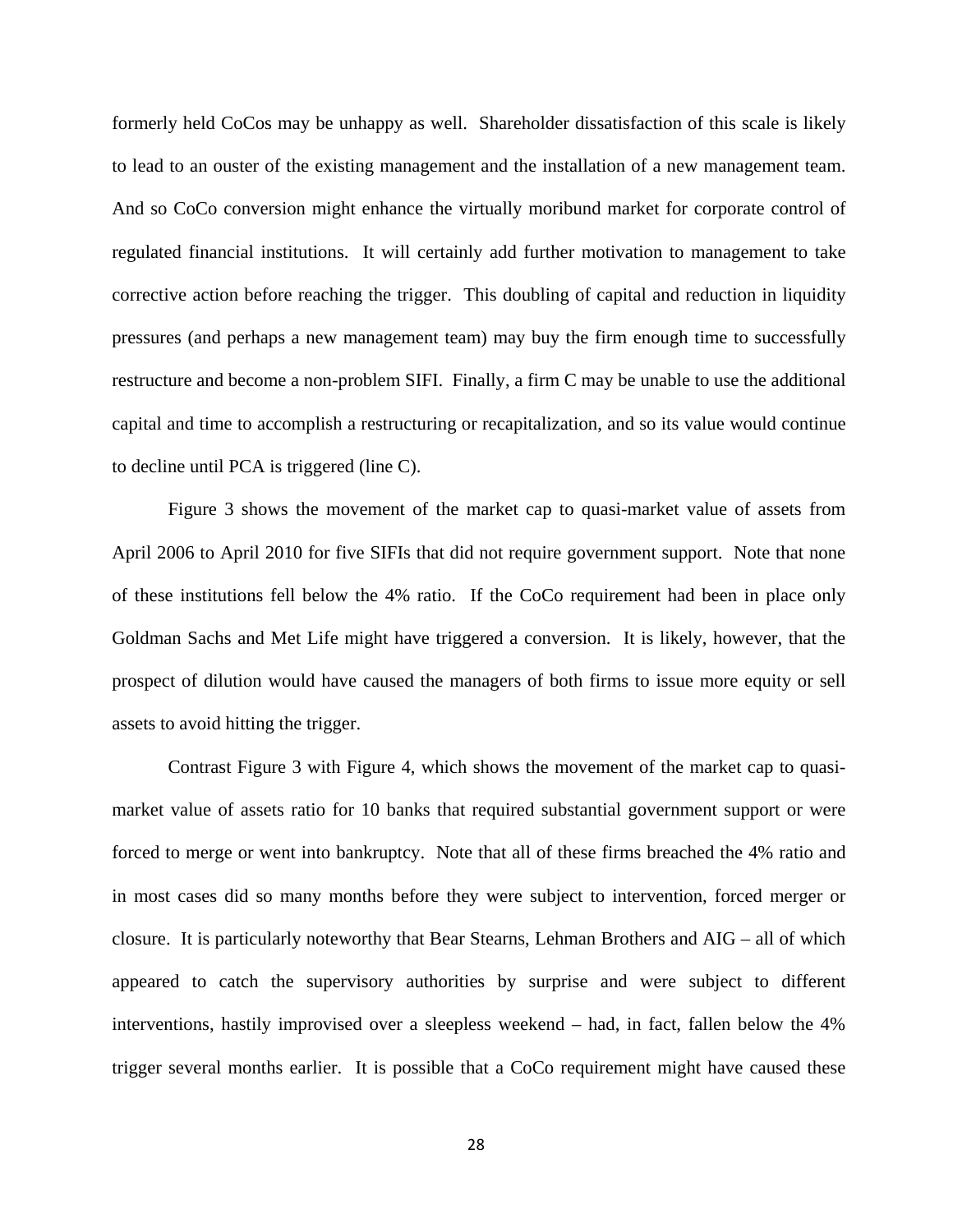firms to behave more prudently. At a minimum it would have bought them additional time to prepare for an orderly resolution and would have been a clear warning to regulators to perfect their rapid resolution plans.

 Figure 5 shows the evolution of the ratio of the market cap to quasi-market value of assets for European banks that required massive interventions. In this case too, each bank crossed the 4% trigger months before they needed to be bailed out. A CoCo requirement might have given them an incentive to behave more prudently and restructured or issued equity before their situations became hopeless. And it surely would have given regulators more lead time to prepare an appropriate resolution policy.

 In summary, a 4% trigger based on the ratio of the market cap to the quasi-market value of assets might have been an effective device for preventing the collapse of all of these troubled SIFIs during the 2008-2009 crisis. Moreover, each of these institutions would have faced strong incentives preemptively to issue equity or sell assets to avoid triggering their CoCos months earlier. And the supervisors could not have claimed to be taken by surprise at the sudden collapse of these firms.

 It is, of course, possible that despite a CoCo trigger, a well-designed set of PCA interventions, a regulatory insolvency point substantially above zero net worth and a wellconstructed resolution plan, the SIFI's own resources would not be sufficient to pay off all creditors and counterparties. This is, of course, a scenario that the college of supervisors should have simulated so that no supervisor should be surprised by the actions taken by the others. In some cases the home country may choose to inject funds to minimize the spillovers, but there must be a strong, verifiable justification for doing so since a properly executed resolution plan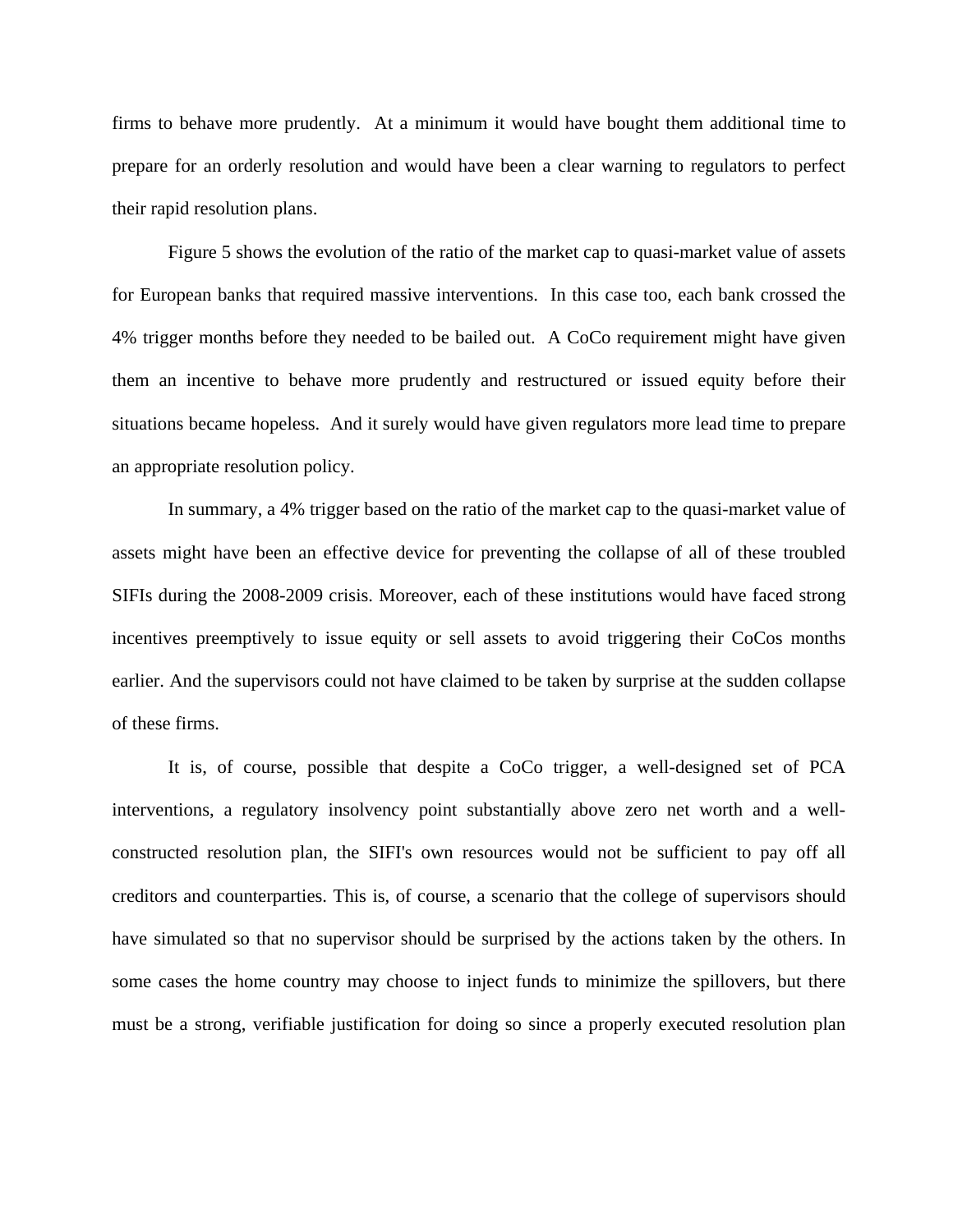will constrain most damaging spillovers.<sup>38</sup> In some cases where two supervisors have strongly overlapping interests, there may be an agreement to share losses. But undoubtedly, in many cases, when it becomes clear there are significant losses to be allocated, some supervisors will choose to ring-fence the assets they can control.

 Several questions remain open with regard to the best resolution process. The experience of 2007-2009 has shown that, as presently constituted, neither the FDIC acting as resolution authority nor the federal bankruptcy court have been able to resolve SIFIs without substantial spillovers (in the case of the bankruptcy court) or substantial costs to other banks (in the case of the FDIC) and taxpayers (when the Fed and Treasury become involved, as they inevitably have been in the case of SIFIs). Reform must create a means to transfer the control of assets and operations of a failed institution in an orderly way, while ensuring that shareholders and creditors of the failing firm suffer appropriate losses. This will ensure that the resolution avoids significant disruptions to third parties, protects taxpayers from bailout costs, and restores market discipline to firms that might otherwise have been regarded as too big, too opaque or too complex to fail. Clearly no existing resolution agency or bankruptcy court is up to the task. But there's an active debate between those who prefer an improved resolution agency and those who favor an accelerated bankruptcy process. What follows is a summary of the pros and cons of each alternative.

# **4.1 The expedited bankruptcy option**

 Speed is crucial if disruptions are to be minimized. Yet in most countries, bankruptcy procedures -apply a stay to all claims on the firm. This procedure is intended to protect the status

<sup>&</sup>lt;sup>38</sup> The desire to protect certain creditors or counterparties should not be regarded as an appropriate expenditure of taxpayer funds since it is likely to increase moral hazard and make future crises more frequent and deeper.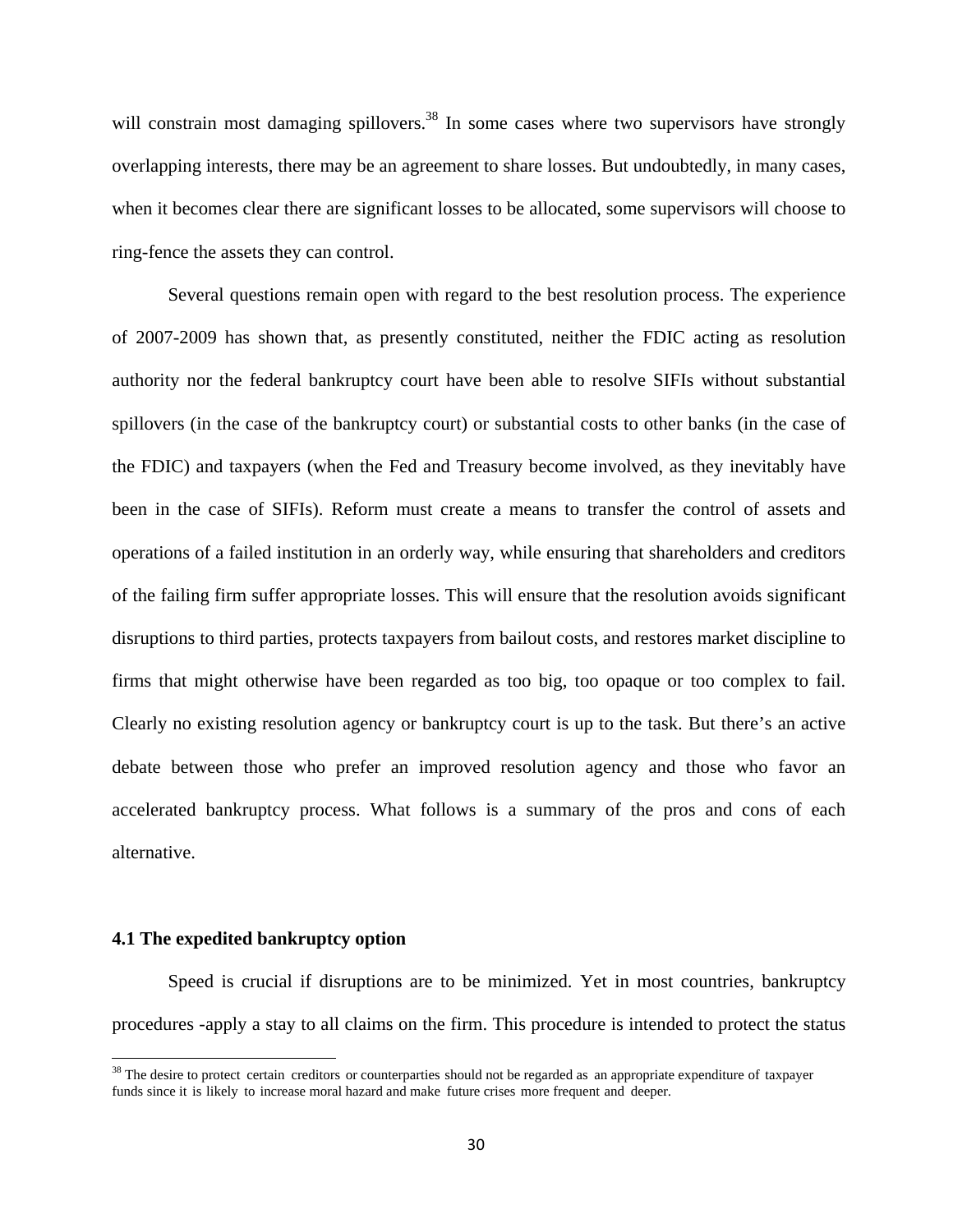quo and to enable the bankruptcy administrator to identify and realize maximum value for the firm's assets (which may involve selling part or the entire firm as a going concern) and allocate the proceeds to creditors equitably. All of this takes a substantial amount of time and legal expense. In the United States, which has relatively speedy bankruptcy procedures, the average time for a non-bank firm to emerge from Chapter 11 Reorganization proceedings is 17.2 months and for Chapter 7 proceedings, which apply to liquidations, from two to four years.<sup>39</sup> But time is of the essence in dealing with a failing financial firm for four reasons.

 First, SIFIs are often funded in wholesale markets in which participants may lend funds on a very short-term basis because they may need to make use of the funds the following day. Freezing these balances would be sure to have knock-on effects in the form of funding problems for other SIFIs.

 Second, a financial firm has portfolios of interconnected legal contracts, many of which are traded 24 hours a day and repriced from one trade to the next. A default will trigger consequences that will not only cause losses and penalties for the failing institution, but also it will cause changes in its net exposures to its counterparties. If the failing firm is unable to continue trading to hedge its exposures after bankruptcy, the value of its assets may decline. Aggressive, dynamic management of the portfolio may be necessary to preserve asset values. Indeed, a stay may cause losses not only to creditors of the failing firm, but also to counterparties who are unable to liquidate, transfer or rehedge their positions. This increases the probability that the failing firm will cause additional failures.

Third, confidence is a crucial input in the production of financial services. If clients and

 $39$  This was true over the period 1982-95 (Group of Thirty, 1998, p. 139) in the United States. The liquidator of the four UK subsidiaries of Lehman Brothers has predicted that the process will take at least 10 years.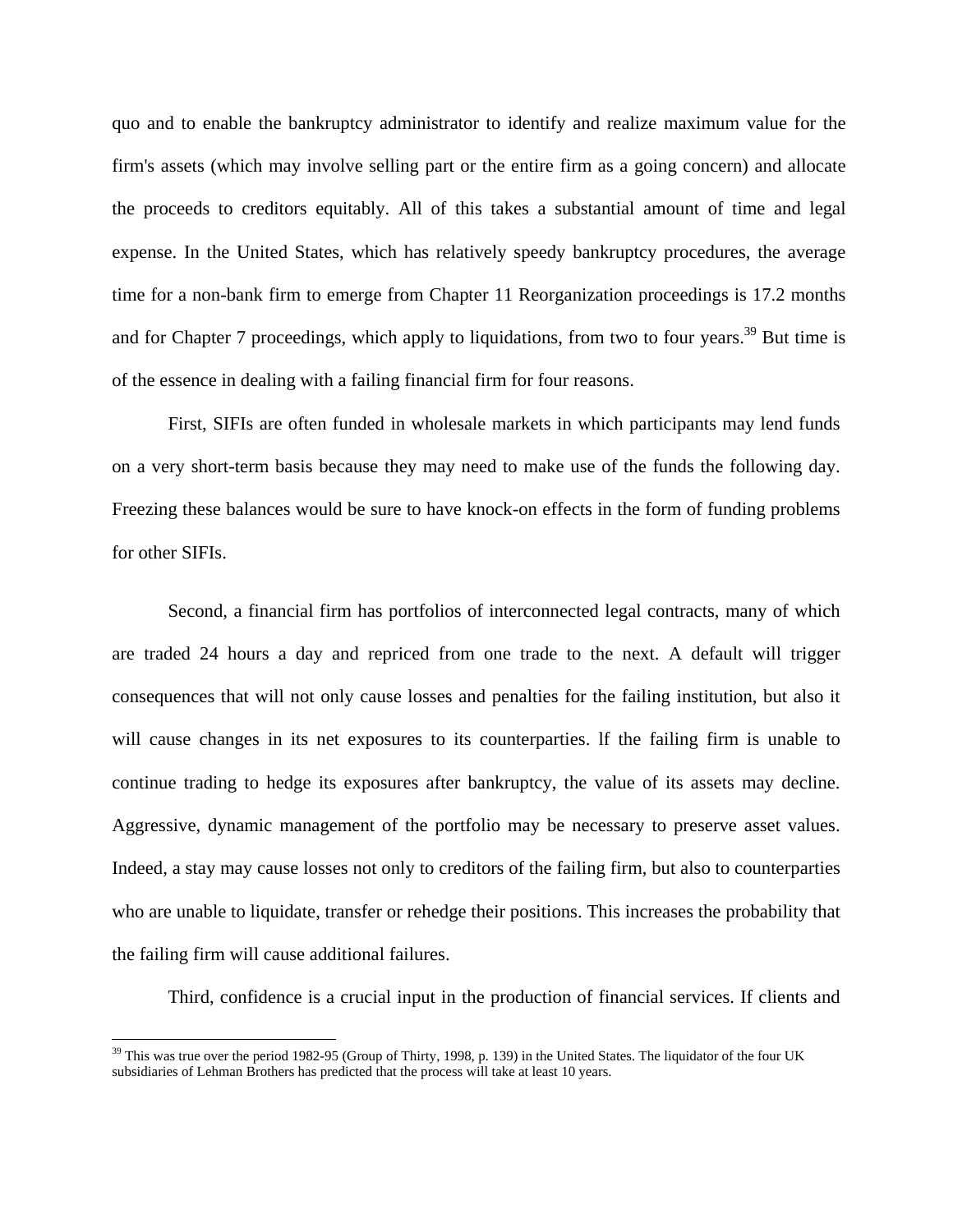counterparties cannot be reassured that the firm will be able to perform on contracts as promised, the firm's business will simply disappear. Quick action is needed if there is to be any opportunity to harvest going-concern value from the firm. A financial firm cannot continue operation as a gone concern.

 Fourth, the skills of the people who run the business are another crucial input into the production of financial services. If employees are faced with uncertain prospects over an extended period, they will leave for other jobs, taking firm- specific expertise with them. This too will undermine efforts to realize going-concern value from the sale or reorganization of parts of the firm.

 Thus, the delays inherent in standard bankruptcy procedures may undercut efforts to preserve asset values for distribution to creditors of the failed firm. In addition, they may increase the damage to counterparties and creditors of the failed firm, increasing the likelihood of systemic consequences. Moreover, the bankruptcy courts have no obligation to consider the systemic risk implications of their actions. Their focus is to restructure the parts of the firm that can be maintained as a going concern and to make an equitable distribution of the assets of the bankruptcy estate to the creditors according to the priorities established in various contracts.

 Critics of the process also complain that the management that led the firm into bankruptcy generally remains in control and that various participants may engage in venue shopping and attempt to delay the bankruptcy proceedings with the result that much of the bankruptcy estate is consumed in legal and administrative costs.

# **4.2 The enhanced resolution agency option**

The United States has long recognized that separate procedures should apply to banks.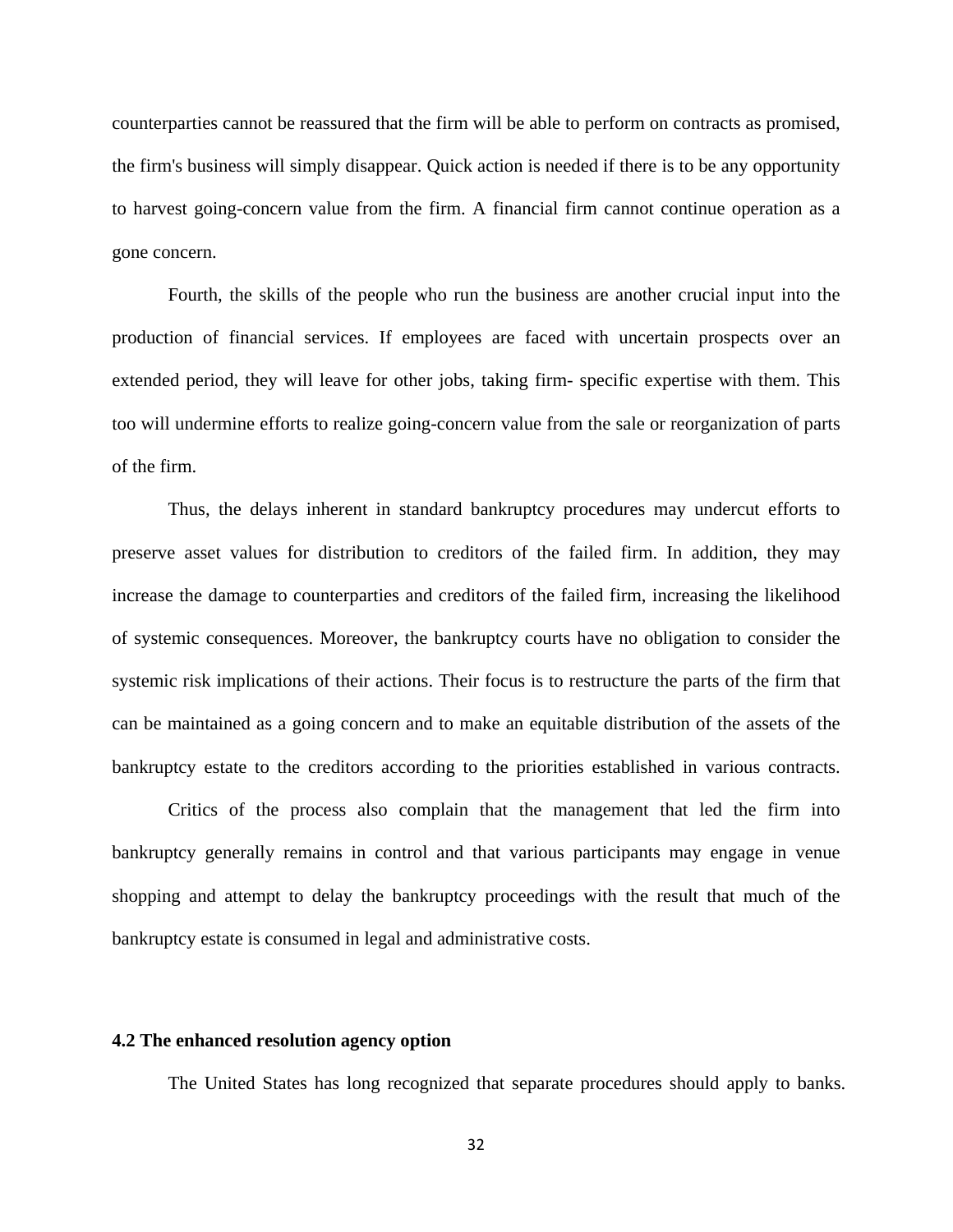The FDIC has been given the objectives of ensuring that depositors have prompt access to insured deposits (and) to the extent possible, to other funds as well) and to ensure that the systemic threat of a failure is contained.<sup>40</sup> The FDIC has a broad range of powers to repudiate contracts and transfer positions to other banks as well as options for dealing with a bank failure<sup>41</sup> including liquidation, arranging a purchase and assumption transaction with another institution, establishing a conservatorship, providing open bank assistance or creating a 'bridge bank'.

 This last option is the technique most likely to be applied to a SIFI (Bovenzi, 2002). A bridge bank is a temporary national bank organized by the FDIC to take over and maintain banking services for the customers of a failed bank.<sup>42</sup> It is designed to bridge the gap between the failure of the bank and the ultimate resolution, which is intended to happen as speedily as a suitable buyer can be found.

 Despite these powers, the FDIC has been virtually powerless to deal with the failing US banks that could be called SIFIs, because this would have required cooperation with bankruptcy courts and with other regulators that have oversight of parts of the group that comprise the SIFIs. This degree of cooperation is simply without precedent. Indeed, state insurance supervisors and the Securities Investor Protection Corporation have expressed their unwillingness to cede their powers to the FDIC. Instead they insist on guarding the clients and customers they are required to protect. Moreover, there is no established mode of cooperation between the FDIC and bankruptcy courts.

Those in the United States who would like to expand the powers of the FDIC to become a

 $40$  See Kaufman and Seelig  $\{2002\}$  for an excellent analysis of the importance of maintaining the liquidity of bank deposits to minimize the spillover damage from bank failures.

<sup>&</sup>lt;sup>41</sup> The FDIC is required by law to choose the method of resolution of the insured depository institution that is least costly to it (although there is a complicated procedure for creating a systemic risk exception). Resolution by the FDIC is further constrained by the Domestic Depositor Preference Act of 1993, which requires that all uninsured domestic depositors be repaid before any depositor at a foreign branch.

 $42$  The Japanese Deposit Insurance Corporation is also authorized to set up a bridge bank to deal with a bank failure with no immediate prospect of another institution acquiring the failed bank.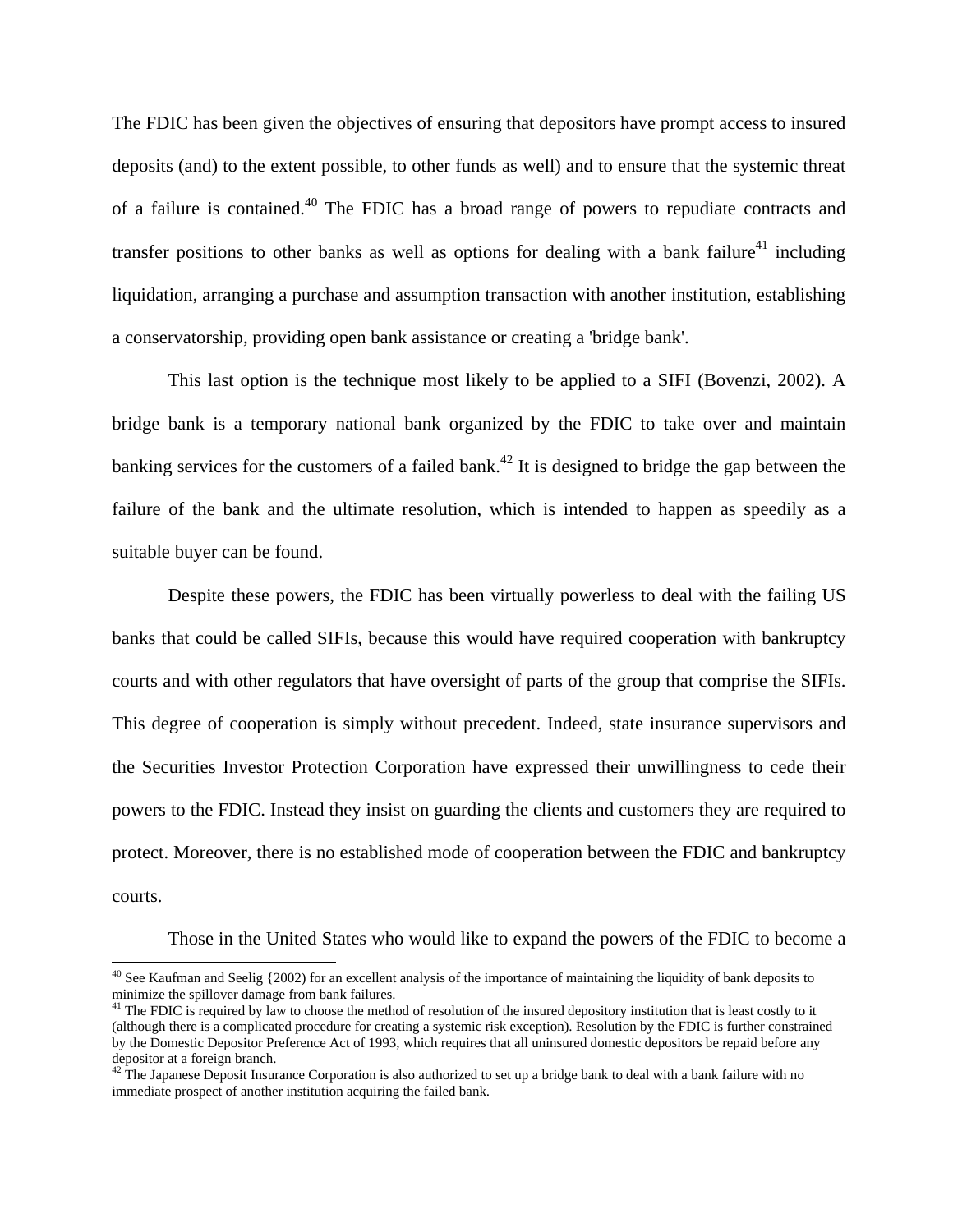resolution agency capable of dealing with SIFIs want to create an agency that will be able to shape many aspects of the resolution process, including the timing of closures and the choice of reorganization, liquidation or a pre- packaged resolution. They would also like this new agency to have power to wipe out shareholders (except for residual value) and to allocate losses or protection from losses across and within creditor classes with the flexibility to maintain an orderly resolution. This is largely the view reflected in the Dodd-Frank Act.

 In addition, they want the agency to have the ability to maintain critical, systemically important services and to select management while the SIFI is in the resolution, reorganization or bridge institution phase. Moreover, they would like the agency to have the ability to claw back funds that had been inappropriately transferred before the failure (which could of course include funds transferred internationally) and to avoid any second guessing by the courts. They would also like the agency to have a pool of funds - collected from the SIFIs, not taxpayers - to cover losses not allocated to depositors or other creditors deemed necessary to prevent systemic risk. Finally, they recognize the necessity of coordinating with other foreign jurisdictions that may be affected by their intervention. This would be very different from the current FDIC in terms of the scope of its domestic and foreign powers.<sup>43</sup>

 By contrast, those who favor an expedited bankruptcy process tend to believe that this use of the legal system will minimize moral hazard, by ensuring that payment priorities are respected. They believe that it will be difficult to bail out uninsured creditors if the process is transparent and impartial, although they are generally willing to give standing to the government to make the case for considering systemic spillovers and for guaranteeing DIP financing or subsidizing a resolution, if necessary. Moreover, they tend to believe that certainty with regard to the outcome

 $43$  Kroene (2010) and Cohen and Goldstein (2009) also make strong arguments for expanding the powers of the FDIC to deal with SlFIs.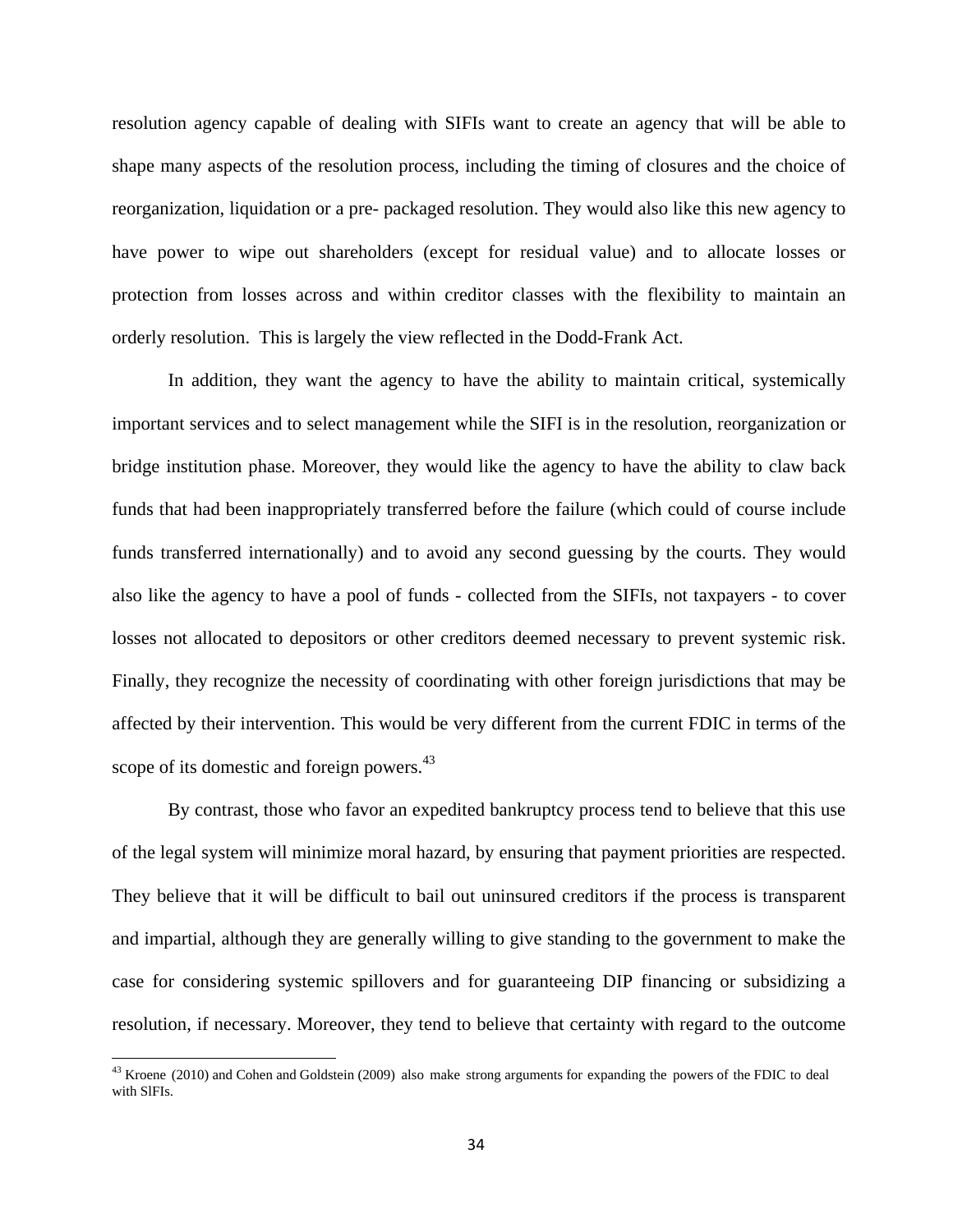of a default -- recourse to the bankruptcy courts-- will tend to encourage prepackaged resolutions and strategic sales of assets as well as exert market discipline on SIFIs. Generally they believe that Chapter 11 can help maintain competition and protect existing relationships.  $44$ 

 As a practical matter, given the demonstrated difficulties in achieving a coordinated resolution of an internationally active financial firm, there is considerable merit in seeing which approach can be more easily harmonized internationally. Are general bankruptcy concepts and priorities more a1ike in the core countries? Or would it be easier to devise resolution agencies with comparable powers? Unfortunately, we currently lack the data to answer the question with any certainty, but it seems an important subject for international bodies like the FSB to investigate. Compatible resolution processes will certainly not assure that all coordination problems will be handled properly, but it is a step in the right direction.

# **4.3 The acid test: would these measures have reduced the damage from the two largest failures - AIG and Lehman Brothers?**

Although counterfactuals are speculative by definition, there are at least seven reasons to believe that such a system would have been effective. First, both AlG and Lehman Brothers would have been identified as SIFls and, because of their vulnerability to a shock, would have been identified for close monitoring. Second, the information produced in preparing the resolution plan would not only have alerted regulators to their precarious position, but also would have caused the corporations to simplify the legal structures of their operations. Third the necessity for the board to approve the resolution plan might have reduced the propensity to take

<sup>&</sup>lt;sup>44</sup> See Ayotte and Skeel (2010), Jackson (2010), Jackson and Skeel (2010) and Bliss and Kaufman (2010) for suggestions about how to make the bankruptcy process more effective for dealing with SIFIs and reason to prefer a speedy bankruptcy process to expanded resolution agency powers.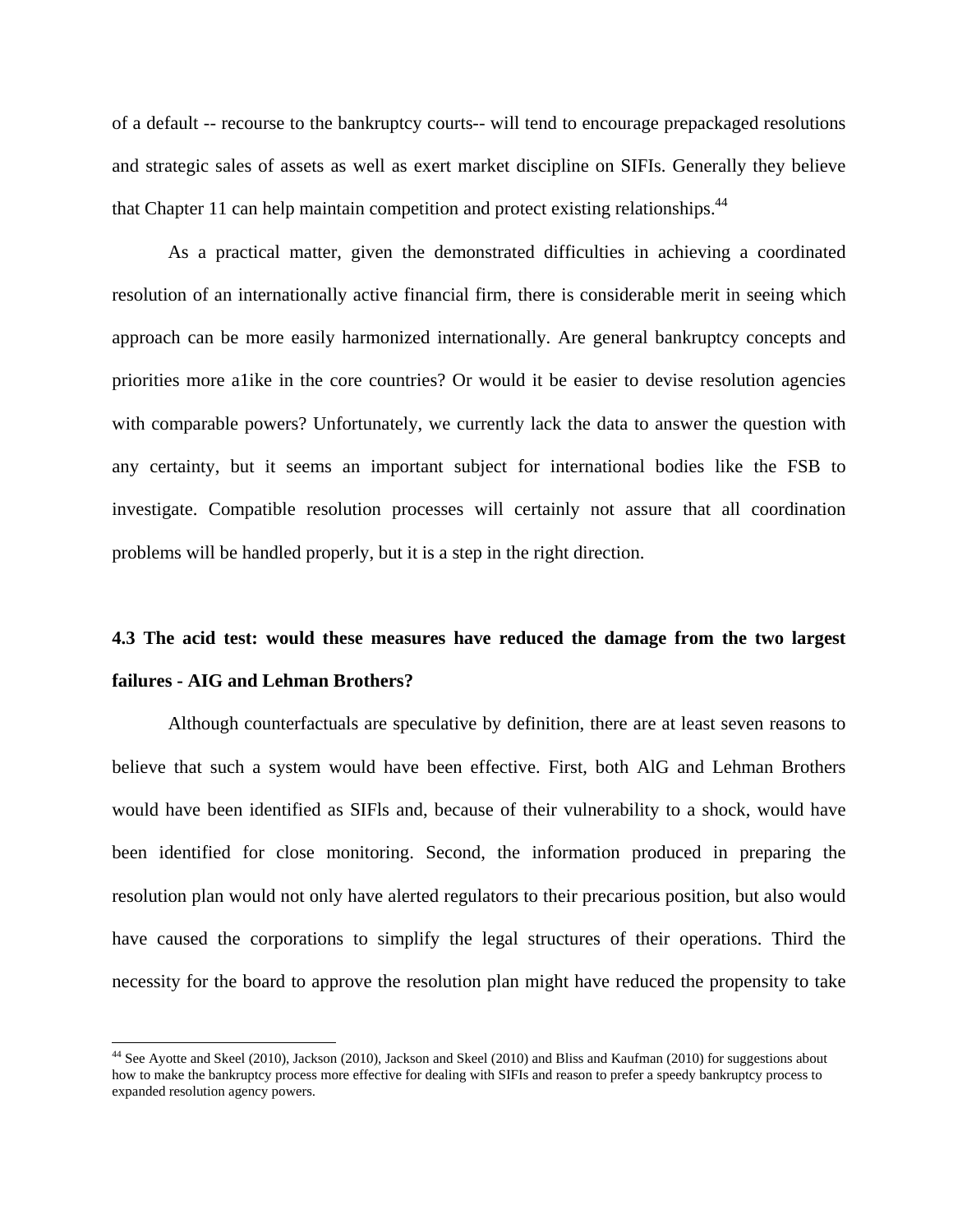risk. Fourth, the issuance of CoCos and the knowledge that a viable resolution plan existed for each institution would have enhanced market discipline and limited risk taking.

 Fifth, both firms crossed the CoCo trigger 6-8 months before their demise. Since Lehman was heavily owned by its managers and employees the prospect of dilution would have surely concentrated their minds on raising new equity, while they still had access to equity markets or on selling lines of business or assets. Even if they had hit the conversion trigger, however, the automatic recapitalization would have given them more time to find a private solution to their problems, which might have involved a merger, a restructuring, an additional recapitalization or a change in management. At a minimum, it would have warned the supervisors and resolution authorities of impending trouble so that there would have been no necessity to engage in desperate measures over a sleepless weekend. Breaching the PCA trigger would have conserved liquidity by restricting dividends, share buybacks and bonuses.

 Sixth, the primary supervisor and the college of supervisors would have understood the challenges they faced in a resolution. They would have understood the processes that would need to be followed and they would have known which authorities would be likely to ring-fence the assets in their domain and which would have been willing to pool assets in a general settlement. Finally, if the worst happened, authorities would have had a clear plan to follow to minimize spillovers and maximize the bankruptcy estate for creditors. Of all of these benefits, perhaps the most important would have been to simplify the corporate structure, ensure that systemically important functions would continue to operate and execute a predictable, orderly resolution.

### **4.5 Summary**

For all countries, there is much scope to develop more effective measures for reducing the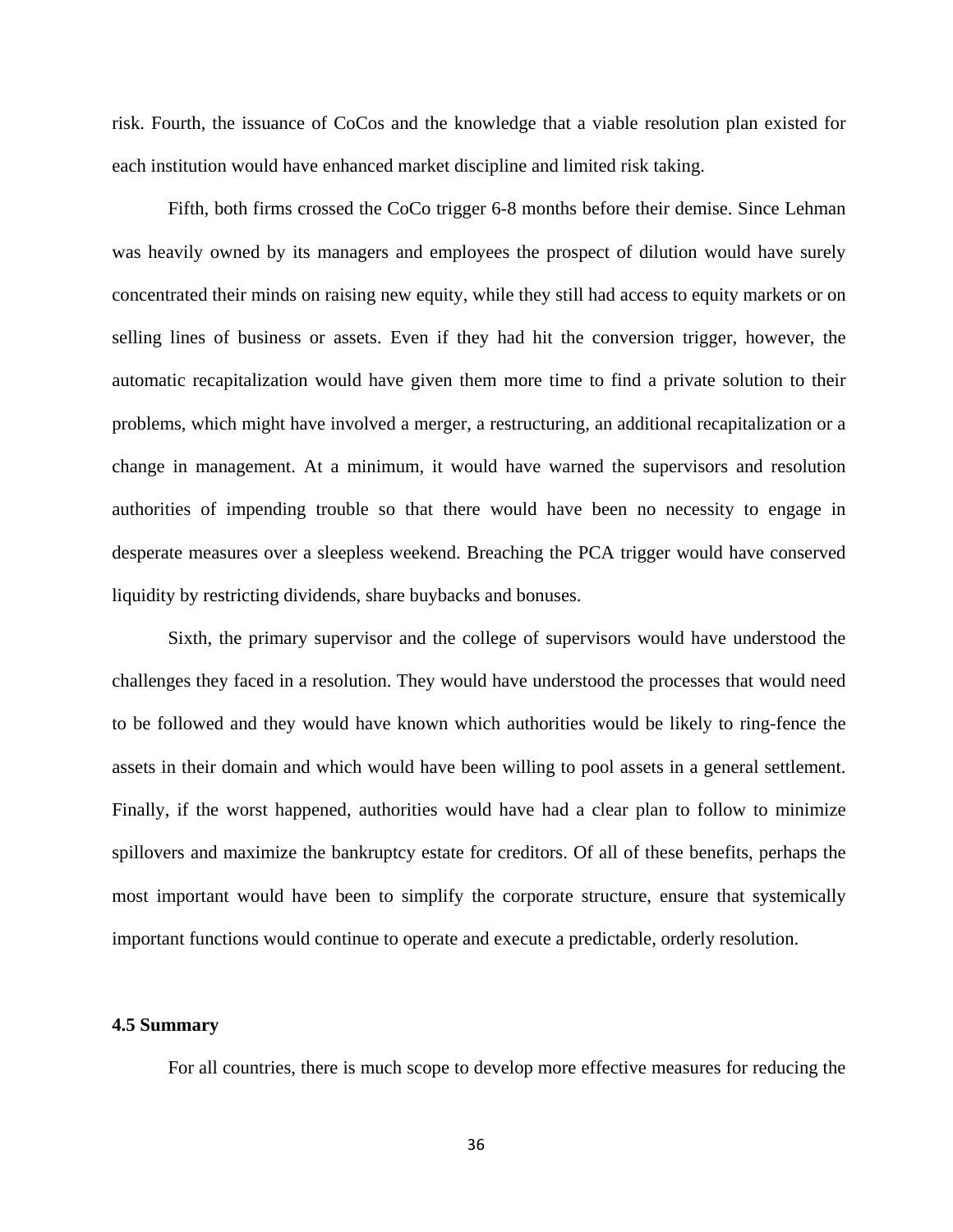probability and magnitude of the failure of a global institution, and for resolving their operations. All countries need to construct a robust national supervisory and resolution system that minimizes the probability that the failure of a SIFI generates spillovers that threaten financial stability. The system must make sure that losses from failure fall only on shareholders and creditors who have been paid to take the risk. The ideal system begins with a competent supervisory authority that has access to a wide range of information, some of it derived from resolution plans. This will enable it to perform triage and focus its attention on the institutions that are most likely to disrupt the financial system. Supervision needs to be reinforced, however, by strong market discipline from three sources.

 First, each SIFI should have contingent capital, triggered by market indicators that will automatically recapitalize a firm that encounters difficulty. The requirement for such contingent capital should be calibrated so that if the conversion happens, shareholders will be severely diluted. This will ensure that owners and managers will make every effort to find a private solution to the SIFl's problems before mandatory conversion is triggered. If nonetheless a conversion is triggered, there will be time to undertake a restructuring.

 Second, if the SIFI's condition continues to worsen it will be subject to PCA measures (comparable to those that any bank would apply to a borrower that is nearing default). This should make the incentives en stronger for SIFI's owners and managers to find a private solution to the problems.

 Third, if the SIFI nonetheless hits regulatory insolvency (which must be substantially above zero economic net worth, book value insolvency or illiquidity),  $45$  then it is subject to resolution. The plan for resolution would be negotiated beforehand with the SIFI's management,

<sup>&</sup>lt;sup>45</sup> Indeed, an essential ingredient for closer cooperation among countries will be a common definition of regulatory insolvency.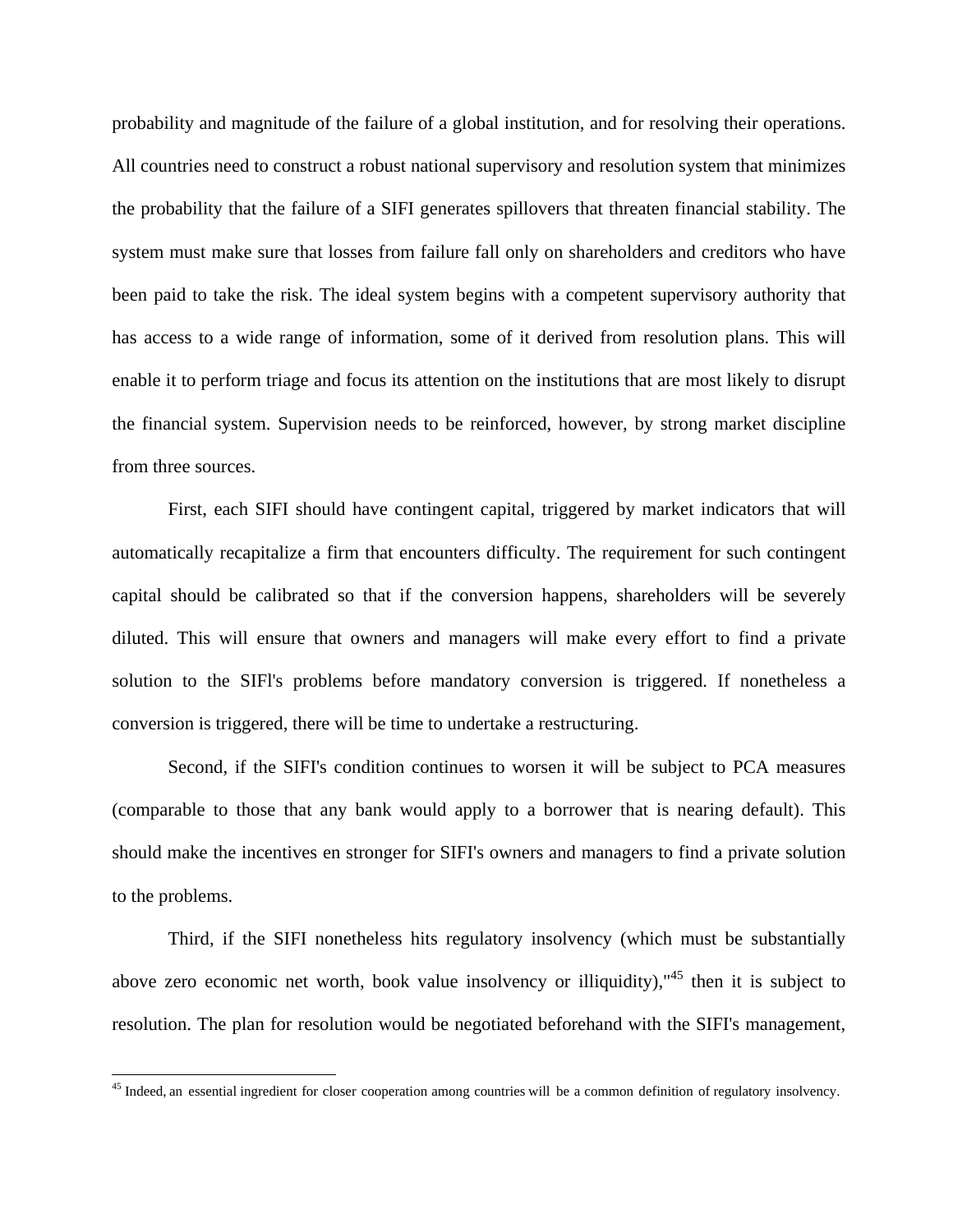its board and international college of supervisors. Its design would ensure that the SIFI can be dismantled without interrupting the provision of any systemically important services or creating any other significant spillovers. The resolution plan would be reviewed each year and subject to stress simulations by the college of supervisors. It would make clear to the market that no firm is indispensable and that whatever essential functions it performs can continue to be provided. This will help to combat the increase in moral hazard resulting from the bailouts conducted by advanced countries over the past three years.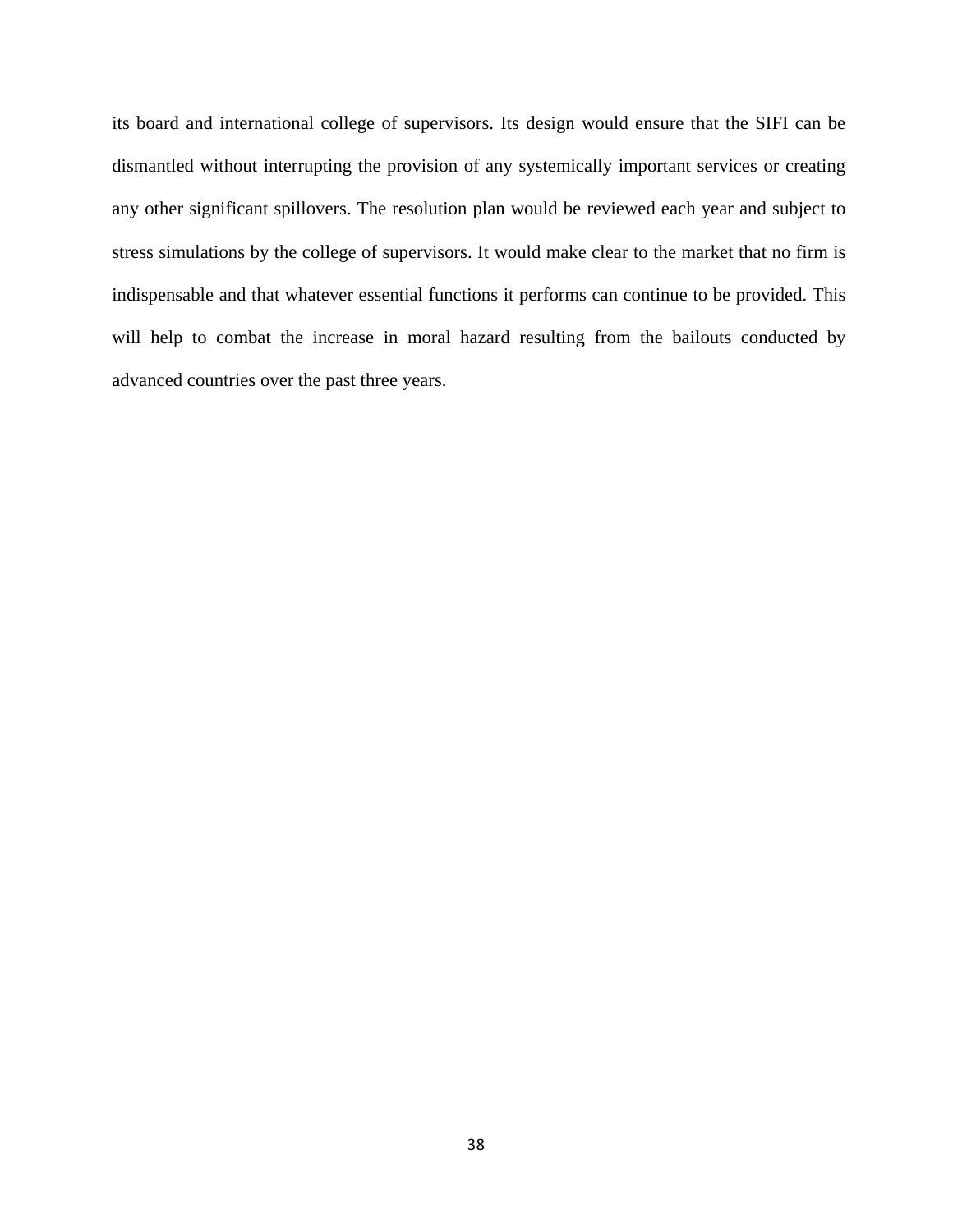# **References**

- Avgouleas, E., C. Goodhart and D. Schoenmaker (2010), 'Living Wills as a Catalyst for Action', DSF Policy Papers No. 4, Duisenberg School of Finance, Amsterdam.
- Ayotte, K. and D. Skeel, Jr (2010), 'Bankruptcy or Bailouts?' *Journal of Corporate Law*, 35, p. 469.
- Basel Committee on Banking Supervision (1997), *Core Principles for Effective Banking Supervision*, September, Basel.
- Basel Committee on Banking Supervision (2010), *Report and Recommendations of the Cross-Border Resolution Group*, March, Basel.
- Basel Committee on Banking Supervision (2011), *Basel Committee issues final elements of the reforms to raise the quality of regulatory capital*, press release, January 13.
- Berger, A. and L. Mester (1997), 'Efficiency and Productivity Change in the U.S. Commercial Banking Industry: A Comparison of the 1980s and 1990s', Federal Reserve Bank of Philadelphia Working Paper, No. 97-5.
- Bliss, R. and G. Kaufman (2010), 'Resolving Large Complex Financial Institutions Within and Across Jurisdictions', in R. Herring (ed.), *Cross-Border Resolution of Large, Complex Financial Institutions*, Wharton Financial Institutions Center, Philadelphia.
- Bovenzi, J. (2002), 'An FDIC Approach to Resolving a Large Bank', 38th Annual Conference on Bank Structure and Competition Proceedings*,* Federal Reserve Bank of Chicago, 56–61.
- Brierley, P. (2009), 'The UK Special Resolution Regime for Failing Banks in an International Context', Financial Stability Paper 5, July, Bank of England, London.
- Cairns, A. (2009), 'Breaking the Insolvency Mould', *International Corporate Rescue,*  6(2), 115, available at: http://www.chasecambria.com/site/journal/article. php?id=384
- Calomiris, C. and R. Herring (2010), 'Setting an Appropriate Trigger to Make Contingent Capital an Effective Regulatory Tool', Unpublished Working Paper.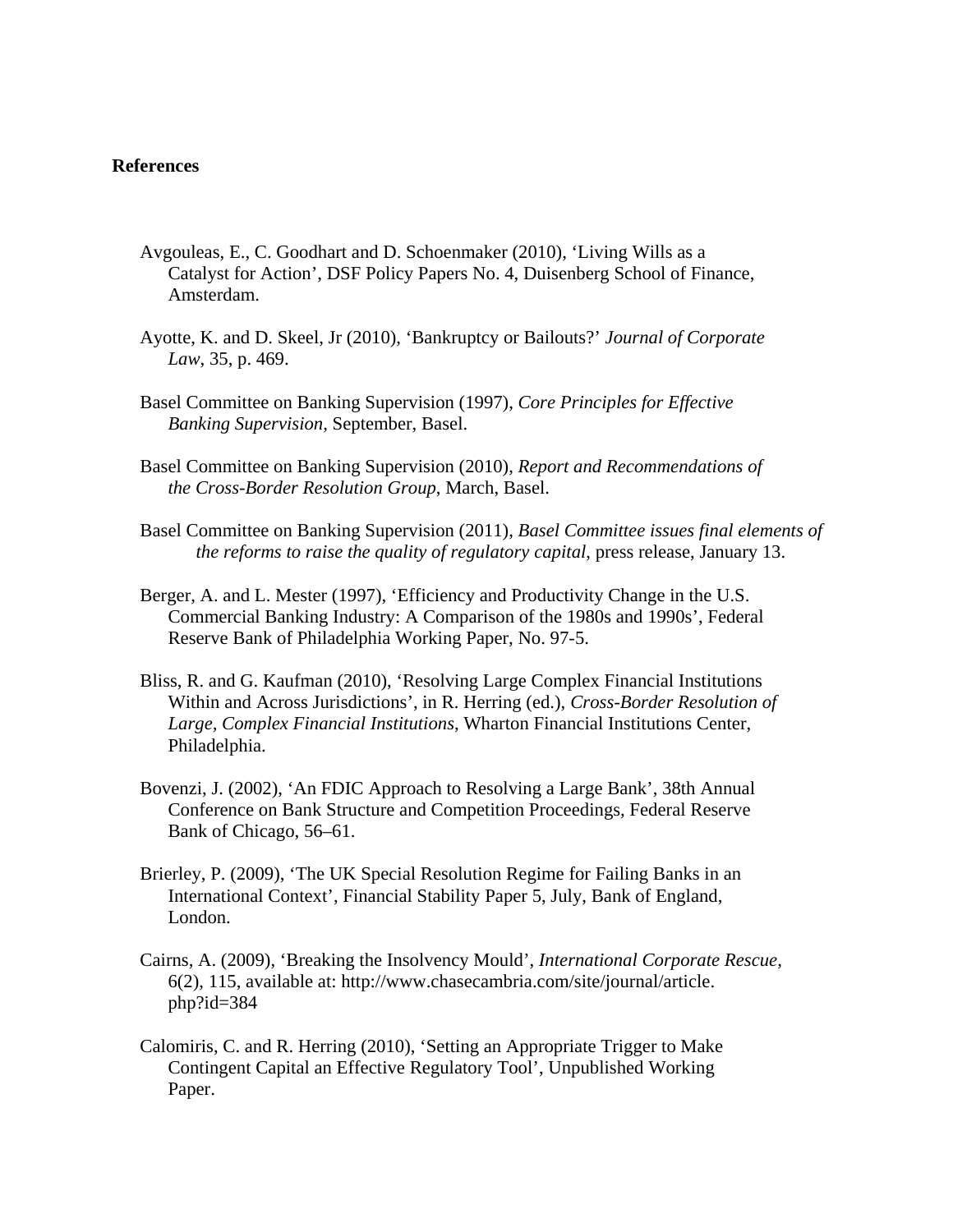- Cihák, M. and E. Nier (2009), 'The Need for Special Resolution Regimes for Financial Institutions: The Case of the European Union', IMF Working Paper 09/200.
- Cohen, R. and M. Goldstein (2009), 'The Case for an Orderly Resolution Regime for Systemically Important Financial Institutions', Pew Financial Reform Task Force, Briefing Paper #13.
- Croft, J. and P. Jenkins (2009), 'Moody's Warns over "Living Wills"', *Financial Times*, 23 September.
- Dewatripont, M., G. Nguyen, P. Praet and A. Sapir (2010), 'The Role of State Aid Control in Improving Bank Resolution in Europe', Bruegel Policy Contribution, Issues 2010/04, May.
- D'Souza, A., B. Foran, G. Hafez, C. Himmelberg, Q. Main, J. Mannoia, R. Ramsden and S. Romanoff (2009), 'Ending "Too Big To Fail"', Goldman Sachs Global Markets Institute, December.
- Duffie, D. (2010), 'A Contractual Approach to Restructuring Financial Institutions', in K. Scott, G. Shultz and J. Taylor (eds.), *Ending Government Bailouts as We Know Them,* Stanford University Press, Hoover Institution, 109–24.
- European Commission (2011), "Commission seeks views on possible EU framework to deal with future bank failures," consultation document, Brussels, January 6.
- Federal Deposit Insurance Corporation (2010), 'Special Reporting Analysis and Contingent Resolution Plans at Certain Large Insured Depository Institutions', Notice of Proposed Rulemaking, May.
- Feldman, R. (2010), 'Forcing Financial Institutions Change through Credible Recovery/Resolution Plans: An Alternative to Plan-Now/Implement Later Living Wills', Economic Policy Paper 10-2, Federal Reserve Bank of Minneapolis, 6 May.
- Financial Stability Board (2009c), 'Progress since the Pittsburgh Summit in Implementing the G20 Recommendations for Strengthening Financial Stability', Report of the Financial Stability Board to G20 Finance Ministers and Governors, November.
- Flannery, M. J. (2005), ' "No Pain, No Gain": Effecting Market Discipline via "Reverse Convertible Debentures"', in H. Scott (ed.), *Capital Adequacy beyond Basel: Banking, Securities, and Insurance,* Oxford University Press, Oxford.

Frydman, C. and R. Saks (2007), 'Executive Compensation: A New View from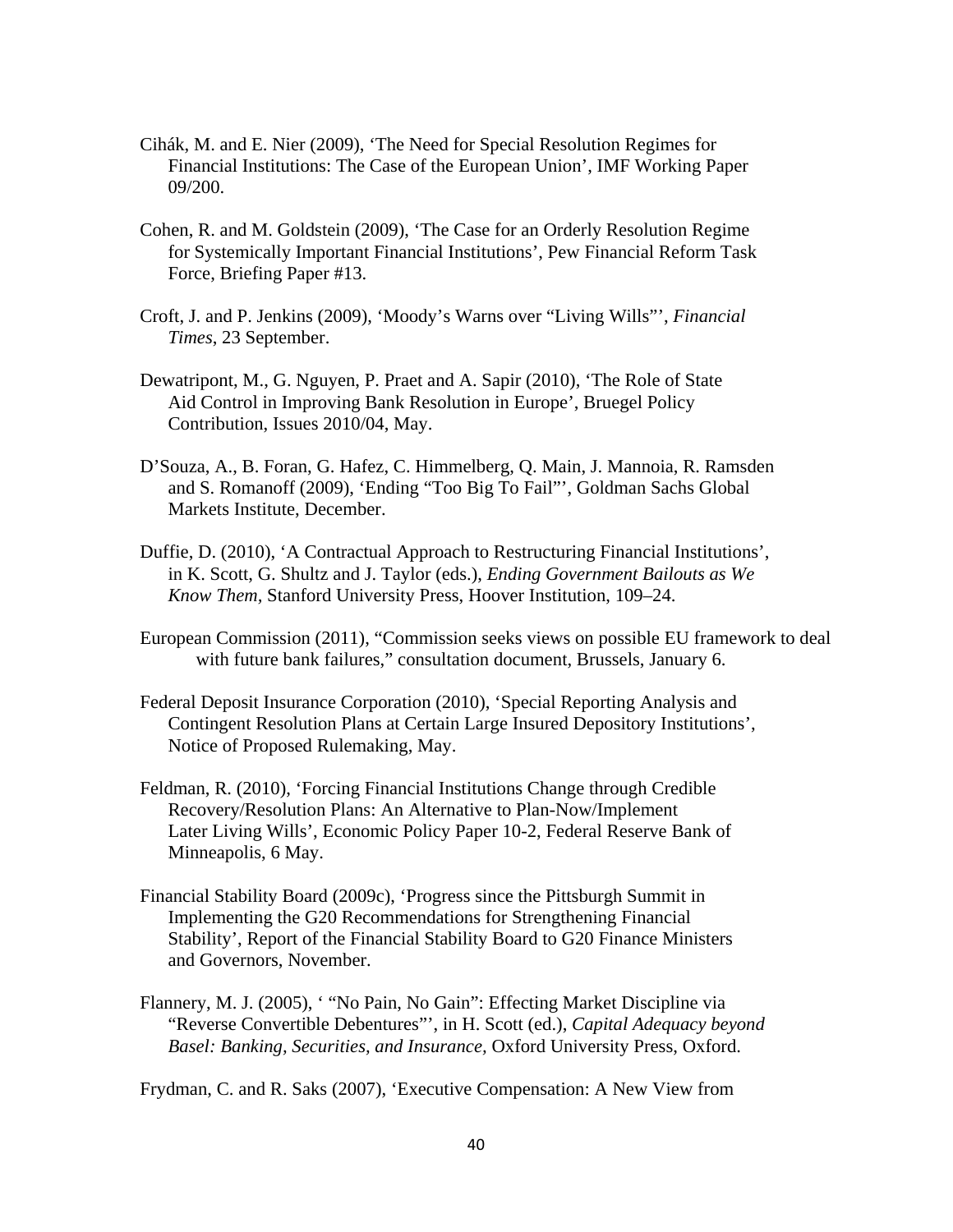a Long-Term Perspective, 1936–2005', *Federal Reserve Board Technical Report*, no. 2007-35, available at: http://www.federalreserve.gov/pubs/ feds/2007/200735/200735abs.html

- Giles, C., G. Parker and P. Jenkins (2009), 'Living Wills to Be Forced on Banks',  *Financial Times,* 15 September.
- Goodhart, C. (2010), "Are CoCos from Cloud Cuckoo-Land?" VoxEU, London.
- Greenspan, A. (2009), 'Speech to the Council on Foreign Relations', 15 October, available at: http://www.cfr.org/publication/20417
- Group of Thirty (1998), *International Insolvencies in the Financial Sector,* The Group of Thirty, Washington DC.
- Group of Twenty (2009), 'Progress Report on the Actions to Promote Financial Regulatory Reform', issued by the US Chair of the Pittsburgh G-20 Summit, 25 September, available at: http://www.pittsburghsummit.gov/documents/ organization/129866.pdf
- Guttentag, J. and R. Herring (1984), 'Credit Rationing and Financial Disorder',  *Journal of Finance*, 39, 1359–82.
- Haldane, A. (2009), 'Banking on the State,' presented at the 12th Annual Federal Reserve of Chicago International Banking Conference, 25 September 2009, available at: www.bankofengland.co.uk/publications/speeches/2009/ speech409.pdf.
- Hart, O. (2002), 'Different Approaches to Bankruptcy', Harvard Institute of Economic Research Discussion Paper No. 1903.
- Hart, O., and L. Zingales (2010), 'A New Capital Regulation for Large Financial Institutions, FEEM Working Paper No. 124.2009, http://ssrn.com/ abstract=1533274.
- Herring, R. (2009b), 'Wind-Down Plans as an Alternative to Bailouts', Pew Financial Reform Project, Briefing Paper No. 15.
- Herring, R. (2010), 'Wind-down Plans as an Alternative to Bailouts: The Cross- Border Challenges', Chapter 7 in K. Scott, G. Shultz, and J. Taylor (eds.), *Ending Government Bailouts as We Know Them,* Hoover Institution Press, Stanford University, Stanford, CA.
- Herring, R. and J. Carmassi (2010), 'The Corporate Structure of International Financial Conglomerates: Complexity and Its Implications for Safety and Soundness,' in A.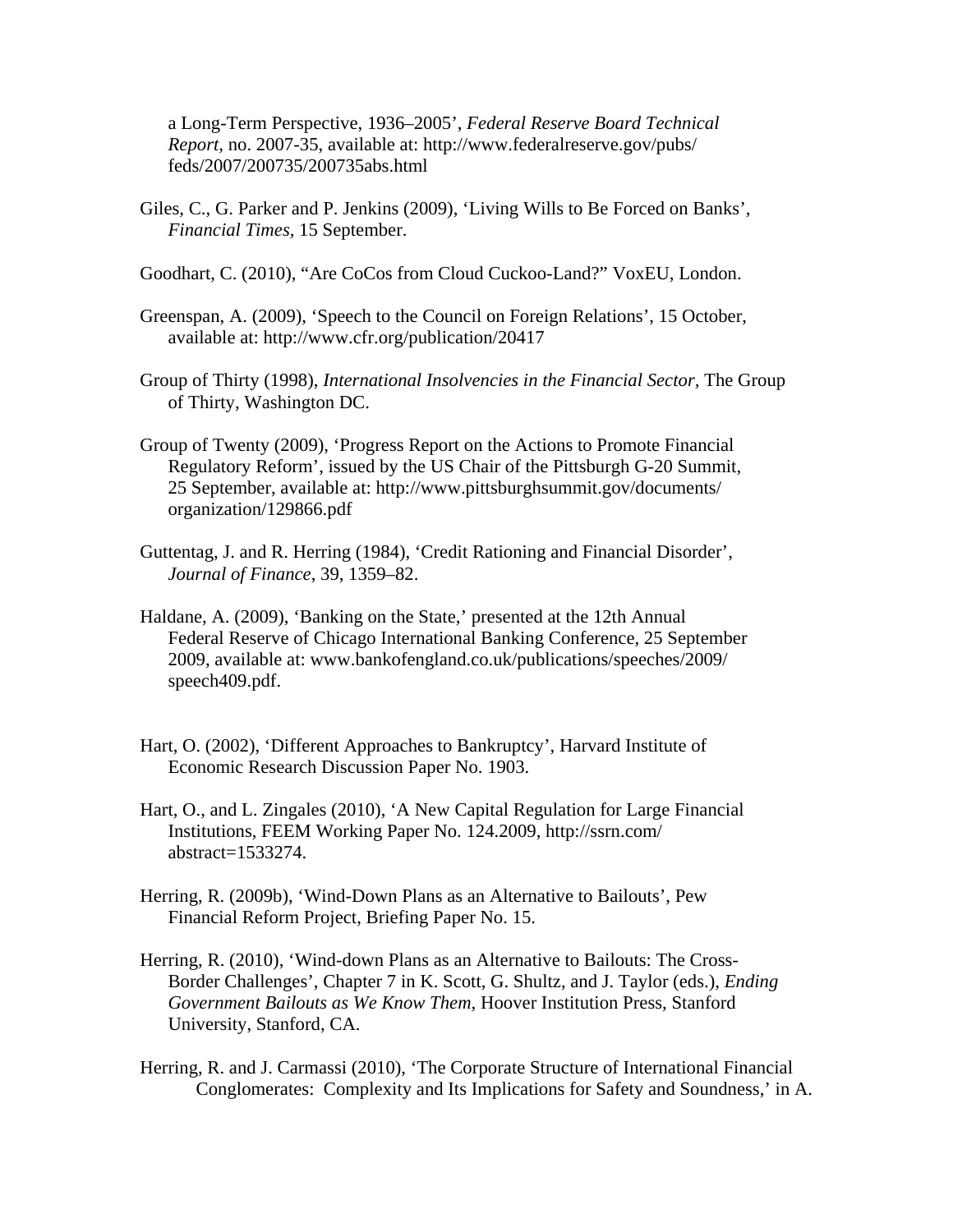Berger, P. Molyneux and J. Wilson (eds.), *The Oxford Handbook of Banking*, Oxford University Press, Oxford.

- Huertas, T. (2009), 'Too Big to Fail, Too Complex to Contemplate: What to Do about Systemically Important Firms', paper presented at the Financial Markets Group, London School of Economics, 15 September.
- Huertas, T. (2010), 'Living Wills: How Can the Concept Be Implemented?' in R. Herring (ed.), *Cross-Border Resolution of Large, Complex Financial Institutions*, Wharton Financial Institutions Center, Philadelphia.
- Hüpkes, E. (2005), '"Too Big to Save": Towards a Functional Approach to Resolving Crises in Global Financial Institutions', in D. Evanoff and G. Kaufman (eds.),  *Systemic Financial Crisis: Resolving Large Bank Insolvencies,* World Scientific Publishing, Singapore.
- Hüpkes, E. (2009), 'Complicity in Complexity: What to Do About the "Too-Big to- Fail" Problem', *Butterworth's Journal of International Banking and Financial Law*, October, 515–18.
- International Monetary Fund (2009), Chapter 3, 'Detecting Systemic Risk,' in *Responding to the Financial Crisis and Measuring Systemic Risks,* April Global Financial Stability Report, Washington, D.C.
- Jackson, T. (2010), 'Chapter 11F, A Proposal for the Use of Bankruptcy to Resolve Financial Institutions', Chapter 11 in K. Scott, G. Shultz and J. Taylor (eds.),  *Ending Government Bailouts as We Know Them,* Hoover Institution Press, Stanford, CA.
- Jackson, T. and D. Skeel (2010), 'Bankruptcy, Banks, and Non-Financial Institutions', in R. Herring (ed.), *Cross-Border Resolution of Large, Complex Financial Institutions,* Wharton Financial Institutions Center, Philadelphia. Kane, E. (1989), *The S&L Insurance Mess: How Did It Happen?* Urban Institute Press, Washington.
- Kashyap, A., R. Rajan and J. Stein (2008), 'Rethinking Capital Regulation', paper presented at the Federal Reserve Bank of Kansas City Symposium *Maintaining Stability in a Changing World*, 21–23August, Jackson Hole, WY.
- Kaufman, G. and S. Seelig (2002), 'Post-Resolution Treatment of Depositors at Failed Banks: Implications for the Severity of Banking Crises, Systemic Risk and Too Big to Fail', *Economic Perspectives*, 26.
- King, M. (2009), 'Speech Delivered at the Lord Mayor's Banquet for Bankers and Merchants of the City of London at the Mansion House', 17 June.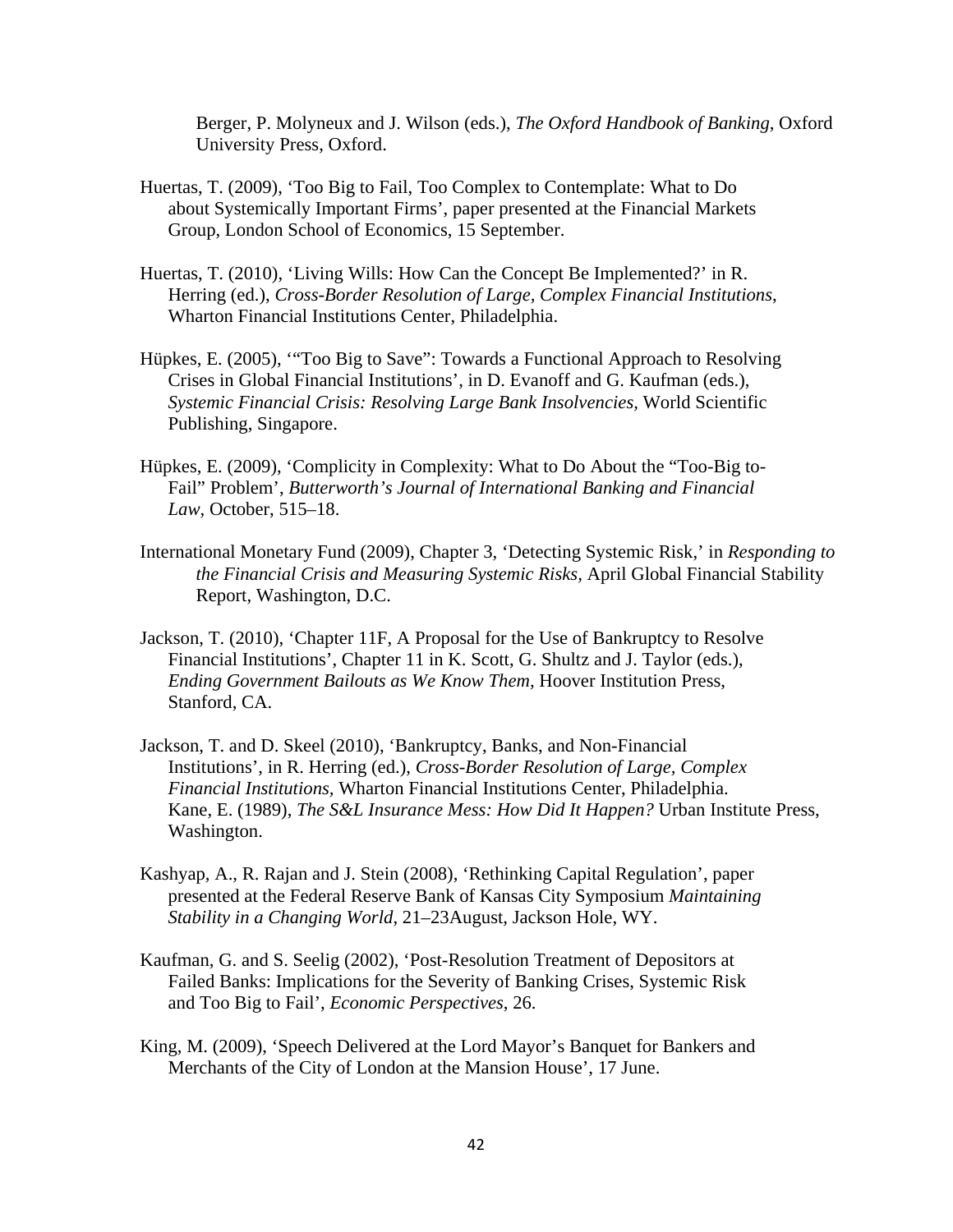- Kroener, W. (2010), 'Expanding FDIC-Style Resolution Authority', Chapter 9 in K. Scott, G. Shultz, and J. Taylor (eds.), *Ending Government Bailouts as We Know Them,* Hoover Institution Press, Stanford, CA.
- Kuritzkes, A. (2010), 'A Safer World Financial System, Improving the Resolution of Systemic Institutions, Geneva report: Discussion', overhead presentation at the Geneva Conference, 7 May.
- McKee, M. and S. Lanman (2009), 'Greenspan Says U.S. Should Consider Breaking Up LargeBanks,' Bloomberg.com, 15 October.
- Reuters (2009), 'E.U. Competition Chief Readies Ruling on Bank Bailouts', 16 October, available at: http://www.nytimes.com/2009/10/17/business/ global/17kroes.html?\_r=1
- Sender, H. (2009), 'Dimon Backs Means to Close Down Banks', *Financial Times*, 28 October.
- Shultz, G. (2008), *Wall Street Journal*, 14 August.
- Summe, K. (2010), 'Lessons Learned from the Lehman Bankruptcy', Chapter 5 in K. Scott, G. Shultz, and J. Taylor (eds.), *Ending Government Bailouts as We Know Them,* Hoover Institution Press, Stanford.
- Valukas, A. (2010), *Report of Anton R. Valukas, Examiner, to the United States Bankruptcy Court Southern District of New York In re Lehman Brothers Holdings Inc, et al. Debtors*, 11 March.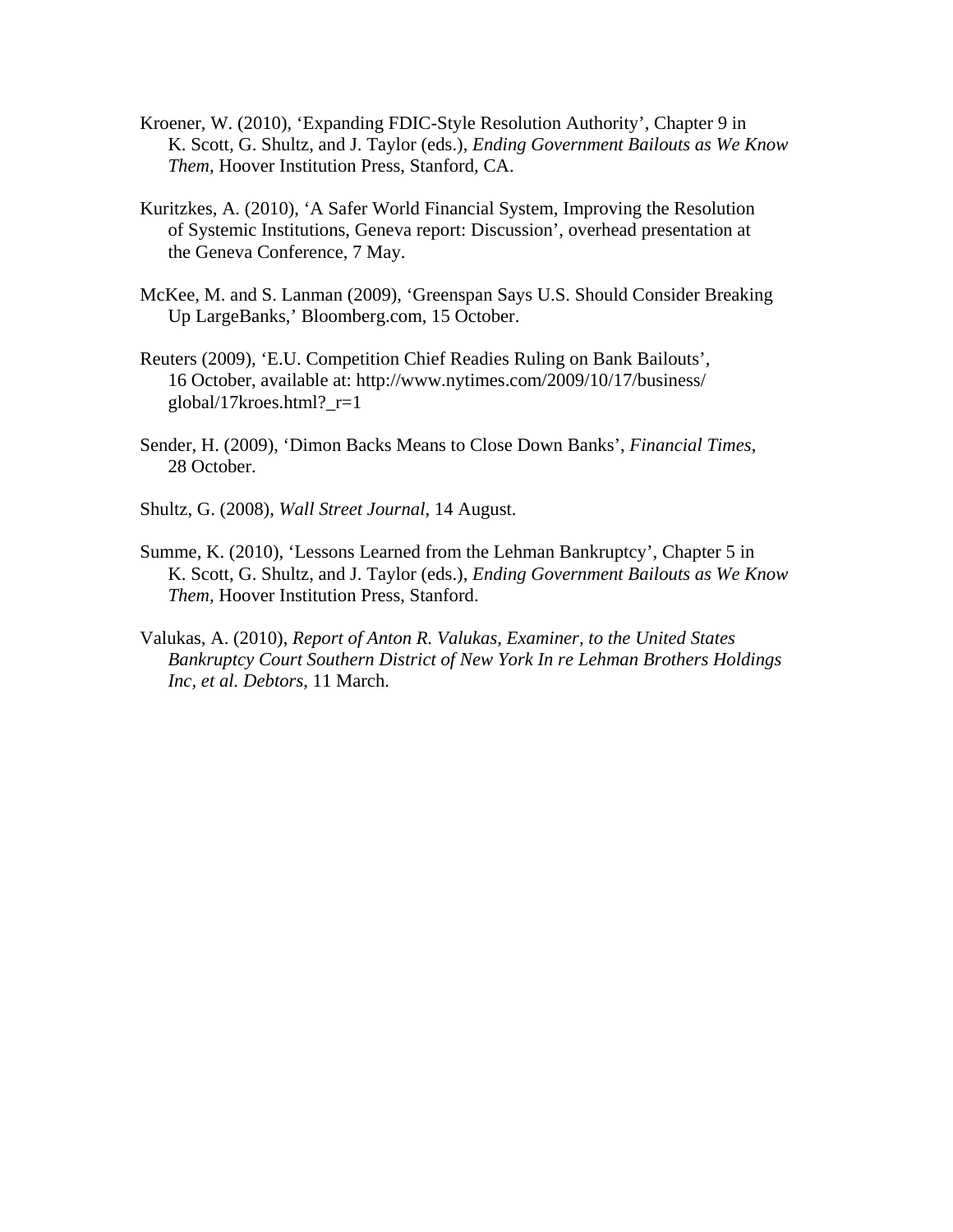# **Appendix I**

## **The rationale for junior debt as a component of minimum capital requirements**

Why would it make sense to require that some form of capital take the form of a debt instrument? Why not require that all capital take the form of equity? Some research has argued that a purely common equity requirement would be suboptimal because high leverage improves bank performance (Kashyap et al., 2008). But the more common argument is that debt can be superior to equity for some purposes. There is a long tradition in the theory of capital regulation suggesting that some form of credibly unprotected subordinated debt would be useful to include as part of a bank's capital requirement because of its role as a disciplinary device.

The primary motivation behind the subordinated debt idea (Horvitz, 1983; Calomiris, 1999; Shadow Financial Regulatory Committee, 2000) is that requiring a bank to issue a minimum amount of unprotected debt publicizes market perceptions of default risk which could inform bank supervisors about the condition of a bank, and make supervisors more likely to act rather than forbear from disciplining banks (since the signal is public). Junior debt yields are particularly useful as indicators to policy-makers since the FDIC is essentially 1n a junior debt position with respect to the bank (senior to equity, but junior to deposits); thus, observing sub debt yields provides a helpful indicator of market perceptions of the risk borne by the FDIC. If supervisors are able to detect risk in a timely fashion, bank failures will be less likely because: (1) banks will have to react to supervisors' concerns by limiting their risks and raising their equity capital once they suffer losses that increase their default risk on debt; (2) banks that are unable to prevent continuing deterioration in their condition will be subject to credible prompt corrective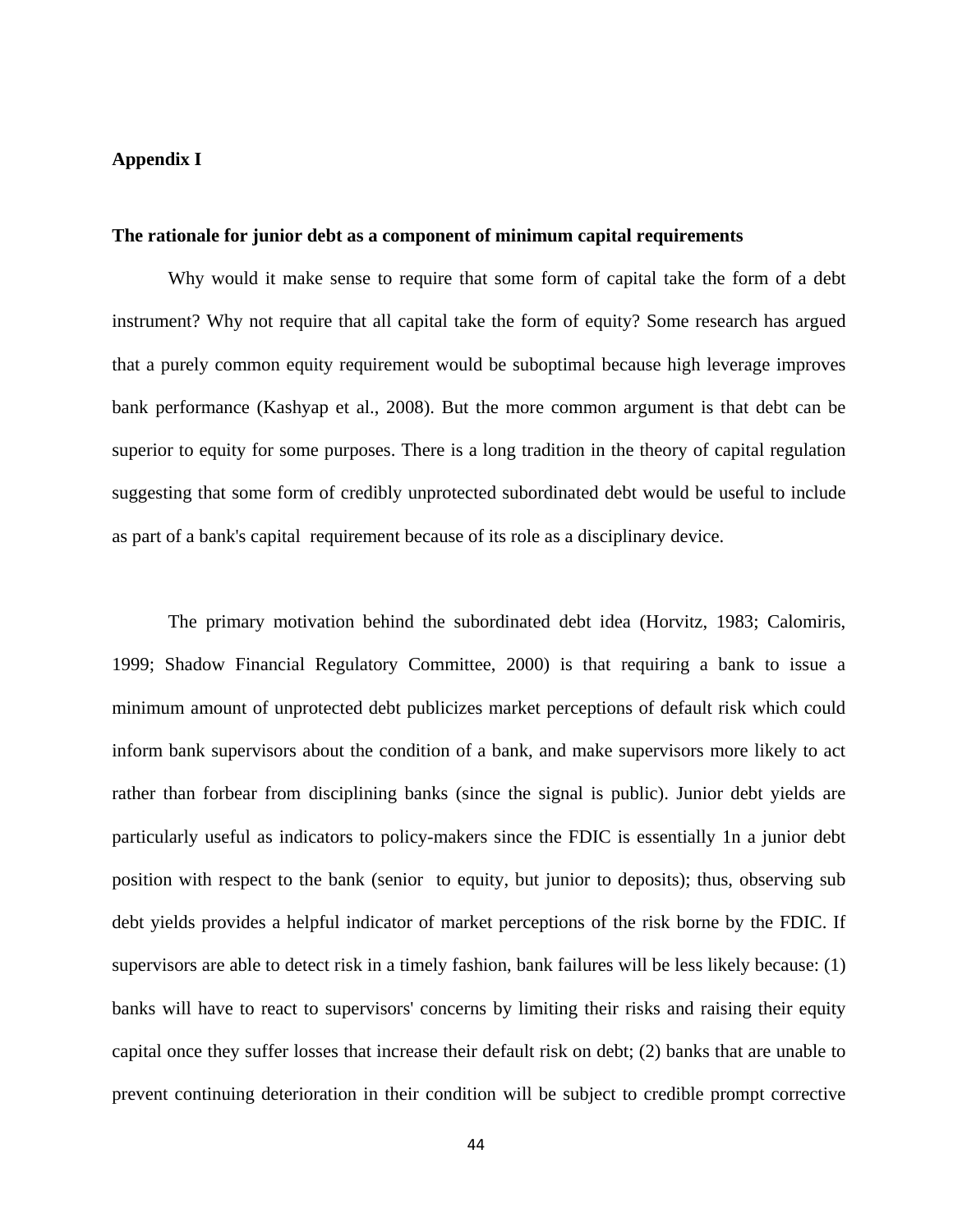action (PCA) to prevent them from becoming deeply insolvent.

Indeed, the advocates of sub debt requirements, therefore, traditionally have seen requiring sub debt as a complement to PCA. The problem with PCA-which envisions rule- based interventions by regulators (triggered by indicators of weakening bank condition) to require that banks increase capital and reduce risk prior to becoming insolvent- has been that intervention is not sufficiently prompt to permit any effective corrective action to be taken. Many US banks, in theory subject to the PCA guidelines introduced under the Federal Deposit Insurance Corporation Improvement Act (FDICIA) in 1991, have become deeply insolvent prior to triggering any intervention based on book value-related measures of bank health. A sub debt requirement would strengthen the effectiveness of PCA, in theory, by providing information about weakening bank conditions that would allow PCA to occur earlier, before a bank became insolvent.

The literature on sub debt requirements has evolved over the past decade. In response to the mandate within the Gramm-Leach-Bliley Act of 1999 that the Fed and the Treasury study the efficacy of a sub debt requirement, a Federal Reserve Board study reviewing and extending the empirical literature broadly Capital requirements. <sup>46</sup> The development of the CDS market, and recent research showing that CDS yields contain important information about bank risk not otherwise available to supervisors (Segoviano and Goodhart, 2009) has added further to interest in finding ways to harness the information content of sub debt for regulatory purposes. Other observers, however, have noted that actual sub debt yields and CDS spreads were quite low during the financial boom of 2005-2007, indicating that they would not have provided a timely signal of increased bank risk in 2006 and early 2007. On the other hand, advocates of sub debt

<sup>&</sup>lt;sup>46</sup> The Fed concluded that more research was needed.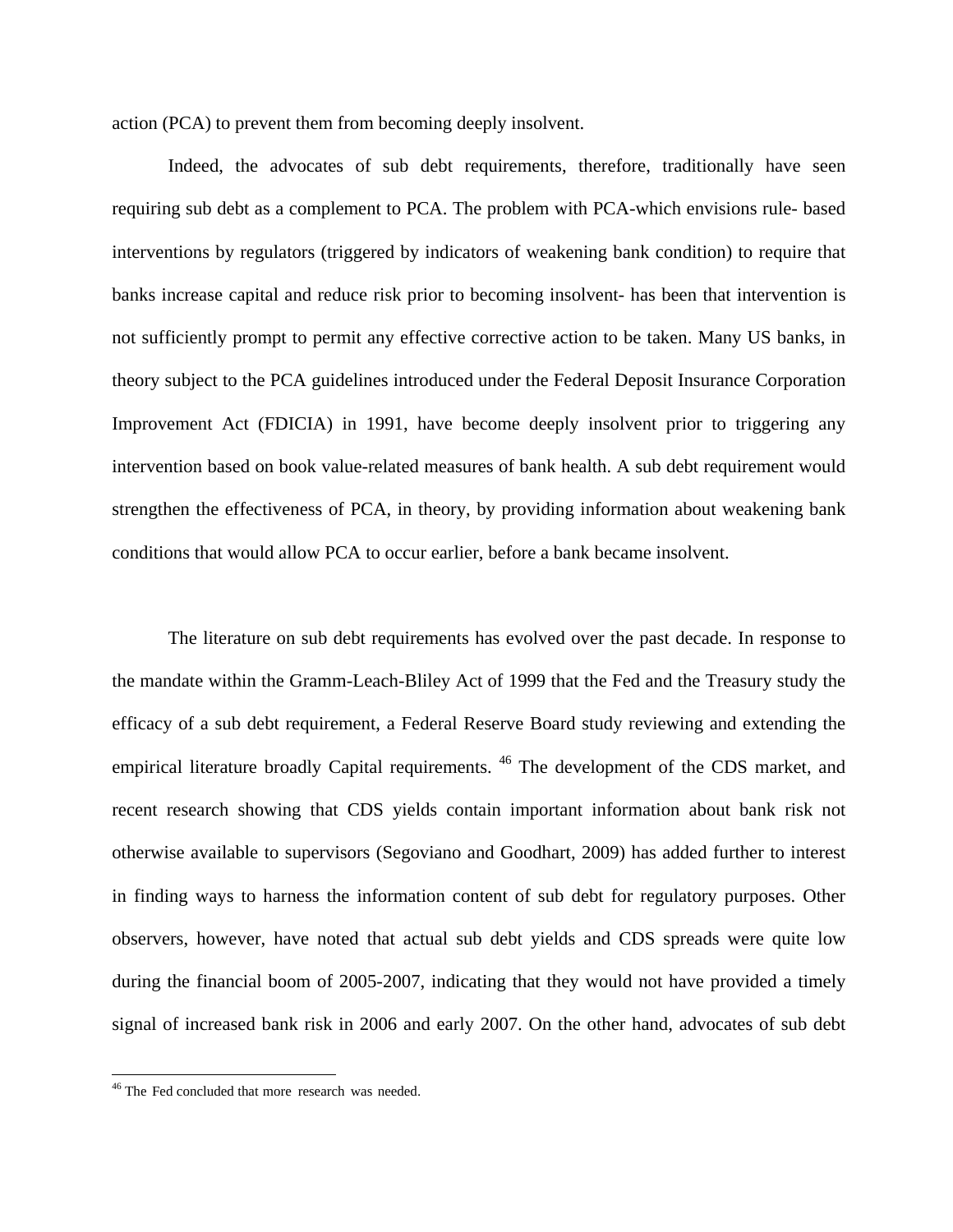requirements have noted that outstanding bank sub debt in 2006 and 2007 was not credibly unprotected, and in fact, was bailed-out during the crisis. In that sense, the failure of sub debt to signal problems could simply reflect correct expectations by market participants that the debts they were holding were not effectively at risk.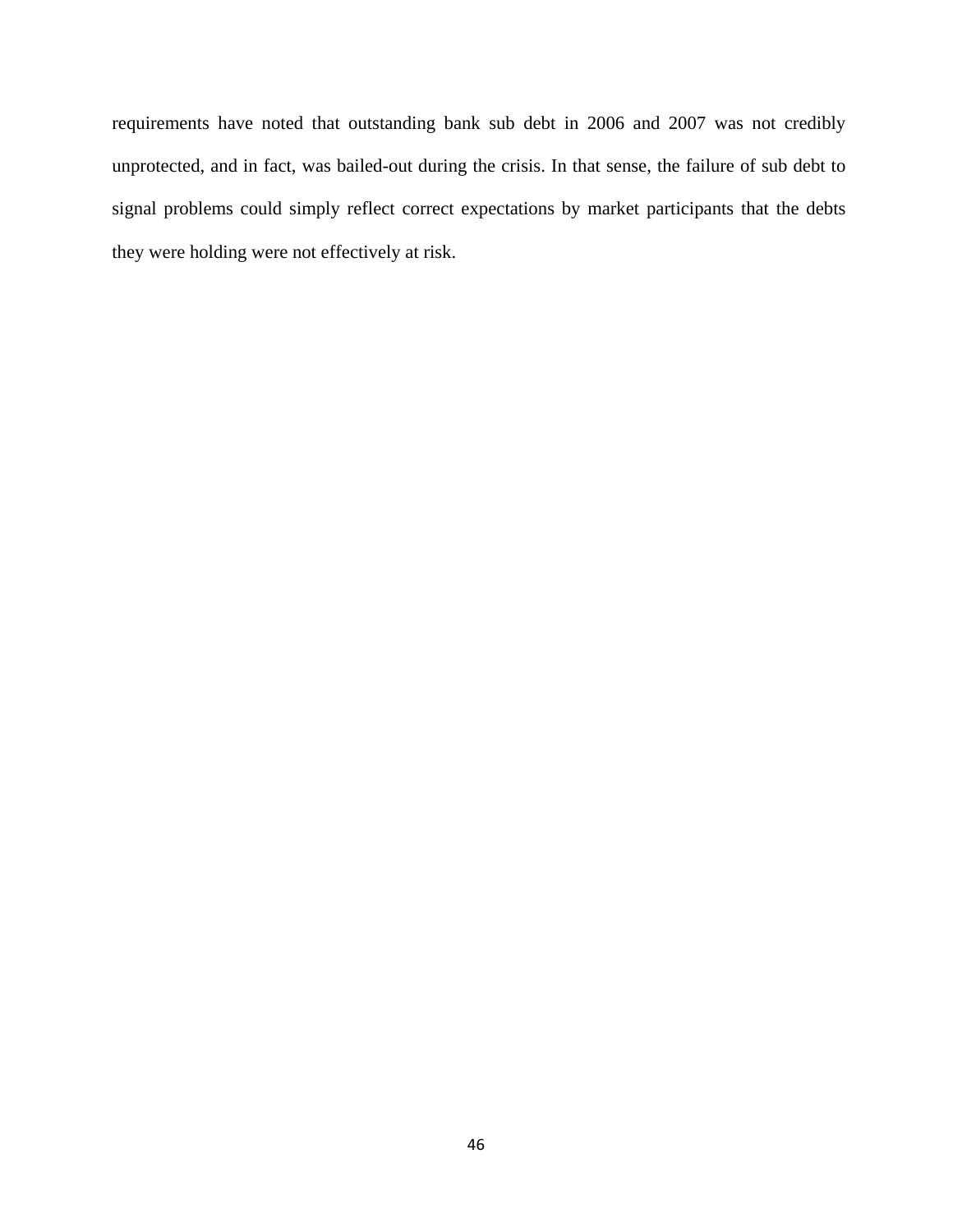# **Appendix x II**

# **Figure II .1**

**The Impact of a 90-day Rolling Average on Smoothing Volatility in Market Prices**

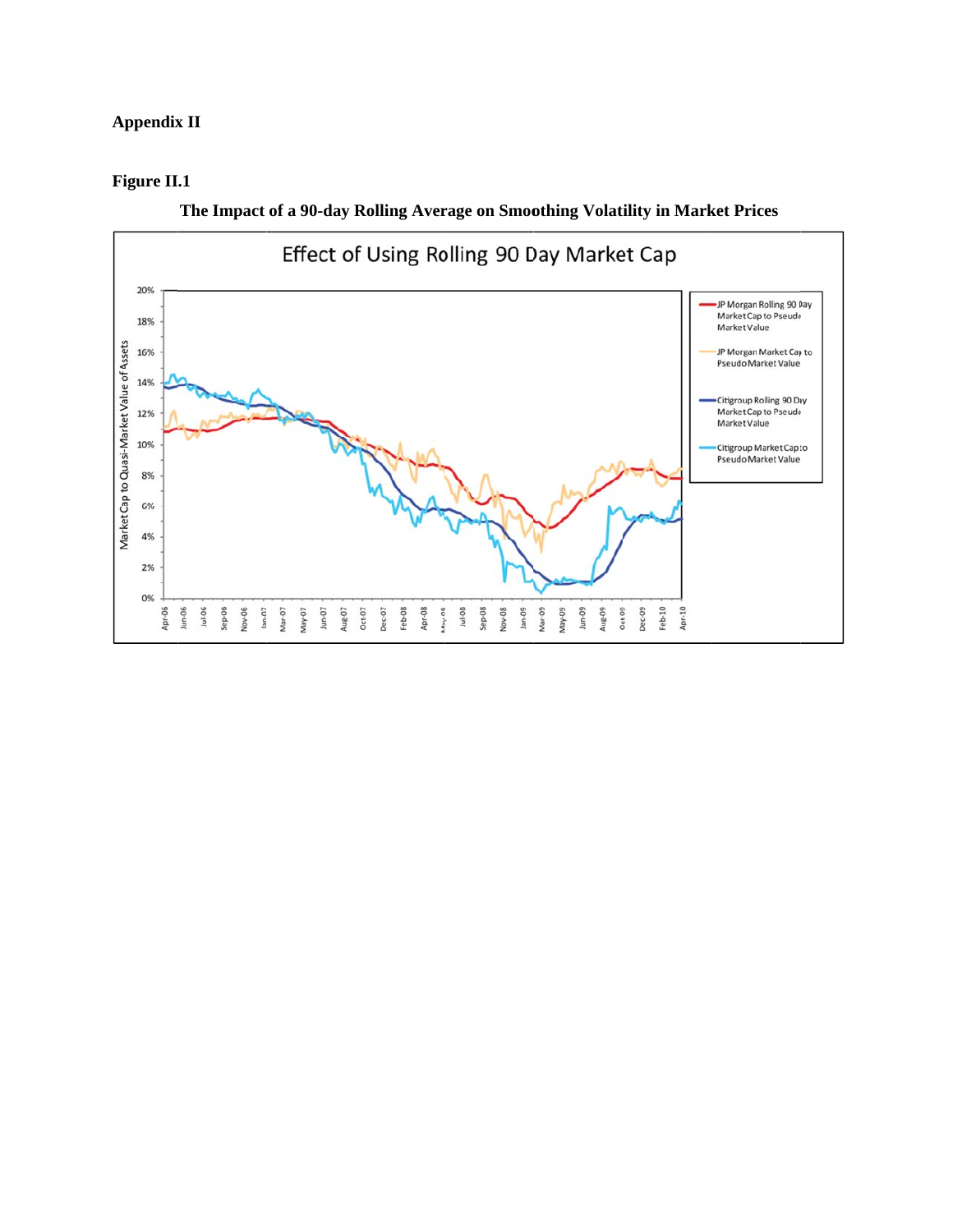# **Figure 1**



**Schematic Overview: Integrated Re egulation, Supervision & Resolution of a SIFI** 

| Legend |                                                                                                         |
|--------|---------------------------------------------------------------------------------------------------------|
|        | A bank that recapitalizes automatically but remains a problem                                           |
|        | A bank that recapitalizes automatically but cannot restructure<br>sufficiently and continues to decline |
|        | A bank that recapitalizes voluntarily before it is required to do so<br>and makes a full recovery       |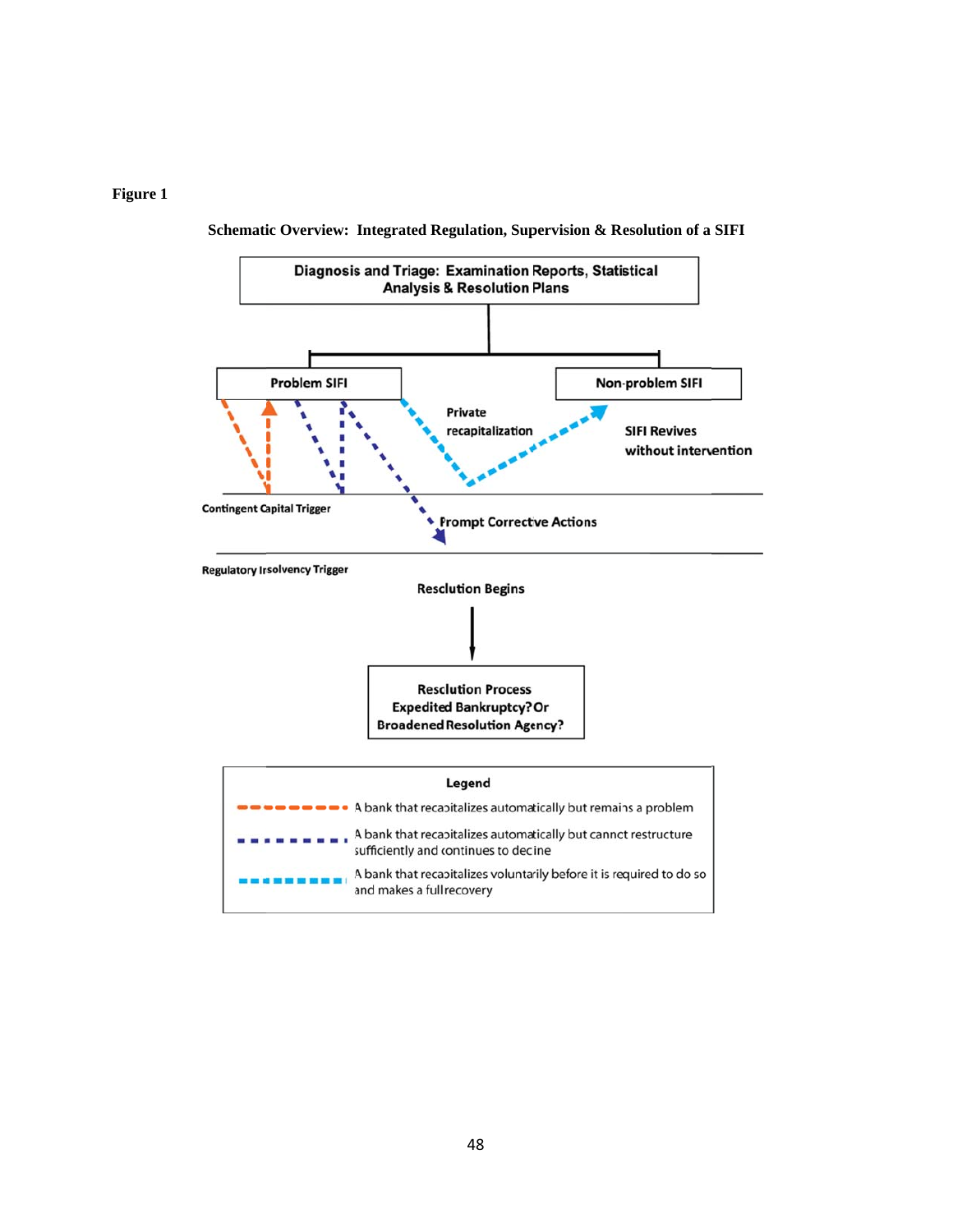





# **Figure 3**

**How a 2% CoCo Requirement M ight Have W Worked for U.S . SIFIs that Did Not Require Intervention**